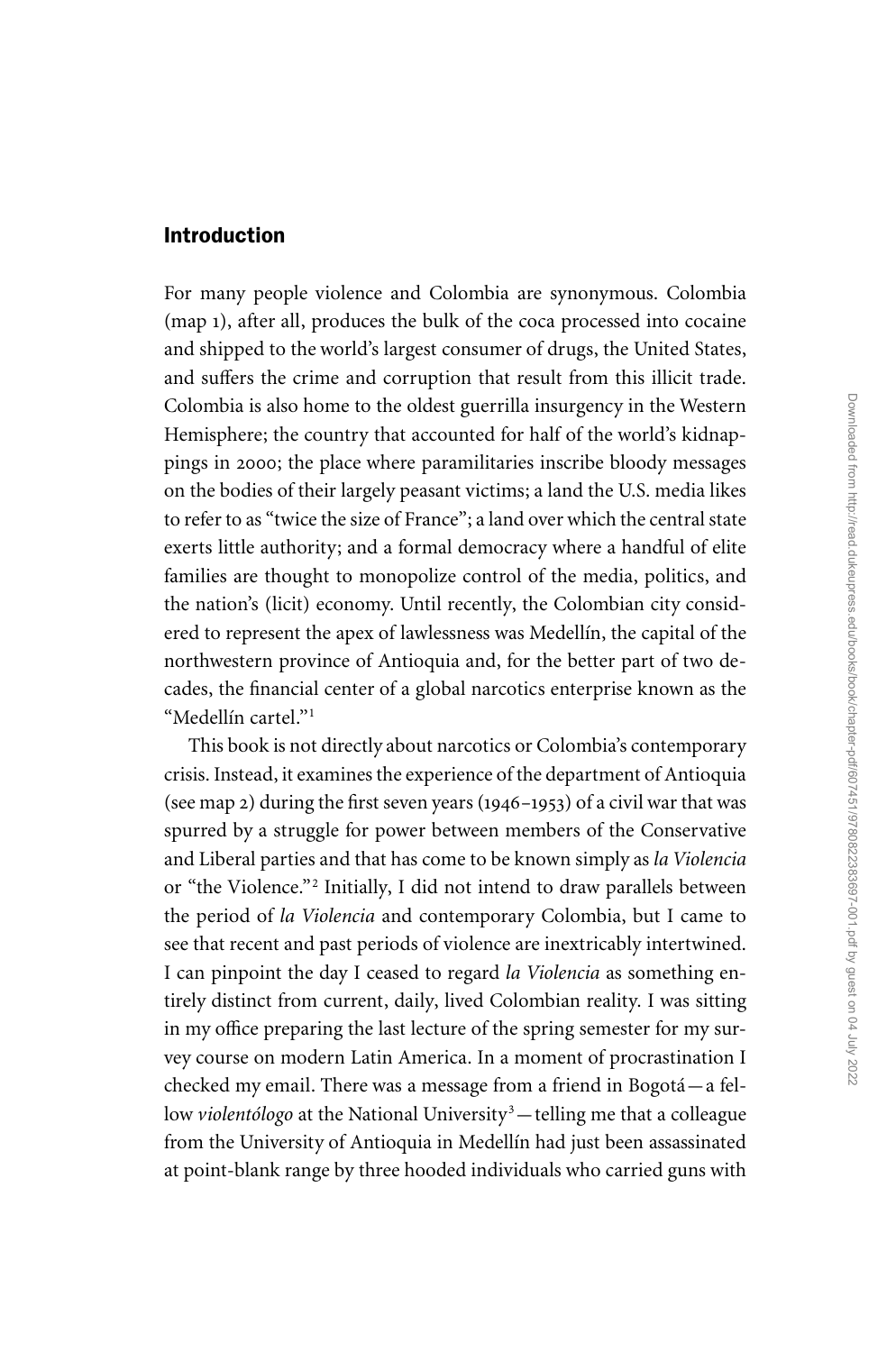

Map 1. Colombia. (Source: Charles Bergquist, Labor in Latin America: Comparative Essays on Chile, Argentina, Venezuela, and Colombia [Stanford University Press, 1986])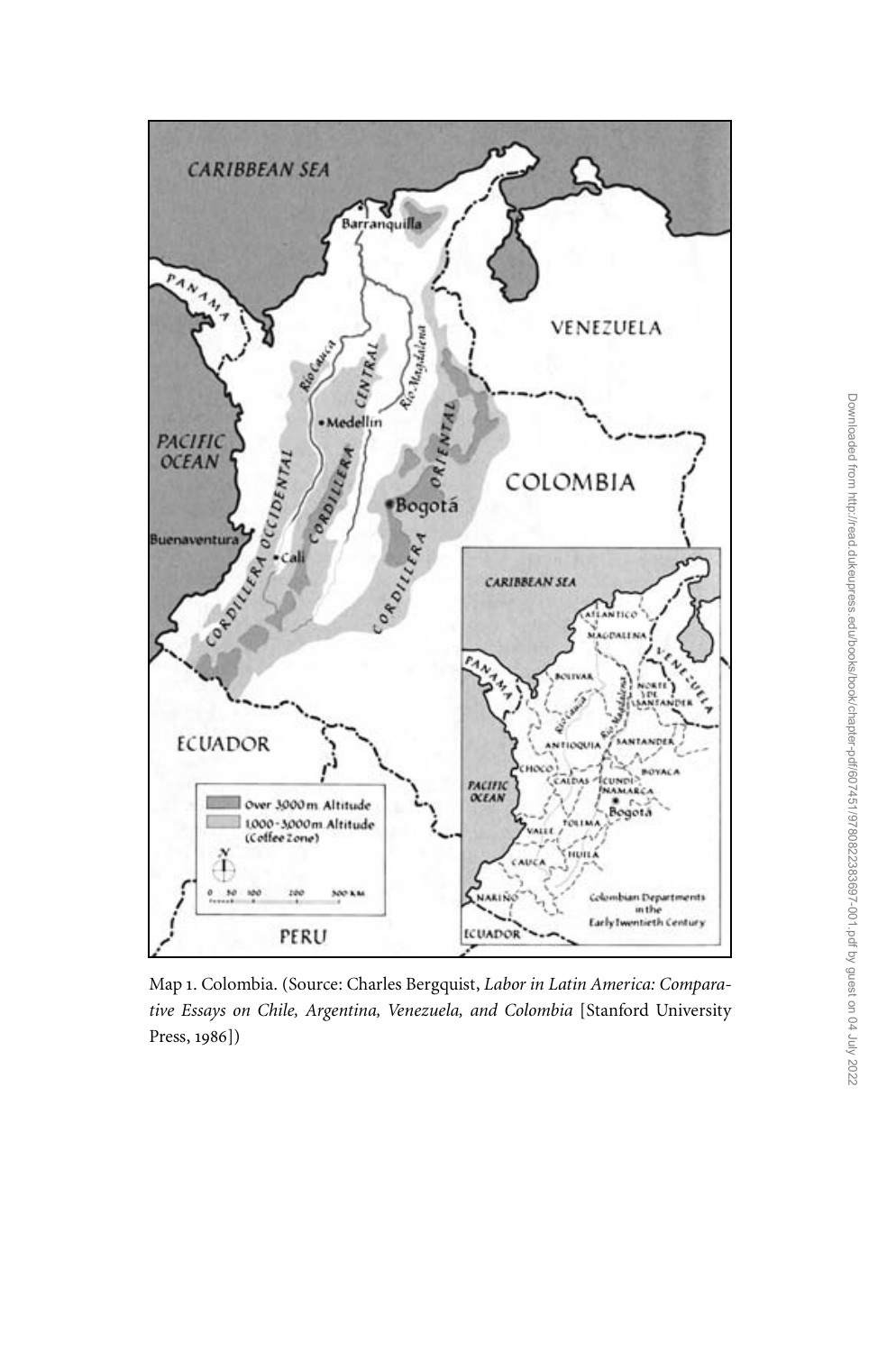silencers. My friend had omitted the name of the murdered professor, but I knew the moment I read the message, with a certainty I cannot explain, that it was Hernán Henao, a man with whom I had collaborated for several months on an interdisciplinary seminar devoted to analyzing violence in Medellín and thinking about peaceful ways to end it.

This was not the first time someone I knew had been killed. During one particularly horrible period in the early 1990s, it seemed as if there was a funeral every week, sometimes more, of a professor, journalist, student, or human rights advocate. People called each other frequently to tell their loved ones that they were on their way home, had just arrived at the office, or were leaving to run an errand because otherwise ordinary delays were cause for mortal fear. Despite this familiarity with violence, Hernán's death plunged me into a deep depression from which it took months to recover. I wandered the halls of my building that day howling with pain. I replayed over and over again in my imagination the sight of Hernán agonizing in a pool of blood in the campus office of the Instituto de Estudios Regionales (INER), every inch of which was as familiar to me as my own house. I remember feeling anger, fear, numbness, disbelief. I couldn't think why anyone would kill Hernán, an academic whose life had been devoted to discussing and anguishing over a way to negotiate a space for tolerance, mutual respect, and plurality in an increasingly polarized society, but who had never himself advocated violence or taken part in violent activities. Neither Hernán nor any of the other professors affiliated with INER believed that the massacres, forcible displacements, or persistent violations of human rights that take place daily in Colombia were attributable to a single cause. Hernán and others had reached out to the victims of violence of the right and left, regardless of ideology, and offered them solace, education, and programs to help rebuild their lives. His murder seemed utterly senseless.

In the midst of feeling betrayed and vulnerable, I suddenly realized the point of terror and how it worked. I mean that I realized it in every fiber of my body, not as an intellectual abstraction. I had just finished a preliminary version of this manuscript and felt that I simply couldn't face thinking about violence any longer. I fantasized about setting it aside, as if by doing so I could set aside the reality of violence, too. And then the realization struck me. I knew that even if I could never absolutely establish the trajectory by which violence had occurred or the exact motivations behind it, even if I could not swear to the existence of an objective "truth"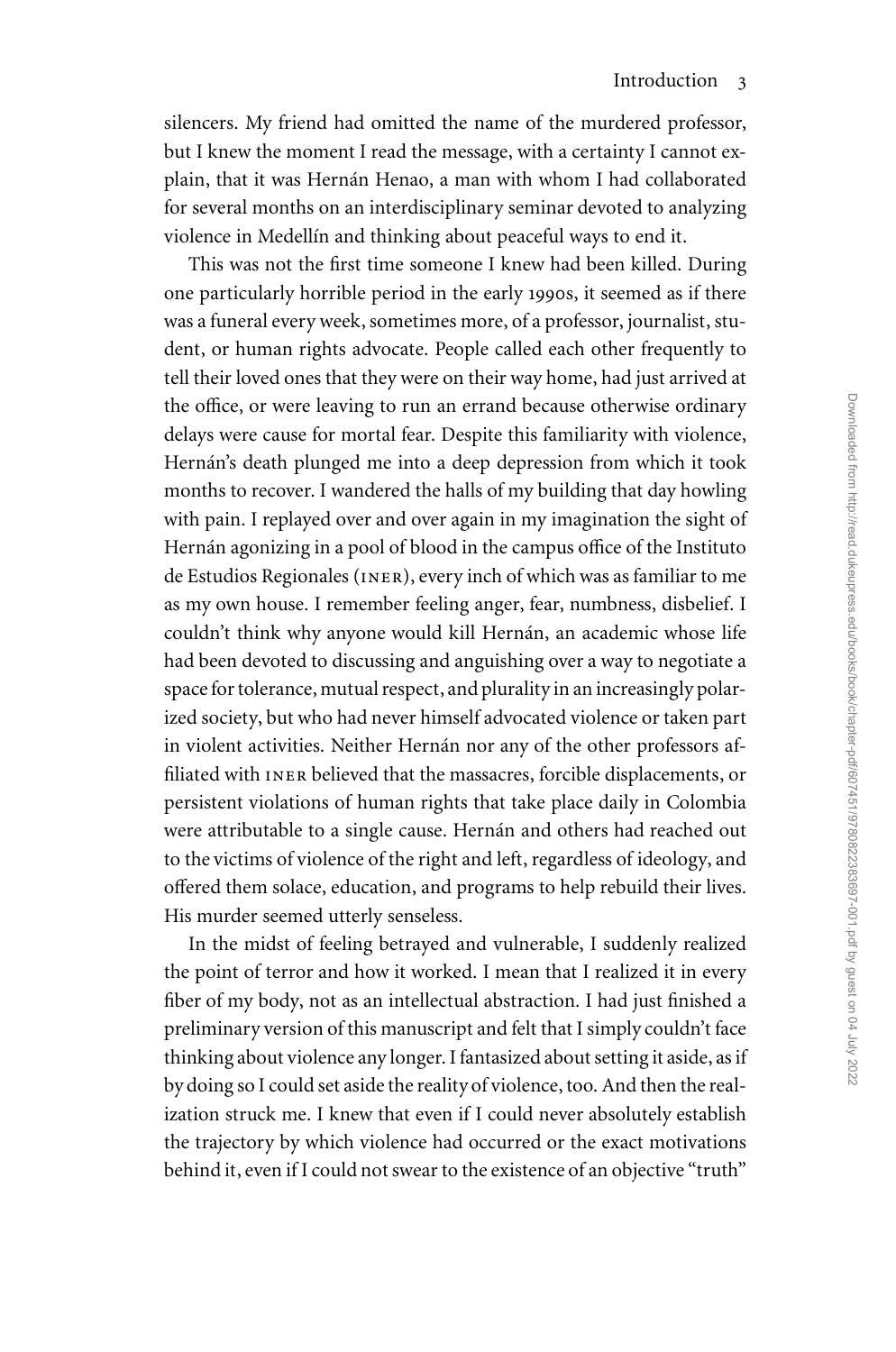

Map 2. Department of Antioquia and its municipalities. (Source: Instituto Geográfico Augustín Codazzi)

about historical events, I nonetheless had to try to trace, with the greatest precision I could muster, the complicated, murky, sometimes contradictory, and seemingly unrelated events that led to violence. The only way to overcome my own terror was to refuse to be silenced.

This book is the result of that realization; it is the outcome of a conviction that what has happened in the past is crucial to understanding what is happening today and that refusing to accept that most violence is inchoate, random, or inexplicable is a moral obligation. It is also a small tribute to the people whose insistence on uncovering unwelcome truths in the face of extreme threat has been a cause of constant inspiration to me. My awareness of links between past and present conflict, however, should not be understood as a belief that violence in Colombia is somehow inherent,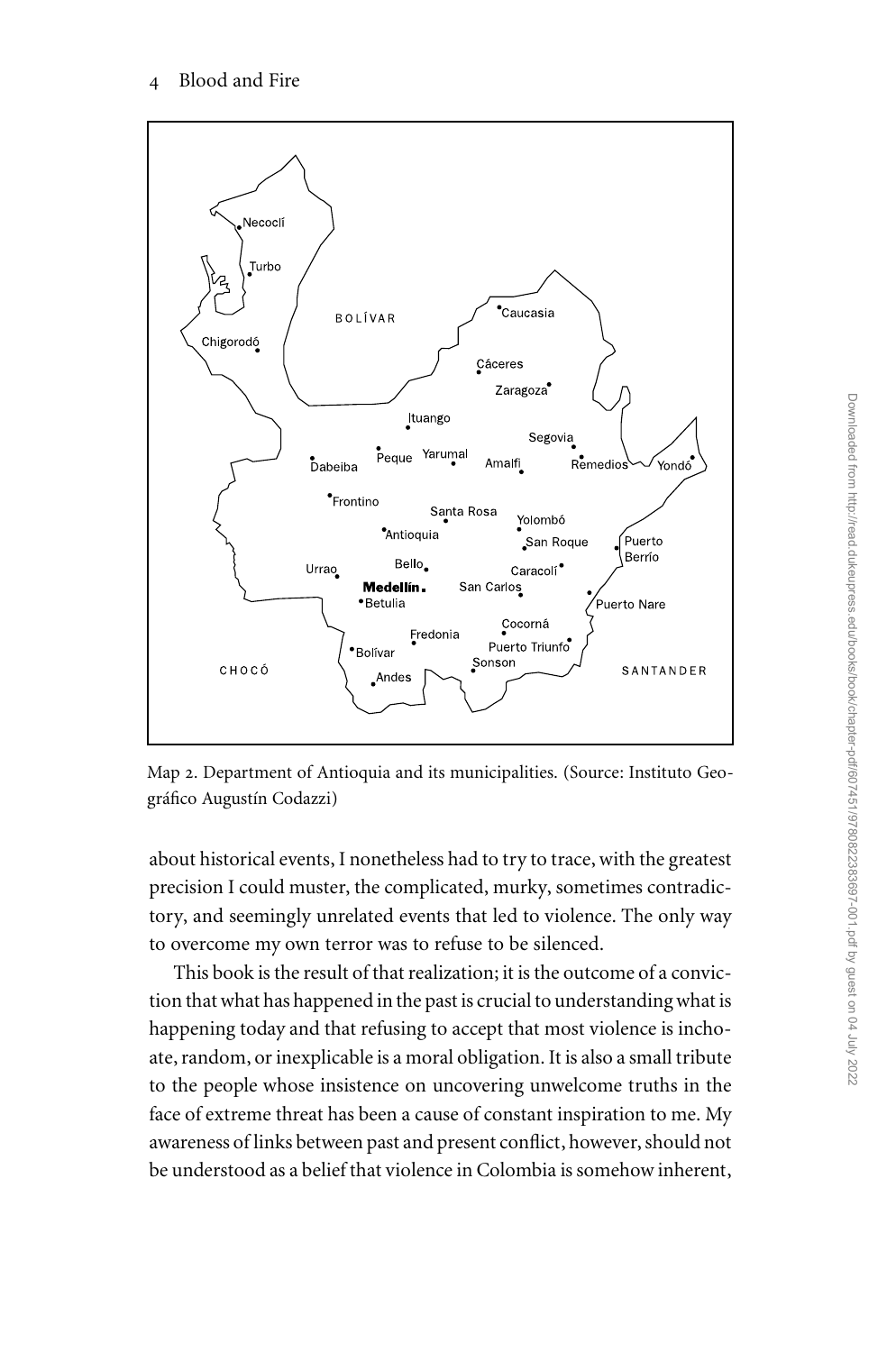unique, inevitable, or static. On the contrary, if the case of la Violencia in Antioquia is at all representative of Colombian violence as a whole, then what is significant about this study is the discovery of how selective and concentrated supposedly generalized violence has been, and to what degree factors such as ethnicity and race, cultural differences, class, and geography have shaped the evolution, trajectory, direction, and incidence of violence in Colombia over time. The historical act of glossing la Violencia as a generalized phenomenon gives short shrift to the memories of those who refused to take part in violence and to the memories of its true victims, the thousands of unnamed rural folk who died and whose voices have been silenced or forgotten. Hernán Henao dedicated himself to elucidating the causes of violence and the identity of its victims, and in its own way this book tries to carry that legacy forward.

## La Violencia in Antioquia

Two hundred thousand Colombians are estimated to have died as a result of violence between 1946 and 1966. Over two million others migrated or were forcibly displaced from their homes and towns, the majority were never to return. The impact of la Violencia was so great that it provoked Colombia's only twentieth-century military coup and led later to an unprecedented agreement between the leaders of the Liberal and Conservative parties to alternate control of the presidency and share political power for nearly twenty years.

Of the Colombian regions hardest hit by violence, Antioquia ranked third in the total number of violent deaths registered nationally between 1946 and 1957, as approximately 26,000 of the province's inhabitants are estimated to have died as a result of the Violence. In 1951 nearly 14 percent or 1,570,000 of Colombia's total population of 11,500,000 lived in Antioquia. Thus, there was a regional, per capita casualty rate of nearly 1.7 percent over the time period.<sup>4</sup> In other words, many deaths occurred in Antioquia, but because the overall regional populations of other severely affected provinces were much smaller than Antioquia's, the impact of casualties in these other provinces was even more pronounced.<sup>5</sup> Antioquia also registered the eighth highest number of migrations as a result of violence in Colombia (117,000 or 6 percent of the national total of migrations caused by violence). But, again, in regional terms, the seven provinces that led the nation in total migrations as a result of violence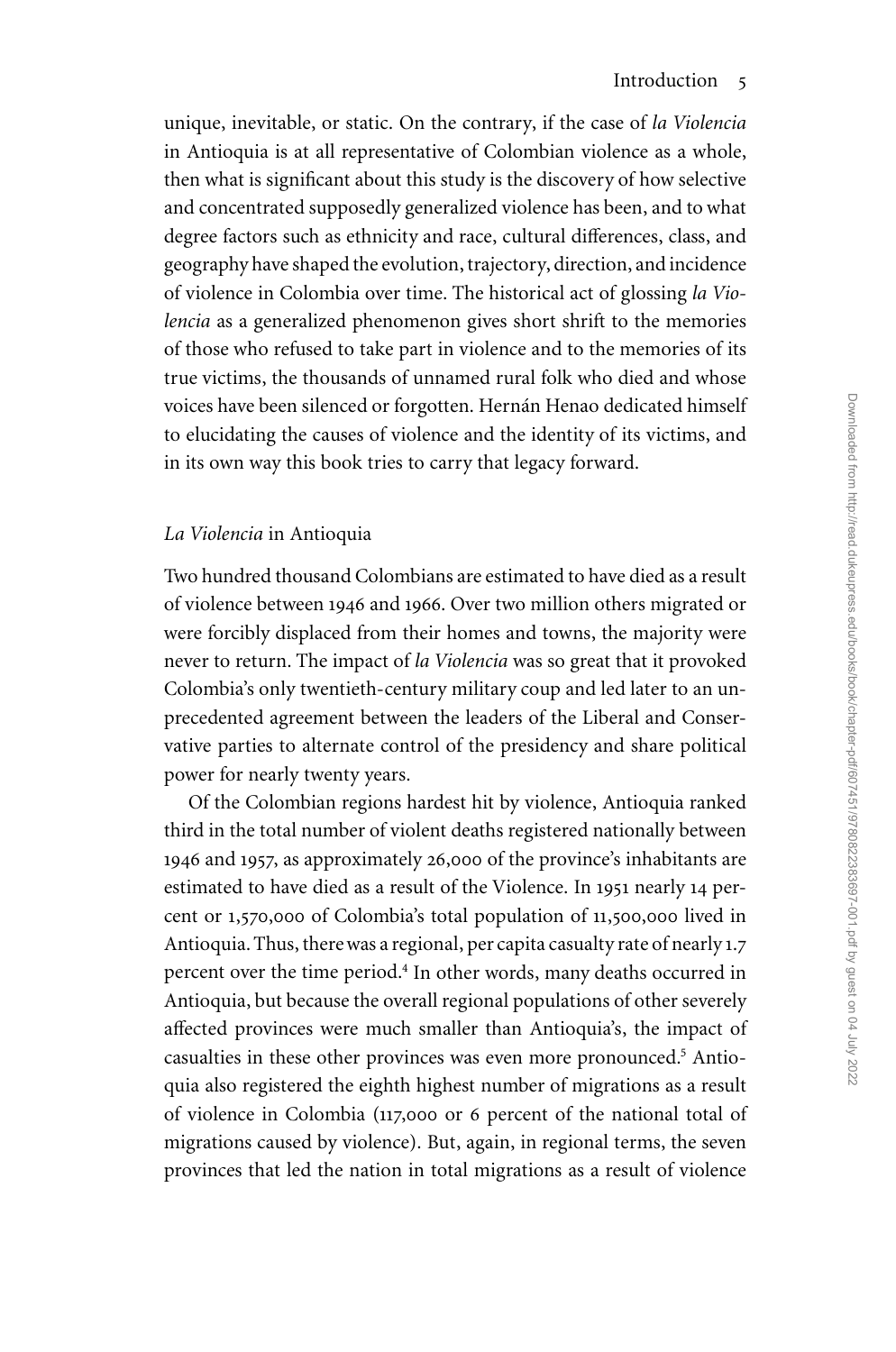

Map 3. Administrative subregions. (Source: Instituto Geográfico Augustín Codazzi)

had populations significantly smaller than Antioquia's and therefore experienced a much higher proportional displacement of their population.<sup>6</sup> What makes the case of Antioquia during la Violencia significant is not the number of casualties or migrations that occurred as a result of violence, but rather where violence took place in the province and why.

In this book I draw on previously untapped sources such as regional and municipal government archives, judicial testimony, parish death records, and interviews to tell a story that echoes the findings of researchers tracing the trajectory of violence in other Colombian regions between 1946 and 1953 and also challenges them. Despite ranking third as the department most severely affected by violence, Antioquia was not beset by widespread violence nor was the violence most pronounced or concen-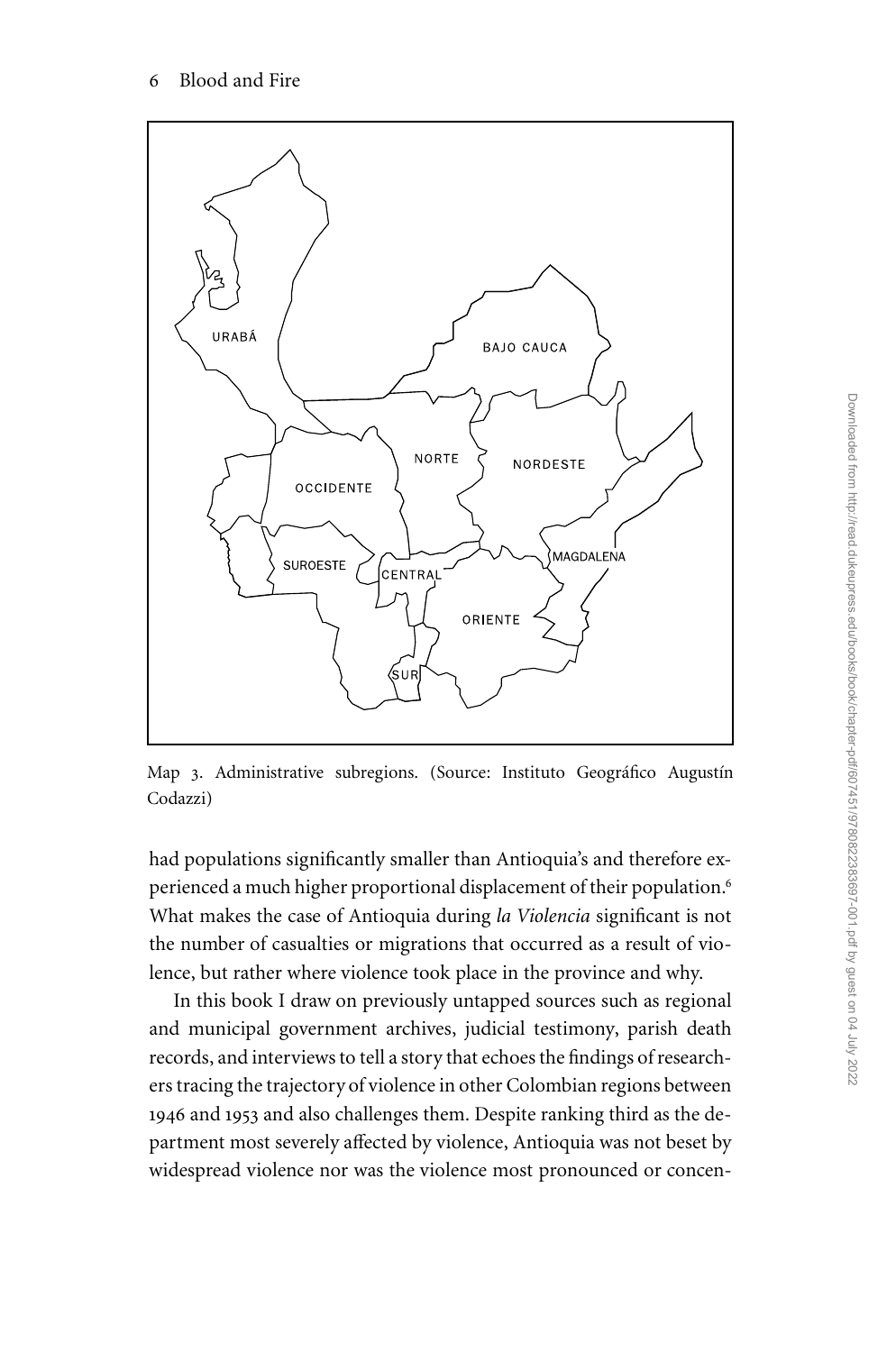

Map 4. Peripheral municipalities. (Source: Instituto Geográfico Augustín Codazzi)

trated in the coffee-producing municipalities of the southwest as has historically been thought.<sup>7</sup> Instead, violence proved most severe in Antioquia's geographically peripheral zones where land tenure, production, labor, and the state's authority were markedly different from the dominant paradigm in Antioquia's centrally settled municipalities. In Antioquia, the earliest stage of la Violencia (1948-1953) affected in indelible ways those areas situated in the department's geographic periphery such as the tropical lowlands of Urabá, the Bajo Cauca (lower Cauca Valley), and Northeast and Magdalena Medio (middle Magdalena Valley), but not Antioquia's coffee sector or centrally located municipalities. (See maps 3 and  $4.$ )

Violence-related death statistics provide a crude index of the spatial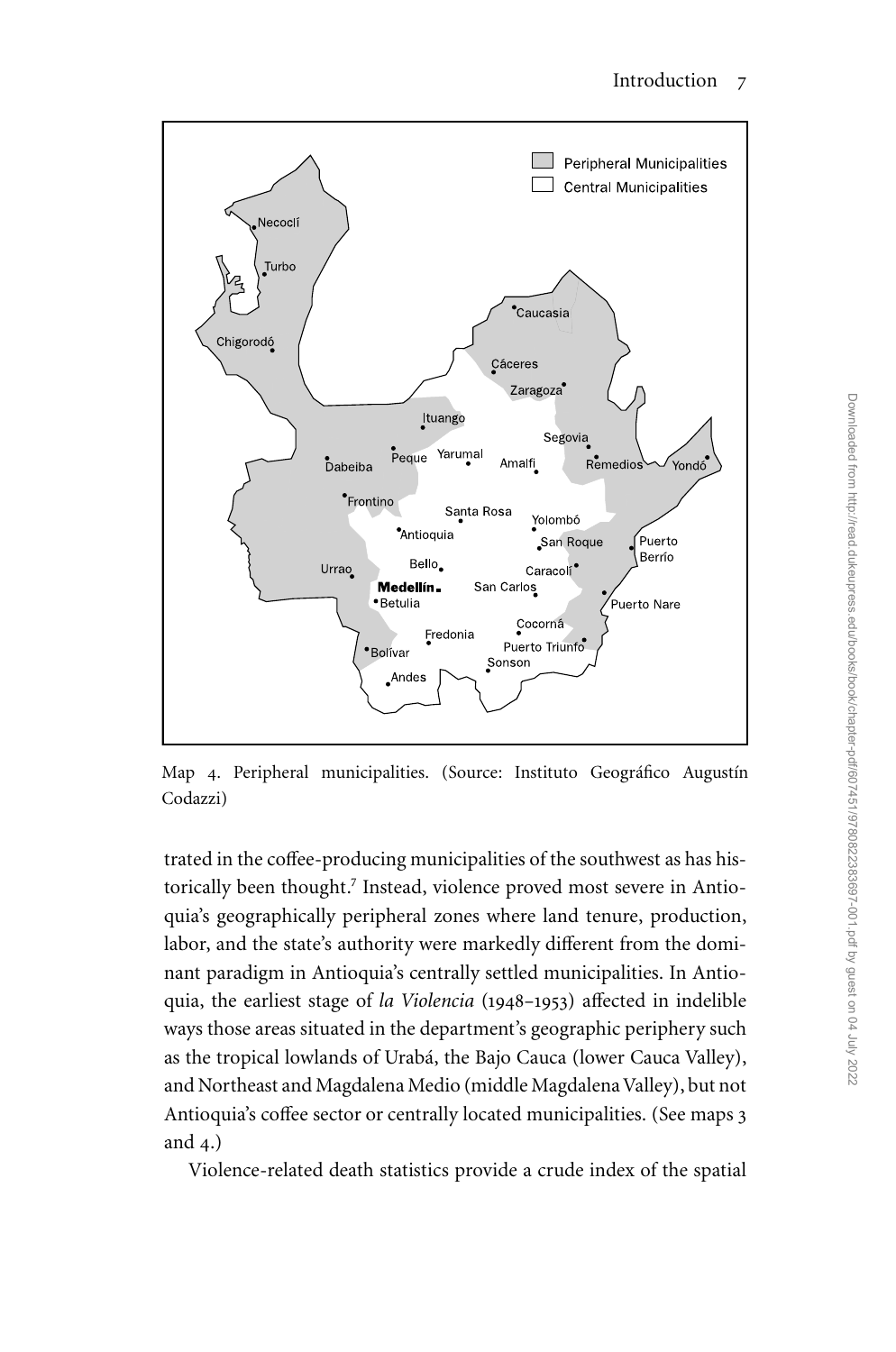and temporal dimensions of Antioqueño violence. The total number of officially registered deaths in Antioquia during the years of la Violencia varied only slightly between a low of  $22,210$  (1948) and a high of  $25,125$ (1951).<sup>8</sup> But deaths in three categories: "homicide," "unspecified or ill defined," and "other violent deaths" rose significantly between 1948 and 1951, and then declined until 1959. In 1951 the cumulative total of deaths encompassed by these three categories peaked at 10,212, accounting for nearly 41 percent of all the deaths registered in that year.<sup>9</sup>

Death statistics collected by Antioquia's governor's office (for internal purposes, not public dissemination) give a more precise picture of regional violence.<sup>10</sup> Before 1949, the regional government did not keep a separate statistical record of deaths specifically related to violence, but government records and interviews with survivors suggest that violence was largely sporadic between 1946 and 1949 and concentrated in centrally located towns where the total number of violence-related deaths was low.<sup>11</sup> Three quarters (twelve of sixteen) of the officially registered deaths specifically listed as the direct consequence of violence by the governor's office in 1949, for instance, occurred in centrally located towns. By 1950, however, the pattern of sporadic, centrally concentrated deaths shifted. Deaths explicitly deemed the result of violence numbered in the hundreds by 1950 and were concentrated in Antioqueño towns located in the furthest southwest (Urrao),<sup>12</sup> western Antioquia, and in the far eastern portions of the department (the Northeast, Bajo Cauca, and Magdalena Medio). Core area towns such as Medellín, the industrial towns near Medellín (such as Bello or Envigado), the coffee-producing south and southwest, the near east (oriente) and the immediate north-central subregions, in contrast, reported very few violence-related casualties between 1950 and 1953.<sup>13</sup> In fact, half of the more than four thousand violencerelated regional deaths officially registered between 1949 and May 1953 took place in just five municipalities (Dabeiba, Puerto Berrío, Urrao, Cañasgordas, and Remedios), all of them located on Antioquia's periphery (map 5; also see appendix A.1, A.2.)

Of all the violence-related deaths tallied by the regional government, 43 percent occurred in western Antioquia and Urabá, 20 percent occurred in the southwest, 14 percent in the Magdalena Medio region, and 13 percent in the northeastern section of Antioquia. With the exception of the highly populated southwest, all of the areas with the highest percentage of casualties were also the least populated in Antioquia. Also, of all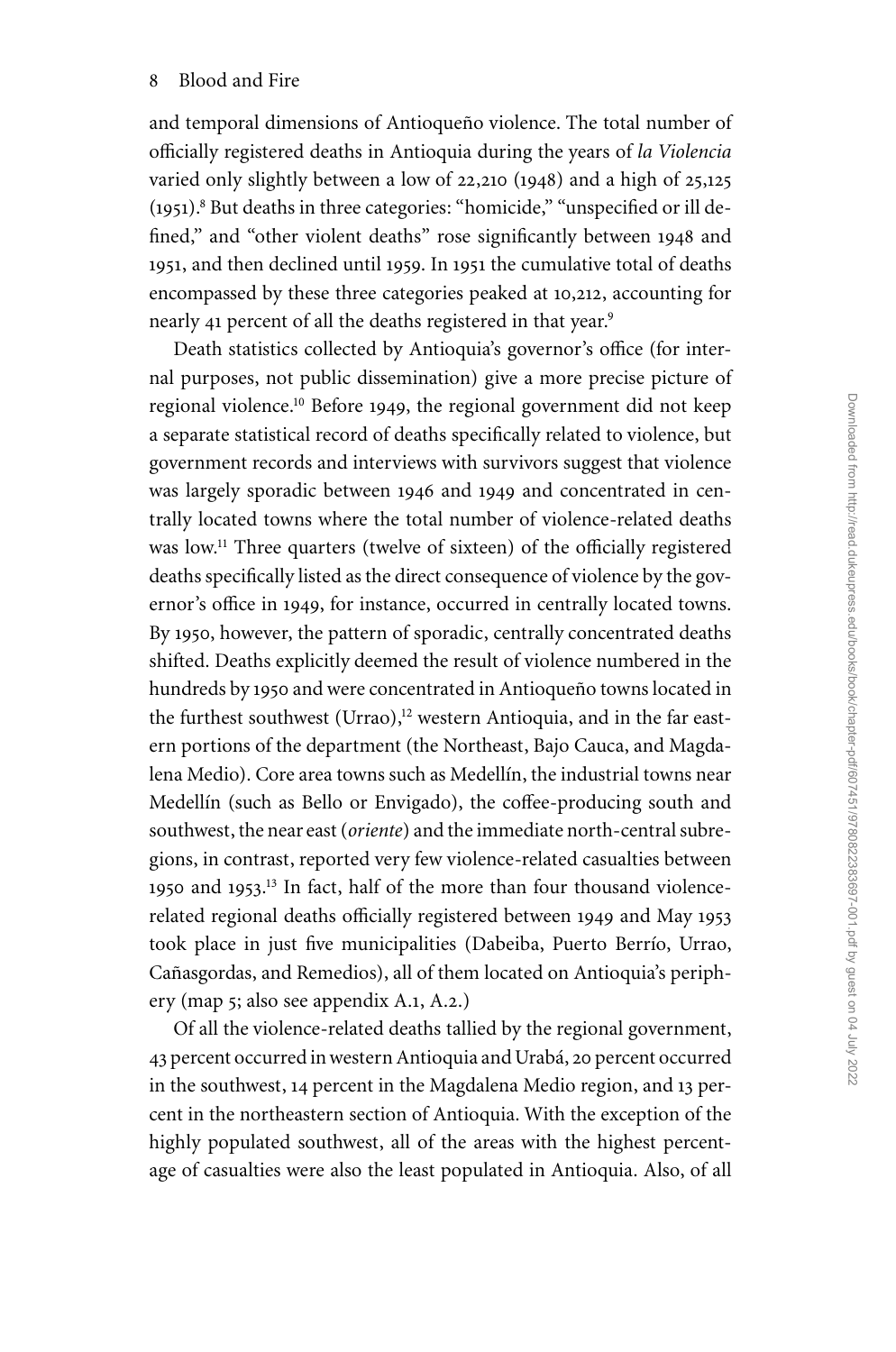

Map 5. Deaths due to violence, 1949-1953. (Source: Instituto Geográfico Augustín Codazzi and Archivo Privado del Señor Gobernador de Antiquia, 1953, vol. 9, "Informe sobre la acción del bandolerismo de 1949 a mayo de 1953," Medellín, May 1953)

the officially registered deaths from violence occurring between 1949 and 1953, half occurred in a single year, 1952. Just one town, Puerto Berrío, accounted for nearly a quarter of these. The selective and concentrated nature of violence is even more striking when deaths related to violence are measured as a percentage of local population. Based on the census of 1951, only one quarter of 1 percent of Antioquia's population suffered violence-related deaths between 1949 and 1953, but Puerto Berrío in the Magdalena Medio lost 6 percent of its population to violence while Caucasia in the Bajo Cauca lost nearly percent of its inhabitants. Western towns such as Urrao, Dabeiba, and Cañasgordas, moreover, lost be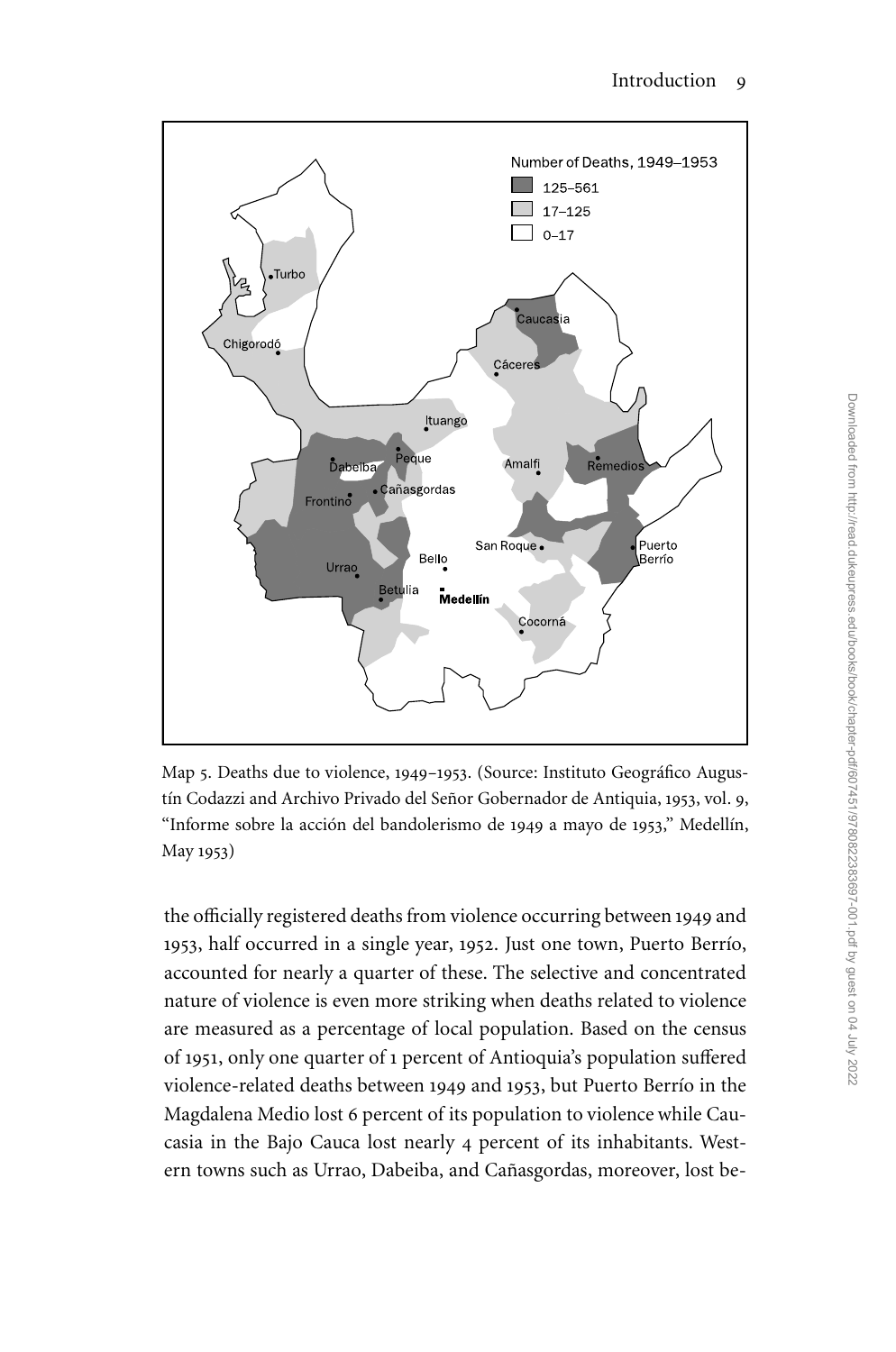tween 2 and 3 percent of their populations to violence during a three-year period.

The "official story" of violence represents it as a widespread, generically partisan phenomenon waged indiscriminately between Liberal and Conservative rural folk, but the official record uncovers a violence remarkably limited in scope and far more varied in impulse. How are we to account for the geographic and temporal specificity of violence-related deaths in Antioquia? Why were towns located on the margins of the department the sites of most severe and prolonged violence? Why were the majority of towns in the coffee heartland (the southwest), which were equally Liberal and where it has always been supposed that the violence in Antioquia was centered, so much less violent than towns on the periphery? Is it possible that factors in addition to partisan differences influenced the severity of violence and shaped a more pronounced concentration in specific geo-cultural areas? Did the objectives of violence shift over time and were they dependent upon factors peculiar to local rather than generalized national circumstances? If so, how would we have to rethink our conceptualization of the relationship between partisan politics and violence in Colombia?

Antioquia was Colombia's most populated, Conservative, and economically influential department at mid-century. The province was also —and had been for some decades—one of Colombia's largest regional producers of coffee for export, the nation's main producer of gold, and the national leader in industry, commerce, and finance. Antioqueños were sometimes less likely to occupy national political office than the inhabitants of other Colombian provinces, but Antioquia's voters were numerous and the province's men of capital dominated powerful private producer associations such as the National Federation of Coffee Growers (FEDECAFE), the National Federation of Merchants (FENALCO), and the National Association of Industrialists (ANDI), entities instrumental in shaping Colombian economic and social policy.

In a country where Liberal and Conservative differences were thought to define individual identity and to have caused the majority of Colombia's violent struggles since the nineteenth century, moreover, Antioquia was perceived as both a political maverick and as reluctant to take up arms in the name of politics. Indeed, there was little in Antioquia's past to suggest that it should have become an area hard hit by partisan violence during la Violencia. Neither the province of which Medellín is the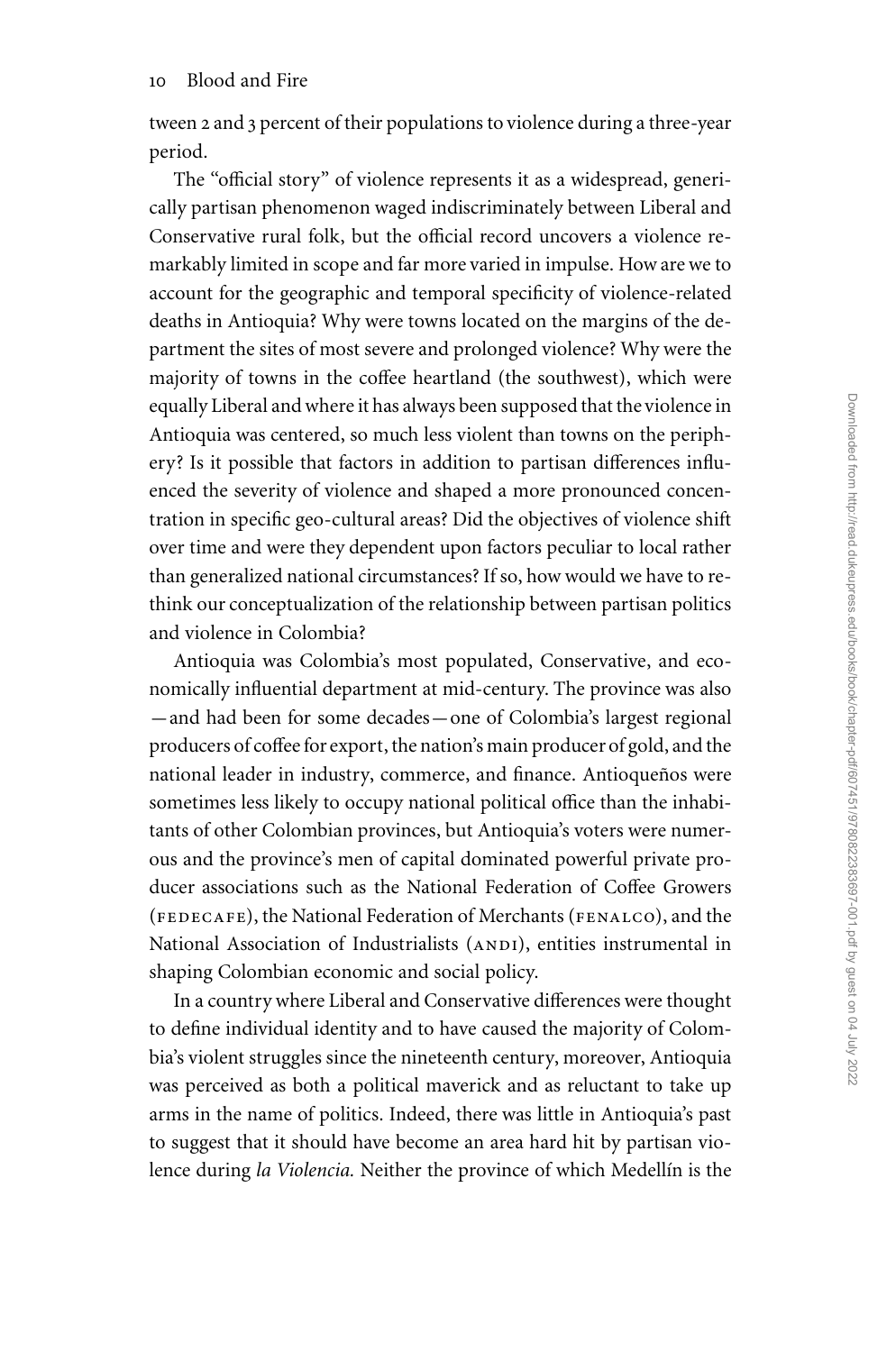capital nor Medellín itself was associated with violence in the Colombian imaginary. A stereotype existed of Antioquia and its inhabitants, but it was one that characterized paisas<sup>14</sup> as the nation's sharpest businessmen and pragmatic technocrats, a region of aggressive colonizers who were also fiercely Catholic. A prolific lot, Antioqueños figured in the national imagination as the people who opened and peopled Colombia's southwestern frontier, who came to embody coffee cultivation and culture in the early twentieth century, and who gave rise to a society characterized by a sense of strong regional identity, large families, and small property holders. Many a joke was made targeting regional inhabitants as too obsessed with making money to spare the time to take part in politics.When forced to choose between going towar over political differences and arriving at a negotiated solution that would preclude social unrest and allow business to continue unimpeded, the region's inhabitants were perceived as usually opting for the latter. What happened then by mid-century to make Antioquia an important locus of violence?

To those familiar only with the recent history of Colombia or Antioquia, the association of violence with both the country and the region might seem self-evident. As David Bushnell ruefully notes in the introduction to his recent synthesis of Colombian history, "Colombia is today the least studied of the major Latin American countries, and probably the least understood."<sup>15</sup> In contrast to many of its neighbors, Colombia has rarely suffered from dictatorships, boasted no powerful military, managed its finances conservatively, and displayed no conflict based on ethnic differences. Moreover, except for the brief appeal of Liberal populist leader Jorge Eliécer Gaitán in the 1940s and the military government of General Gustavo Rojas Pinilla in the mid-1950s, Colombia rarely fell victim to the sway of populist or authoritarian politics. By the midtwentieth century, the persistence of identification with the same parties that had oriented individual political affiliation since the nineteenth century at the expense of supposedly more modern forms of political expression reinforced the idea that Colombia was somehow unique and that there existed no common frame of reference with which to compare events in Colombia to those in the rest of Latin America. This has relegated the phenomenon of la Violencia to a kind of historical limbo much written and obsessed about by Colombian specialists but regarded by other Latin Americanists as an aberration peculiar only to Colombia.

At first glance la Violencia does appear as a throwback to an earlier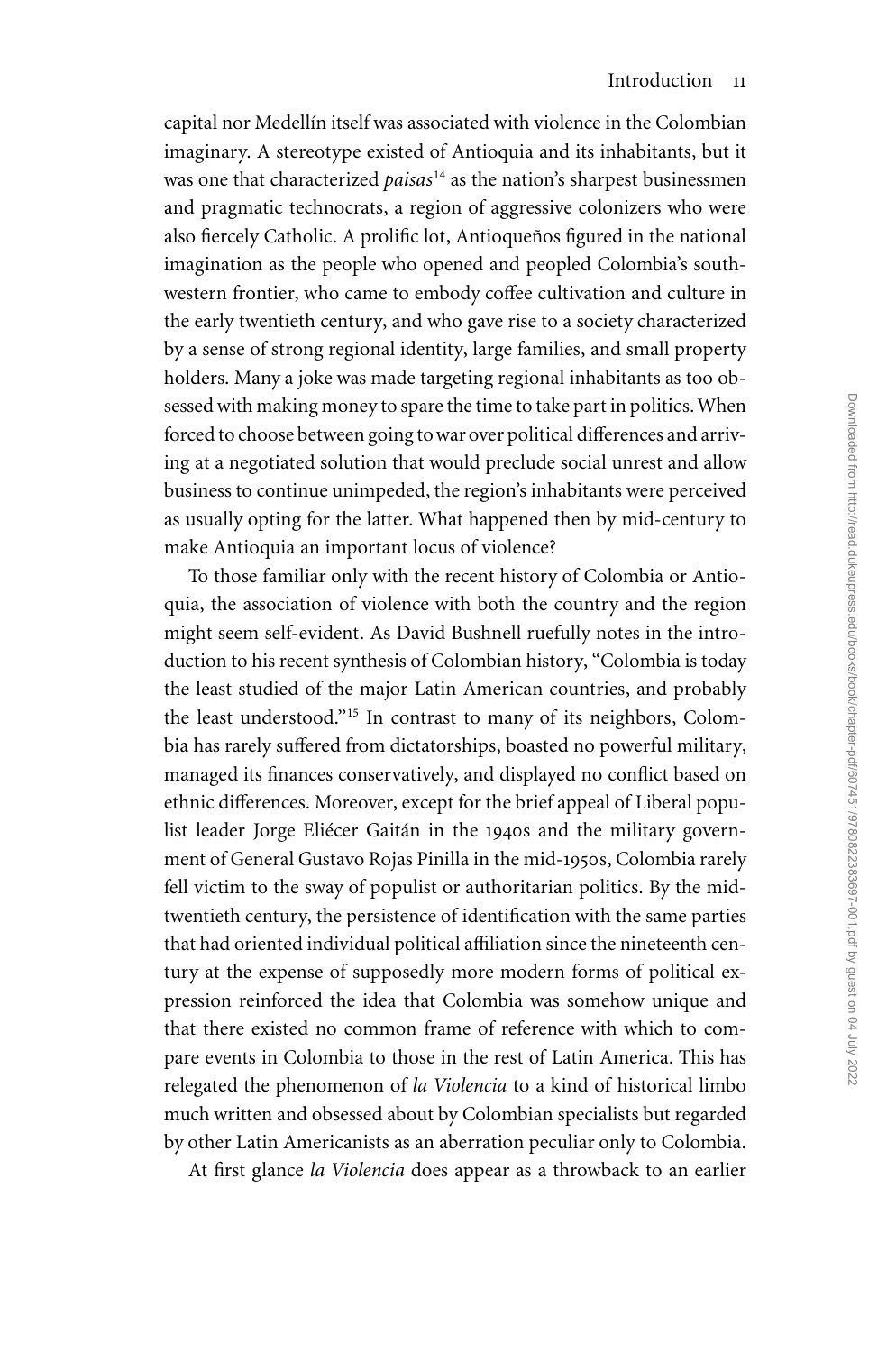age of caudillo civil wars and peasant atavism that confirms the notion of Colombia as out of step with other ''modernizing'' nations in the region. The bulk of the killing during la Violencia took place in rural areas, and peasants constituted the majority of casualties. Victims were often tortured, dismembered, and sexually mutilated, and women were frequently raped in front of their families. These conditions alone, however, are insufficient to distinguish conflict in Colombia from that typical of the rest of Latin America. But, while national political struggles, personal feuds, agrarian unrest, and clientelist competition informed conflicts in other Latin American societies, these had either taken place in the nineteenth or early twentienth centuries, involved war with another nation, or occurred in the context of suppressing an indigenous population.<sup>16</sup> Alternatively, violence occurring in Latin America in the post-Violencia years was explained as leftist insurgency or anticommunist state terrorism waged in defense of national security and democracy.<sup>17</sup> There seemed to be no Latin American precedent for a conflict in which those killing each other were citizens of the same state who attacked one another because of partisan differences and who did so with a savagery rarely seen outside the context of racially or ideologically motivated wars.<sup>18</sup> In other words, what distinguished the Colombian Violencia from twentieth-century violence occurring elsewhere in Latin America was that it was fought in terms of mid-nineteenth-century political partisanship not modern political or social objectives. There were of course comparably brutal and complex cases of civil conflict in other parts of the world to which la Violencia might be compared, but this required attributing the same symbolic and innate power to Colombian partisan differences as that attributed to religious and ethnic and racial differences present elsewhere.<sup>19</sup>

But cultural, religious, and ethnic and racial differences did exist in Antioquia and were fundamental features of how violence unfolded in the region. Indeed, it is the argument of this study that la Violencia in Antioquia can only be understood against the backdrop of profoundly perceived differences between geo-cultural areas internal to the province, and that these differences were often as critical as, or more so, than partisan factors in determining the intensity, incidence, and trajectory of violence in the region. To make clear how the Antioqueño experience of la Violencia differs from historical interpretations of the phenomenon, and the significance of these differences for the study of violence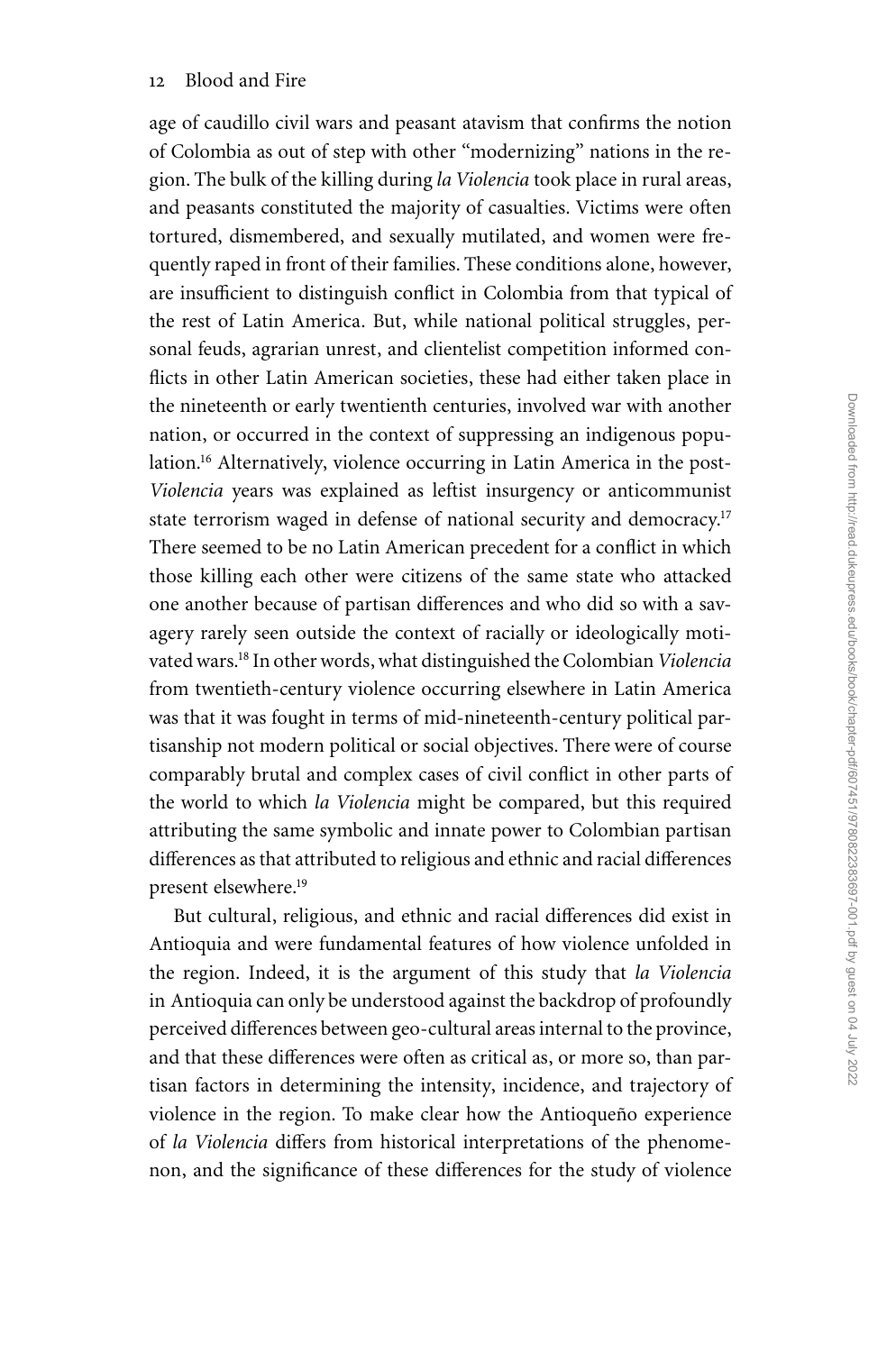in Colombia more generally, I have divided the remainder of this introduction into three parts. First, I provide a brief overview of Colombian politics and society in the decades preceding la Violencia. I then summarize the various interpretations and regional case studies that form the core of Violencia studies from the 1970s to the present in order to provide a comparative basis for a consideration of the issues raised by the Antioqueño experience of the Violence. Lastly, I lay out a theoretical framework for thinking about the relationship between geography, politics, ethnicity and race, class, and violence and explore the reasons why these issues, rather than partisan identity alone, shaped the course of mid-century conflict in Antioquia.

## Politics and Society in the Decades before la Violencia

Initial attempts to make sense of la Violencia sought an explanation in the peculiarities of Colombian political history. Like Liberals and Conservatives elsewhere in nineteenth-century Latin America, Colombian political parties were divided into opposing camps of protectionists and free traders, centralists and federalists, and pro- and anti-clerical feeling. The significance of specific issues to the determination of individual political understanding and comportment differed to some degree from region to region, depending on the availability of resources, the structure of land tenure and production, kinship relations, accidents of history, and myriad other intangibles. An Antioqueño Conservative of moderate stripe, for instance, might simultaneously embrace both free trade and federalism (positions more typically associated with the Liberal party) and yet strongly support the Catholic Church (a position more typical of pro-clerical Conservatives). What set Colombia's parties apart from Liberal and Conservative parties in other Latin American countries, however, was the Colombian system's ability to foster a deep identification between the parties and the vast majority of its citizens.<sup>20</sup> The Colombian parties attracted individuals of all classes, regions, and racial and ethnic origin and, in the absence of a well-developed sense of national identity, scholars have argued, party affiliation shaped the average Colombian's sense of self and belief from the nineteenth through the twentieth centuries.<sup>21</sup> Identification with one of the two parties also persisted in Colombia long after Liberal and Conservative parties elsewhere in Latin America disappeared or gave way to multiparty systems.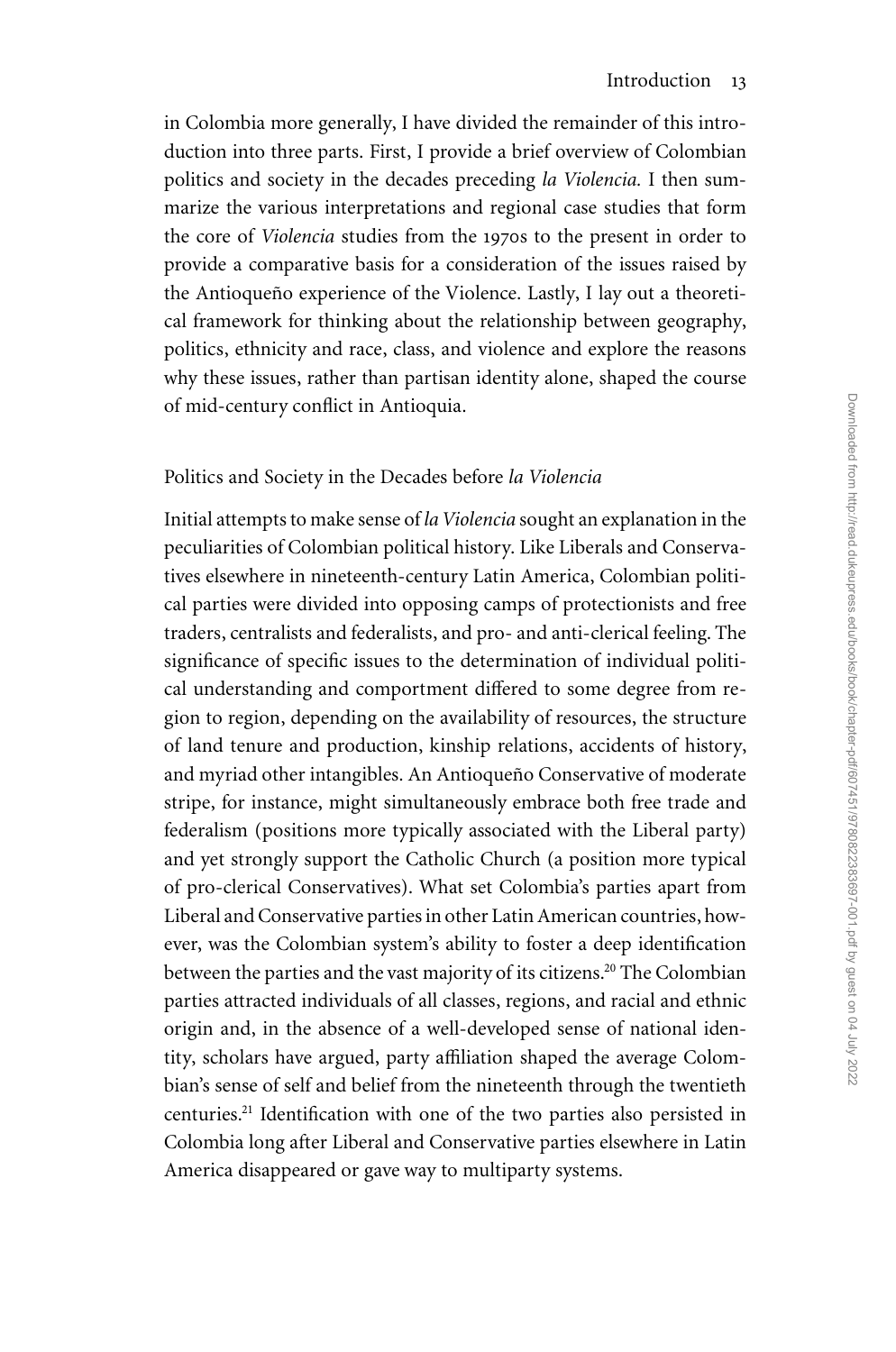Policy and ideological differences between Liberals and Conservatives fueled most of the repeated nineteenth-century civil wars for which Colombia became famous, although the majority of the so-called civil wars occurring in Colombia before the War of the Thousand Days (1899-) might more accurately be described as skirmishes. The ostensible catalysts of such ''wars'' were not insignificant—the suppression of convents, the abolition of slavery, the empowerment of artisans, struggles to seize control of the central government, and so on—but they rarely engaged more than a small percentage of Colombians in actual physical combat. Civil war casualties were for the most part also relatively few, although the destruction and confiscation of property affecting a particular individual, clan, or interest group could become the basis of long-standing resentment that cemented partisan identity. In the end, however, despite a reputation for chronic disorder, nineteenth-century Colombia does not appear to have been noticeably more violent than other Latin American countries of the time.<sup>22</sup>

In 1880 Liberal Rafael Nuñez won control of Colombia's presidency and, with the support of the Conservative party revoked many of the political and social reforms passed during several decades of Liberal political domination. The revised Constitution of 1886 replaced state autonomy with strict centralism, converted previously elected offices into a hierarchically determined system of government appointments, established literacy requirements for male suffrage in national elections, and restored the preeminence of the Roman Catholic Church in matters such as public education.<sup>23</sup> A severe downturn in the export price of coffee during the second half of the 1890s as well as growing discontent among Liberals over their political exclusion eventually sparked the outbreak of the War of the Thousand Days, the last and greatest of Colombia's nineteenth-century civil conflicts.<sup>24</sup> In contrast to the limited engagements characteristic of earlier struggles, the war produced more than 100,000 casualties, a large number of maimed and displaced people, and the irrevocable loss of Panama.<sup>25</sup>

There were fears that, if the war were allowed to continue, further territorial dismemberment (beyond the already dramatic loss of Panama) would occur and Colombia's economic future would be compromised at the very moment when coffee seemed to promise a way out of economic stagnation. Ultimately, these fears converged to bring fighting to an end. General Rafael Reyes, Colombia's first twentieth-century military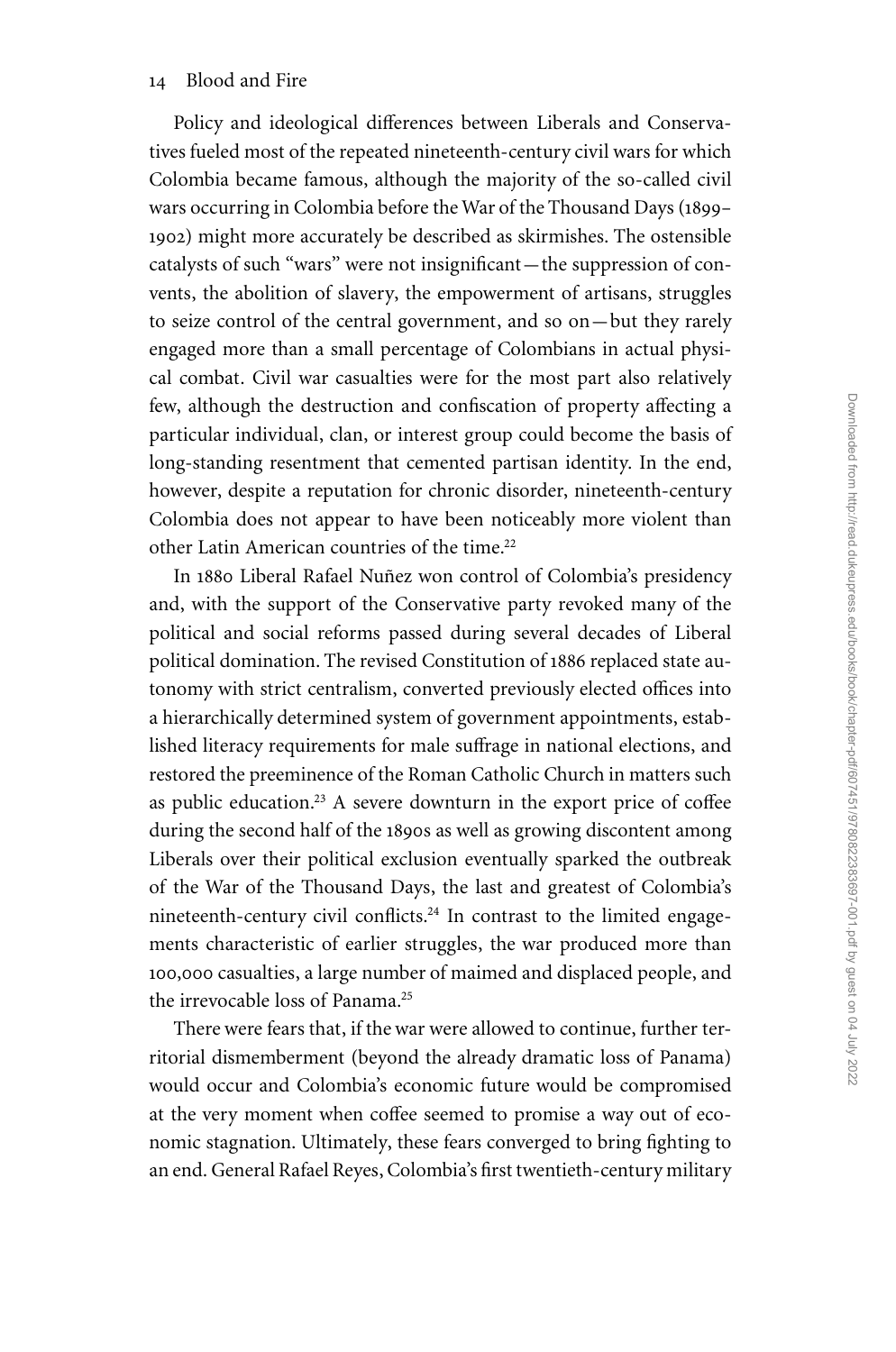ruler and the man behind the elimination of the most exclusionary policies associated with the Regeneración (as the Nuñez regime was known), came to power in 1904. Reyes enjoyed the overt support of the moderate faction of the Conservative party known as the Historical Conservatives—many of whom were Antioqueño capitalists—and the tacit support of many Liberals.<sup>26</sup> Reyes institutionalized minority representation in Colombia's various legislative bodies and promoted policy initiatives that proved crucial to the support of domestic industry and the export economy, especially the coffee sector. Although a combination of factors led to Reyes's quick fall from grace, he laid the basis for a period of economic expansion within a climate of relative bipartisan cooperation that characterized what has sometimes been called the pax conservadora of 1904 to 1930.<sup>27</sup>

Several aspects of coffee production helped it to emerge as a focus around which members of both parties and numerous regional interests could cooperate to set aside the partisan antagonisms that had undermined national political stability during Colombia's first century of independent existence. First, by the 1920s significant sectors of the population of both historically Liberal and Conservative regions were associated with coffee production or its commercialization. Second, coffee was grown by both large landowners in the eastern and central regions as well as by small and medium-sized property holders in the central cordillera (among them Antioquia and the regions its inhabitants colonized to the south). Charles Bergquist has argued persuasively that these circumstances ensured that ''a large proportion of the Colombian body politic identified with the political economy of the export-import interests in control of the government after 1910" and that smallholders "fully endorsed the liberal political ideology, social conservatism, and pro-export economic policies of the new order.''<sup>28</sup>

Despite continued differences between Liberals and Conservatives, consensus emerged between businessmen and coffee growers from to 1930 regarding the importance of and need for state investment in infrastructure and economic development. During these years many of the elite leaders of both parties intermarried, attended the same schools, and dominated regional and national politics.<sup>29</sup> The 1920s in particular witnessed unprecedented private and public expenditure on an ambitious program of public works and education. But investment and economic growth did not benefit all Colombians during the heady years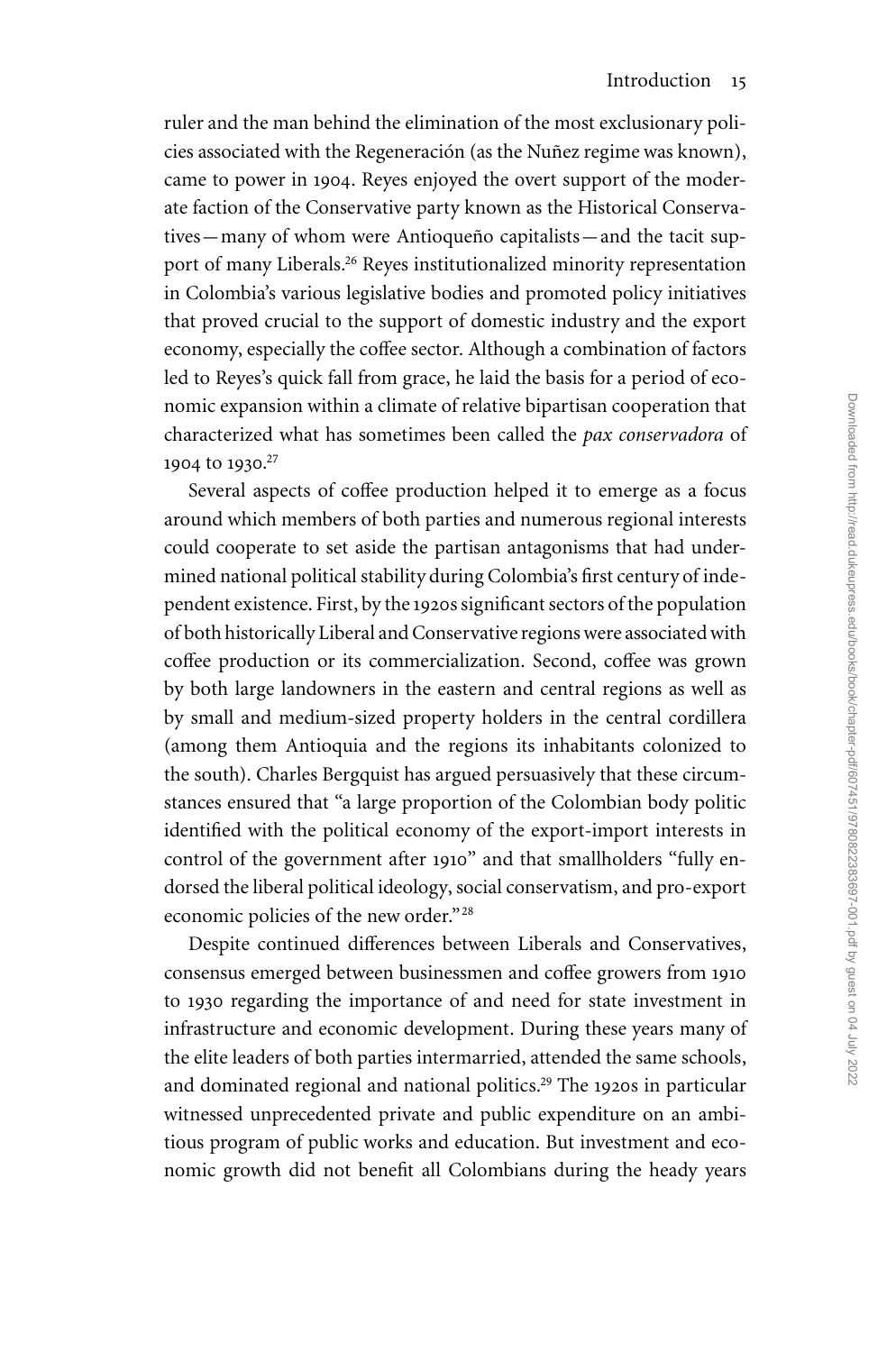that came to be known as the Dance of the Millions. The Conservative coalition of coffee growers, export merchants, and industrialists that had dominated Colombian political fortunes for more than two decades toppled in 1930 amid rumors of fiscal mismanagement and accusations that they sacrificed the lives of Colombian workers to U.S. interests during the 1928 United Fruit strike in Santa Marta.<sup>30</sup>

During the presidential election of 1930, the Conservative party split and lost to the Liberal opposition. The change from one political administration to another in Colombia typically meant the substitution of one party's members for those of the other in patronage jobs and government positions. When Liberal Enrique Olaya Herrera was elected president  $(1930-1934)$ , violence broke out in several regions of Colombia where Liberals unleashed their long-suppressed resentment on the Conservative opposition. Indeed, while many scholars consider the assassination of Liberal populist, Jorge Eliécer Gaitán, on April 9, 1948, as the seminal event that catalyzed la Violencia, the factors that led up to the Liberal leader's death and the emergence of severe unrest in its aftermath can in part be traced to the changes occurring in Colombia during the 1930s and 1940s.

Industrial employment and unprecedented public works investment had begun to transform Colombia from a predominantly rural to an increasingly urban country in the early decades of the twentieth century. In 1925 a third of Colombia's population was classified as urban whereas by 1951 nearly half of the nation's inhabitants lived in urban areas. Rural migration to cities was only temporarily interrupted by the contraction of employment during the period of economic recession between and  $1932$ .<sup>31</sup> The effects of urban growth—pressure on public services, the increased cost of living, and the emergence of an increasingly vocal underclass—were felt in cities such as Bogotá, Medellín, Cali, and Barranquilla.<sup>32</sup> Urbanization thus coincided with both the shift to a period of Liberal government after nearly fifty years of Conservative rule in 1930 and the emergence of popular demands for expanded political recognition and participation. These profound national changes were reflected in the administration of Liberal Alfonso López Pumarejo who allied with sectors of his party to shift Liberal policy in a more progessive and socially inclusive direction in 1934.

Alfonso López Pumarejo's Revolution on the March (1934-1938) was a more modest version of the Cárdenas administration that came to power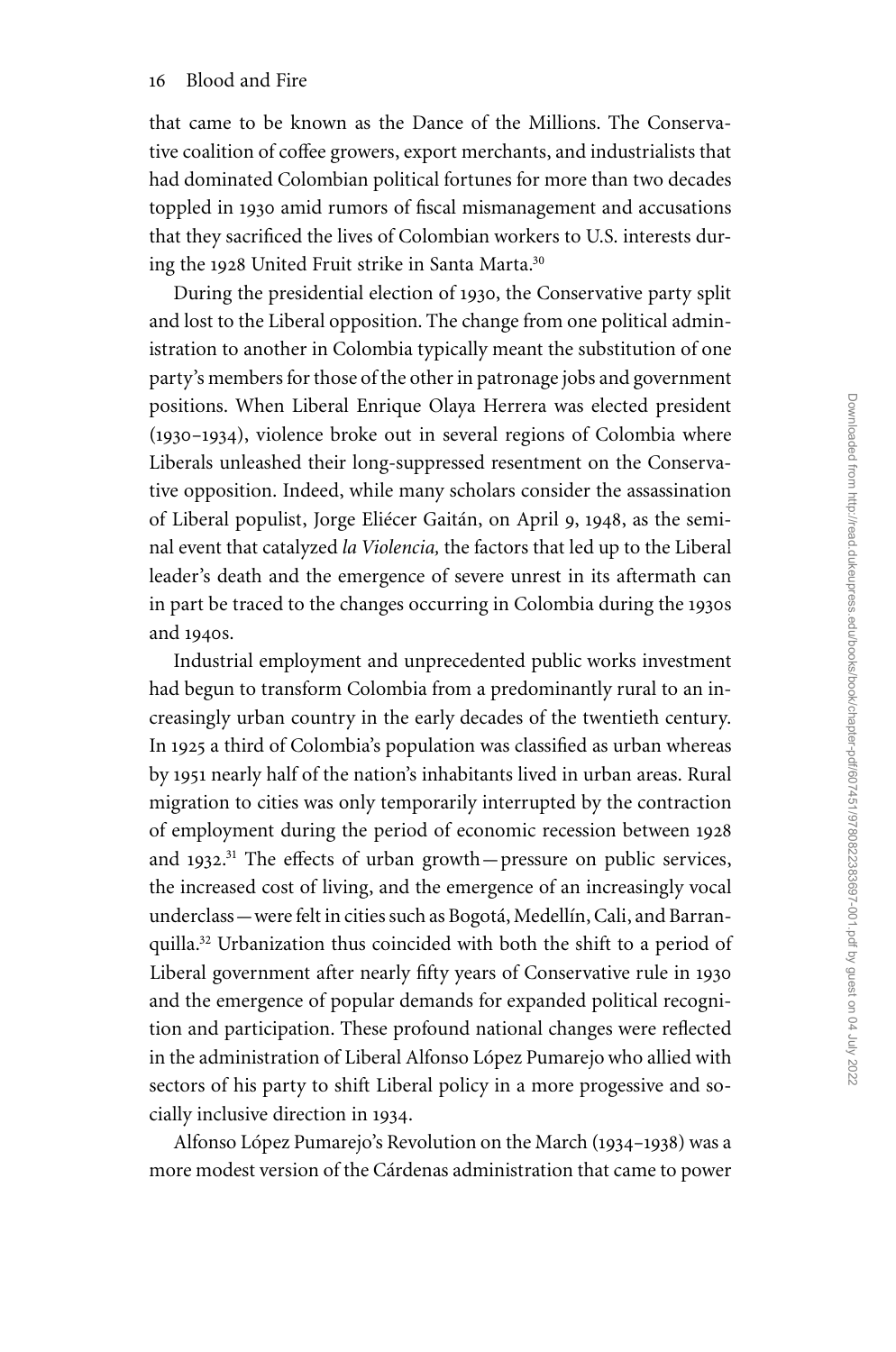in the same year in Mexico and the progressive Popular Front governments that sprang up in other parts of Latin America during the 1930s. López initiated social legislation, abolished literacy requirements for suffrage, and extended legal recognition and rights to workers and peasants.<sup>33</sup> As he expanded the functions of the state, López also centralized its power, elevating the state into a mediator between conflicting social and economic interest groups.<sup>34</sup>

Agrarian unrest had become acute in several Colombian regions in the years immediately preceding López's rise to power.<sup>35</sup> In some areas, colonists hoping to escape the effects of economic downturns in the 1920s migrated in search of regions with supposedly abundant public lands only to find that these had been swallowed up by recently established large-scale commercial agriculture and cattle ranches. Conflicts in these areas emerged between landless folk competing with each other and with powerful capitalist landowners. In other areas, previously unorganized rural workers mobilized to protest changes in tenancy laws, dismissals, and poor wages on plantations.<sup>36</sup> To resolve the problem of growing agrarian unrest and to preclude economic disruption in regions where struggles over land were most severe, López initiated Law 200 of 1936. The law declared that property had a social function and sought to mediate competing claims to public lands while providing titles to those petitioners who could prove they had resided on and made improvements to the land. López did not intend to undermine the principle of private property in Colombia nor was it his intent to do away with large landowning.<sup>37</sup> Although agrarian unrest diminished after Law 200's passage, the land reform law confirmed only a limited number of squatter claims, making the validity of petitions not initiated before 1934 much more difficult to prove.<sup>38</sup> Reaction to the law, in any case, rested less upon its actual impact than upon the elite's perception of its threat.

When taken in conjunction with López's recognition and legalization of labor organizations such as the Confederation of Colombian Workers (CTC), and his introduction of organized labor into the once restricted arena of elite politics, his social policies fueled resentment among men of capital like those in Antioquia.<sup>39</sup> In addition, López's toleration of Communist leaders—many of whom headed important labor unions (affiliated with the newly created CTC) in strategic sectors such as oil, transportation, and mining—led the more reactionary members of both parties to repudiate the López administration as dangerously radical.<sup>40</sup>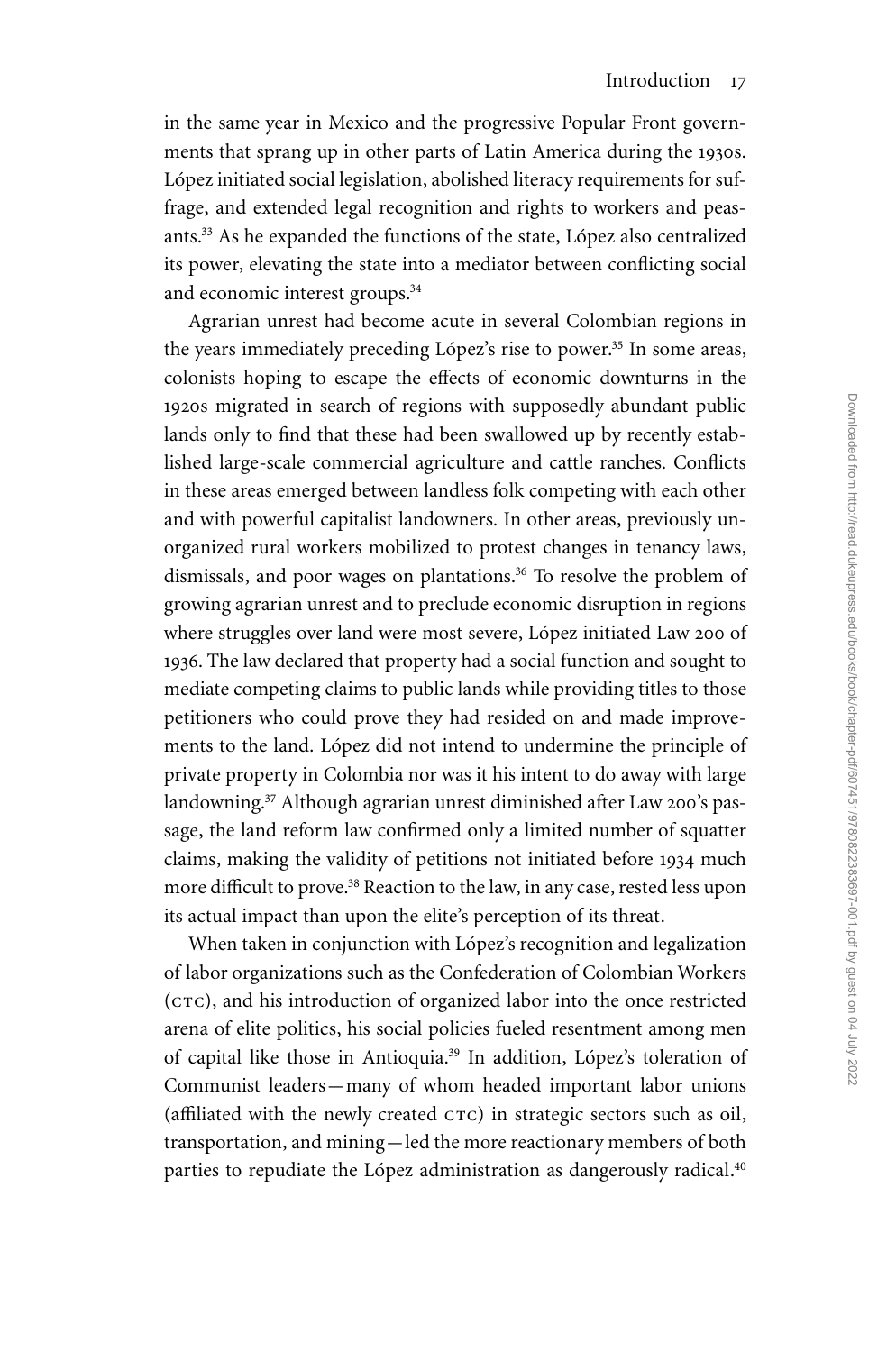The nearly hysterical alarm evinced by the nation's entrepreneurs and industrialists over López's championing of working-class interests and his extension of state authority between 1934 and 1938 formed a critical backdrop to the vituperative red-baiting that helped incite partisan violence in the forties and is only understandable when set against the background of growing capitalist investment and economic expansion taking place in the decade preceding the outbreak of la Violencia. Colombian industry, for instance, embarked upon a period of expansion that led it to grow in real terms at an unprecedented rate of 10 percent per year between 1932 and 1940. Nowhere was the impact of industrial growth more clearly felt than in Antioquia, especially in the industrial hub around Medellín where textile mills and other light industries formed the core of the local economy.<sup>41</sup>

At the end of López's term, the Liberal party sought out a candidate who might halt the momentum of López's revolution and reassure elite interests. They found their champion in Eduardo Santos, a prominent businessman and the patriarch of Colombia's family-owned, largest circulation daily newspaper, the Bogotá-based El Tiempo. During his presidency (1938-1942) Santos muzzled labor unrest, put down strikes, and deflected popular demands so as to curtail the movement of labor his predecessor had nurtured and encouraged.<sup>42</sup> Despite the distrust he generated among members of the elite, however, Alfonso López remained a charismatic political leader and he returned to power in 1942 with the support of the very groups whose interests he had defended during his first presidency. But López's second term in office proved a disappointment to his more progressive supporters. Disagreement within the Liberal party, increasingly fierce Conservative opposition, and the intensification of rural partisan conflict culminated in 1944 with a failed military coup led by disgruntled army officers.<sup>43</sup> When López was finally forced from office in 1945 and Liberal Alberto Lleras Camargo assumed the presidency in May, the conservative social trend already apparent in the later years of Liberal government became more pronounced. One of Lleras Camargo's first acts as president was the dissolution of a long and bitter strike led by the Magdalena Transport Workers (FEDENAL), perhaps Colombia's strongest and most militant union, and the only one with a closed shop.<sup>44</sup> Lleras Camargo also implemented Law 6 of 1945 regulating collective bargaining agreements in Colombia. While the law confirmed the social services and benefits labor had won under Alfonso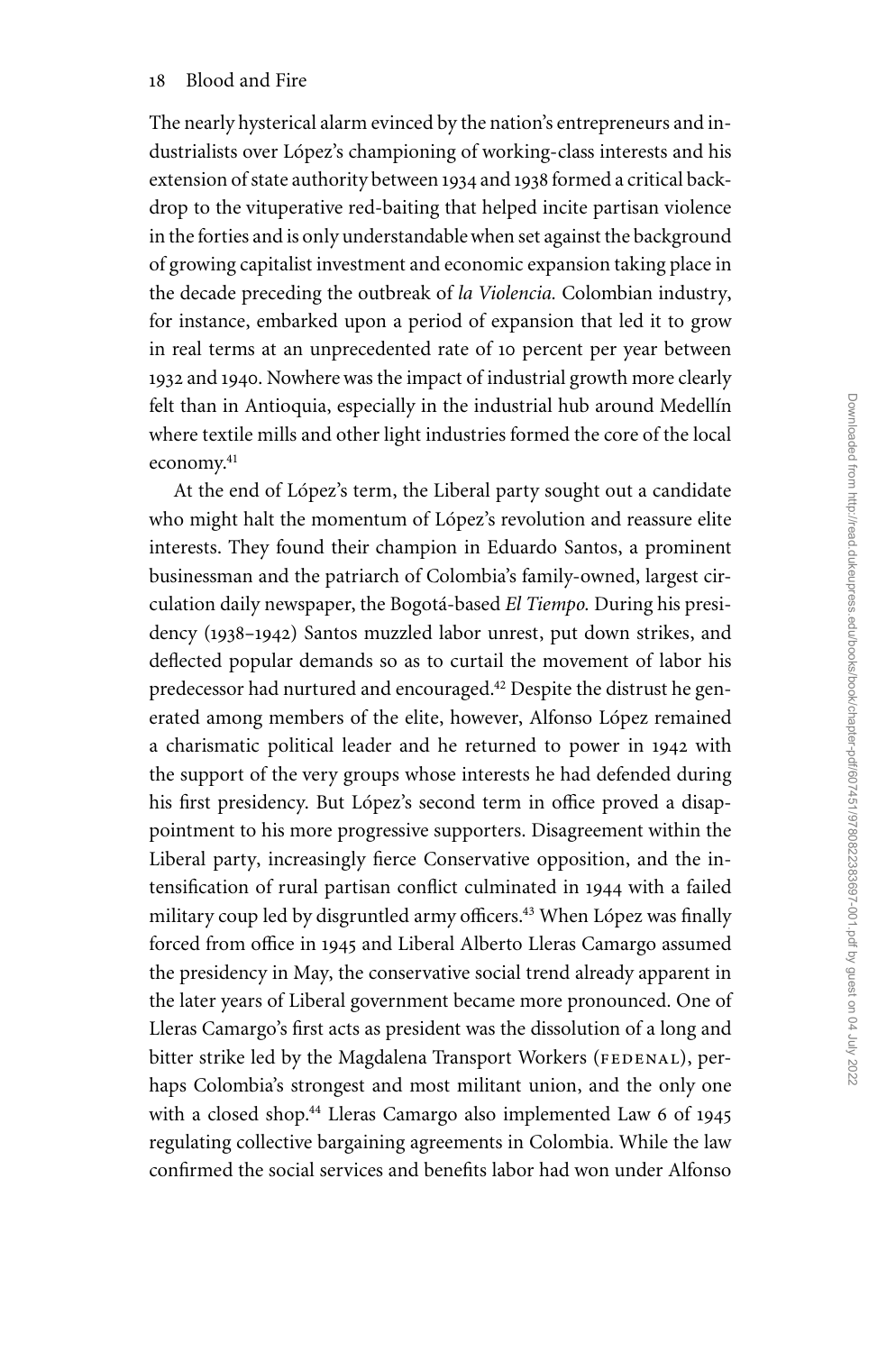López Pumarejo's Revolution on the March, it also marked a critical shift in the relationship that had been established between labor, the Liberal party, and the state in the mid-thirties. The law strictly defined the criteria for a legal strike, outlawing strikes in the sector público, that is, for workers employed in public works, transportation, communication, and municipal and state government (the source of most patronage hiring). These were precisely those sectors of the workforce that were most vocal and most dependent upon an alliance with the Liberal state for their wellbeing.<sup>45</sup> Failure to comply strictly with the labor code's criteria for a strike became the basis for dismissing workers' demands, however well intentioned or legitimate they might have been. Popular and working-class interests, already battered by declining real wages, unemployment, and harassment, were further weakened by the loss of state advocacy on their behalf.<sup>46</sup>

In addition to the growth of the urban population, industrialization, and the incipient political empowerment of an organized working class, an emergent middle sector of professional politicians of non-elite origin had also gradually come to demand greater political participation in the national political arena during the 1930s and 1940s. Some of these professional politicians identified with the program embraced by the parties' traditional elite leadership, but others used populist appeals and criticism of bipartisan elite rule to expand their electoral support and confirm their political participation in party directorates and the national government. The divide between the political culture of convivialismo (as elite bipartisan political rule was called) and the new politics of mass inclusion was embodied in the figure of Liberal populist Jorge Eliécer Gaitán. A dark-skinned man of humble birth, Gaitán symbolized not only the rise of a growing nonwhite, urban popular core in Colombian society, but also the rise of non-elite politicians emboldened by the extension of education and suffrage that had taken place during the previous two decades.<sup>47</sup> The urban lower class and the aspirants to political power among the provincial middle-class or petit bourgeois sectors linked their fortunes together to press for an opening of the political sphere. The clash between the popular forces represented by young, up-and-coming politicians of both parties and an elite concerned with reasserting the exclusionary, paternalistic rule of pre-1930 Colombia came to a critical climax in the presidential campaign of 1946.

The Liberal party split over the candidacies of Gabriel Turbay Ayala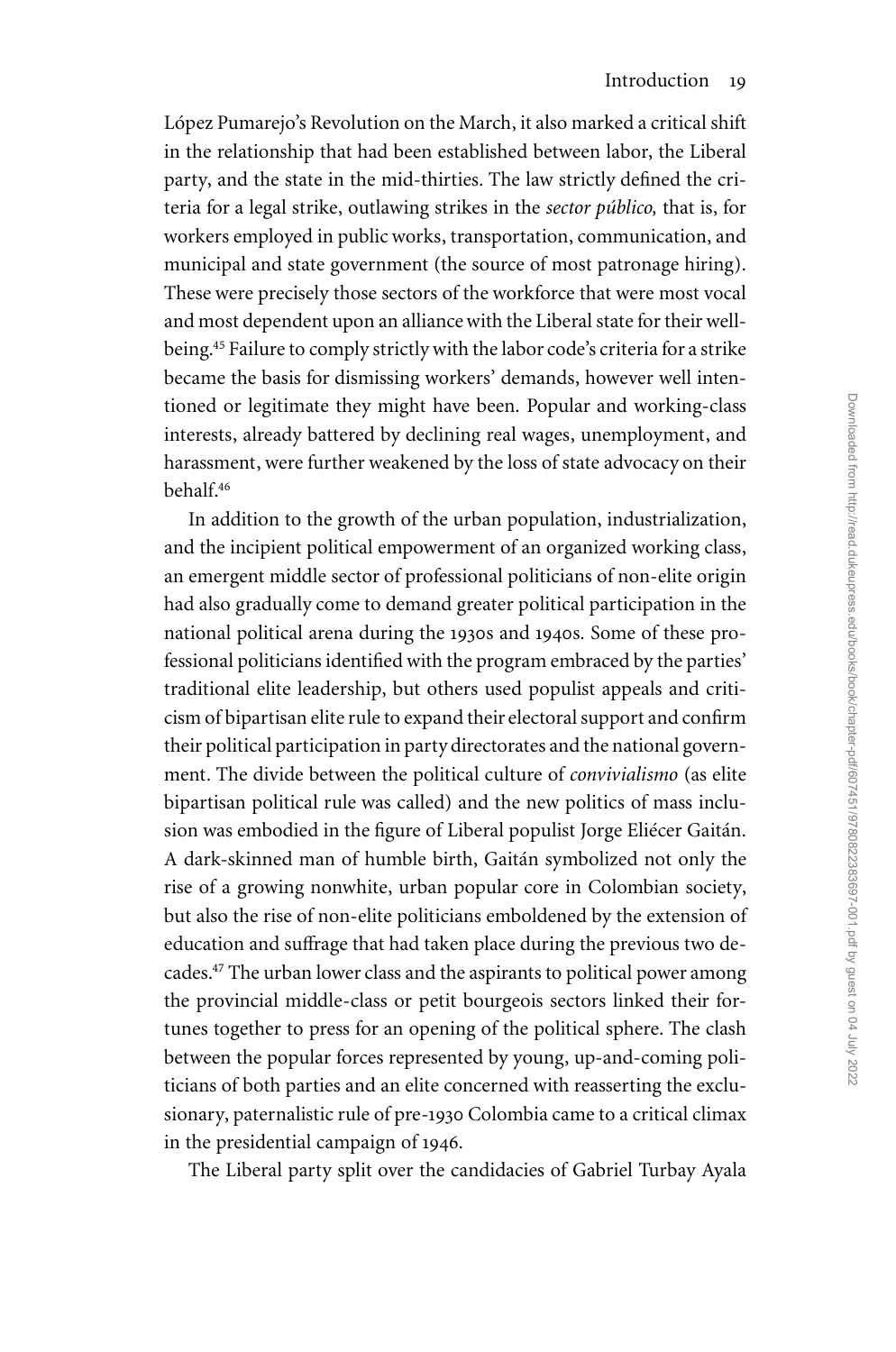(the party's official candidate) and the dissident, Jorge Eliécer Gaitán, and lost the election to the moderate elite Conservative, Mariano Ospina Pérez. Partisan conflicts like those experienced in the early thirties, when power changed from Conservative to Liberal hands, once more emerged at the municipal level. Conservatives excluded from participation in government patronage and elected offices during the previous sixteen years of Liberal hegemony celebrated the defeat of the Liberal opposition with acts of intimidation and physical harassment in a number of Colombian departments. Although Ospina himself campaigned on a bipartisan political platform that promised the inclusion of Liberals in his cabinet, gubernatorial offices, and municipal government positions, his stance encountered considerable opposition from extremists within the Conservative party and the Liberal followers of Gaitán. When the Liberal party won the congressional elections of 1947, the basis of Ospina's National Union compromise dissolved.<sup>48</sup> Tensions between the Conservative government and the opposition escalated steadily from that point on, reaching a climax with the assassination of Gaitán by a mentally disturbed gunman in Bogotá on April 9, 1948.

The Bogotazo, as the popular uprising in response to Gaitán's assassination came to be known, left the nation's capital a smoldering mass of ruins; churches and public buildings were transformed into heaps of rubble; trolley cars were derailed and burned; stores looted; the city's sidewalks overflowed with the debris of broken glass and ruined merchandise. Meanwhile, decomposing corpses hurriedly thrown in piles in Bogotá's central cemetery seemed to give material testimony to the existence of an anonymous, dangerous crowd that had captured the elite imagination and provoked increasing anxiety of an impending attack upon elite privilege by a ragged, bloodthirsty army of the nation's excluded.<sup>49</sup> Surrounded by a burning and looted city and unsure of just how many troops or individuals might come to his defense, Ospina nonetheless resisted Liberal demands that he hand over power.<sup>50</sup> Instead, the president purged the police of Liberals (many of whom had turned against the government and collaborated with the rioters), reshuffled the cabinet and once more attempted to establish a bipartisan government. The administration also implemented modest reforms of the social security system, established price controls on basic food items, and sponsored a U.S. economic mission to examine the nation's development policies and make recommendations on how best to maximize the state's effi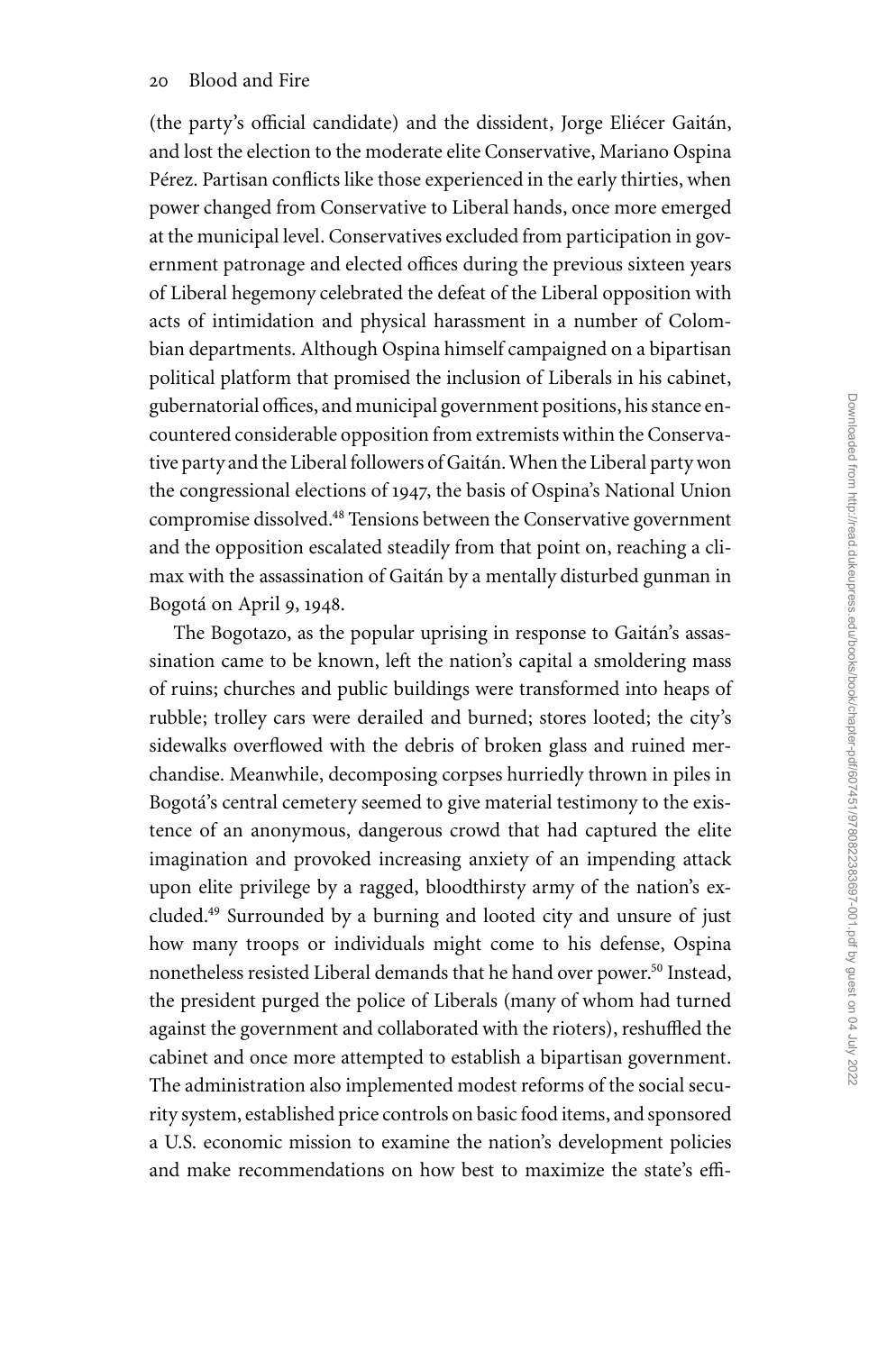ciency.<sup>51</sup> But Ospina's attempt to shift attention away from partisan issues to less controversial technocratic matters proved unsuccessful. The Conservative party leader, Laureano Gómez, and his followers (known as laureanistas) led a violent bid for the presidency during 1949 that further ignited already combustible partisan animosities in Colombia's countryside. In the wake of growing incidents of partisan unrest, Ospina Pérez declared a State of Siege, and in November 1949 the president closed the congress indefinitely.<sup>52</sup> Congress would remain inactive for the next nine years.

A surreal quality enveloped Colombia between 1950 and 1953. As violence raged in rural areas and multiple groups under local and regional leadership terrorized the countryside, in Bogotá, Laureano Gómez ruled seemingly removed from the din and clamor of widespread strife.<sup>53</sup> In urban areas such as Medellín, moreover, business went on as usual; business, in fact, boomed. In 1950 the president of the National Association of Industrialists could coolly declare that Colombia's economy had never been better, repeating his assertion on the eve of the military coup in 1953.<sup>54</sup> Insisting that violence was in check, denying its severity, and blaming its existence upon isolated, depraved bandits, the national government seemed oblivious to its inability to assert its authority outside Bogotá and the nation's principal cities. By 1952 tentative attempts at bipartisan dialogue between the more moderate members of the parties, many of them representatives of prominent economic interests, were under way. Several months later a military coup—Colombia's first and last during the twentieth century—backed by significant civilian and elite support put an end to Laureano Gómez's presidency on June 13, 1953.

The military dictatorship that came to power under the leadership of General Gustavo Rojas Pinilla in 1953 and which ruled Colombia until 1957 initially succeeded in reducing partisan tensions in Colombia.<sup>55</sup> The government pardoned Liberal guerrilla groups and removed some of the more hated Conservative local leaders who had been in charge of mobilizing paramilitary groups against the Liberal opposition in rural areas. After a brief respite, however, partisan-motivated violence gave way to common criminal delinquency, social banditry, and incipient, radical peasant leagues. Rojas Pinilla's growing ambition, moreover, frightened the very civilian elite forces that had initially supported the general's military coup. In 1958 power reverted once more to civilian rule and, in an unprecedented attempt to simultaneously put an end to violence and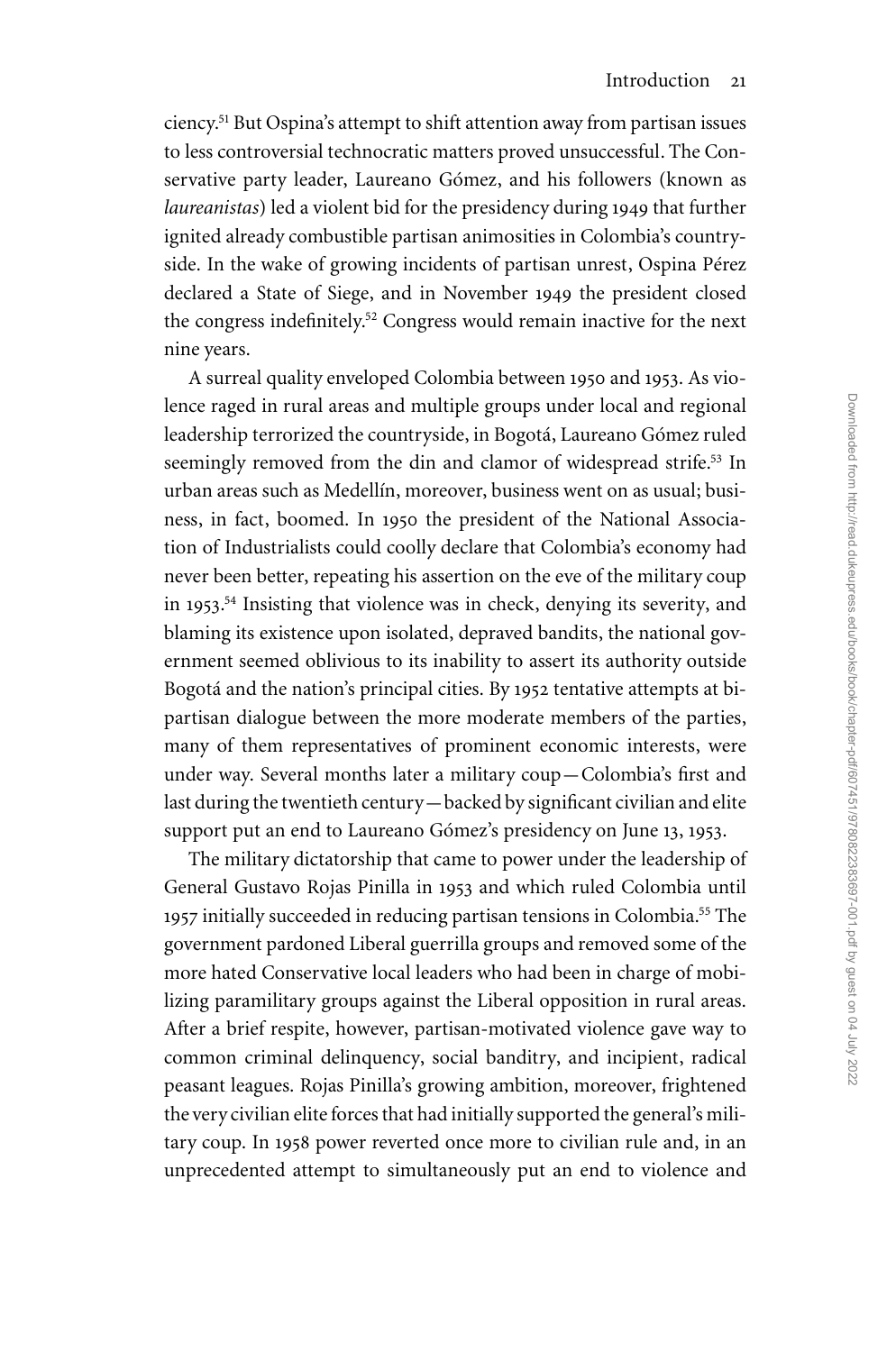preclude future military intervention, leaders of the Liberal and Conservative parties agreed on a power-sharing arrangement known as the National Front. What had begun as partisan conflict in the countryside took on a distinctly social and economic cast by the later years of the 1950s, giving rise in some areas to the nucleus of what would constitute insurgent, leftist guerrilla groups in the 1960s. It appeared that la Violencia had not ended, but simply evolved.

## Interpreting la Violencia

In the 1960s social scientists took up the challenge of understanding la Violencia and devised numerous theories to explain it. These alternatively attributed violence in Colombia to conflicts provoked by the transition from a ''premodern'' to a ''modern'' society, to exaggerated aggression fueled by status deprivation, or to rivalries between patron-client systems in which peasants blindly followed the dictates of an elite leadership or party boss.<sup>56</sup> While the patron-client analysis offered clues to the seemingly national scope of violence, it failed to explain why, if disputes originating among an elite leadership in Bogotá could incite the most distant citizen to take up arms, significant areas within Colombia remained untouched by la Violencia. Other than through some vague ''quasi-religious'' appeal, how were ideology and party allegiance actually disseminated and understood?

New scholarship in the 1970s shifted the focus of work on la Violencia in other directions. The power of the state, the expansion of the political arena, the rise of new political actors and leaders such as Jorge Eliécer Gaitán in the decades preceding la Violencia, and the quest for alternative forms of economic and political mobility were issues increasingly singled out as playing important roles in the development of the violence.<sup>57</sup> As scholars grounded their research in region-specific studies, moreover, it became apparent that while partisan conflict provided the initial catalyst to violence, and perhaps even a seemingly logical framework in which to understand the intensity of the conflict, reliance on the notion of inherited party hatreds was insufficient to account for the divergence and specificity of violence. La Violencia resembled the Mexican Revolution in the way that historians might agree that the latter phenomenon was set off by Porfirio Díaz's decision not to seek reelection, but they might not agree on the composition of those fighting, their exact objectives once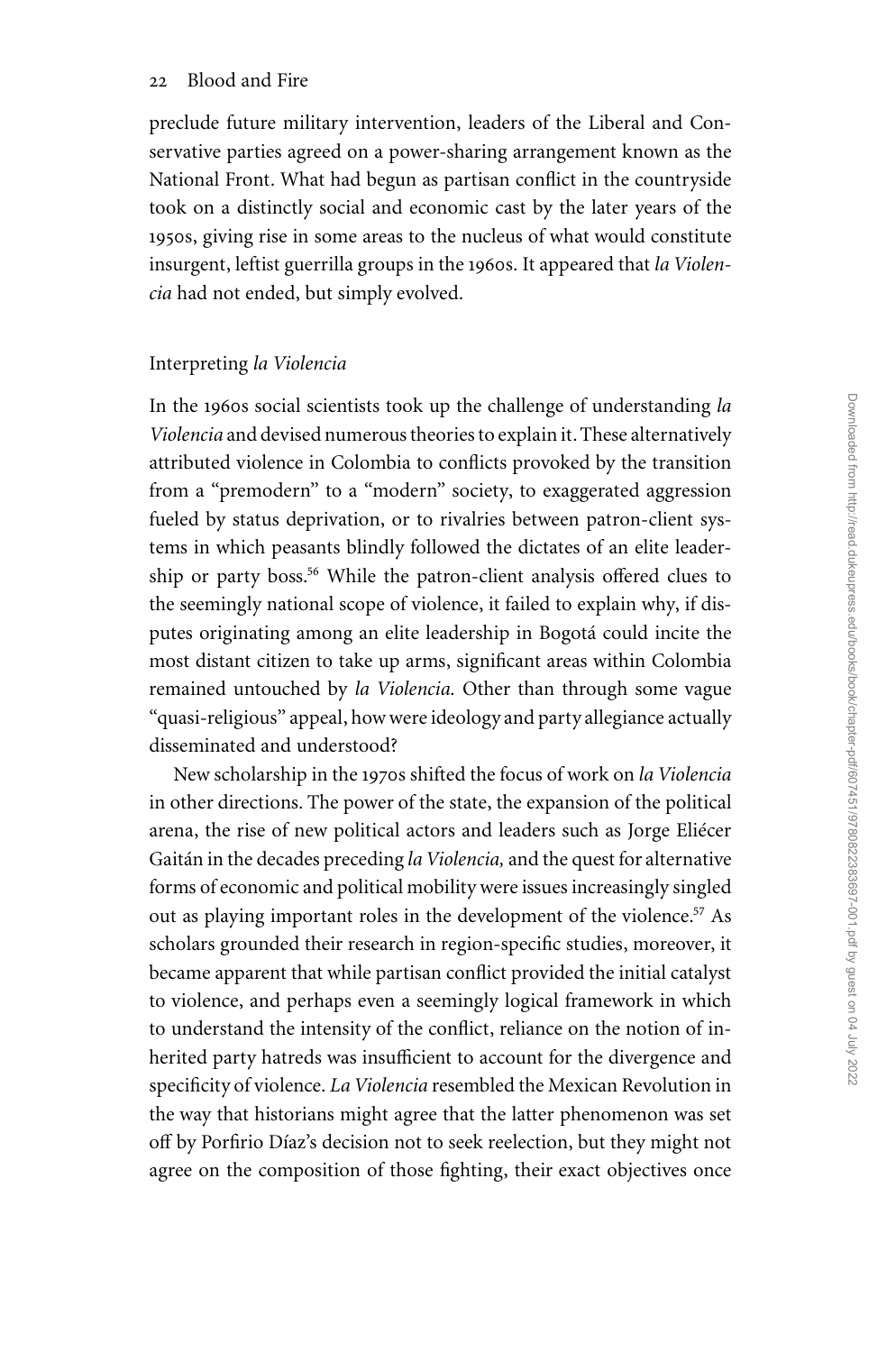violence got under way, or the long-term implications of the revolution. La Violencia has similarly proven to be an extraordinarily heterogeneous and complex phenomenon.<sup>58</sup>

Indeed, recent studies of la Violencia raise as many questions as they answer. They reveal, for instance, how little is actually known about the workings of Colombian politics at the local, regional, or national levels or about the internal organization of the parties themselves. Were the parties monolithic?<sup>59</sup> How did understandings of partisan affiliation differ among individuals belonging to different classes, regions, or ethnic and racial groups?<sup>60</sup> Was it really true that partisan affiliation took precedence over any other kind of identity in Colombia?<sup>61</sup> If not, what shaped people's beliefs, actions, and sense of identity? Even less was known about the nature of the Colombian state, how strong or weak it was or whether a central state existed at all. Was power centralized in the state to such a degree, as some researchers argue, that competition between the parties for its control could set off national unrest of the scope of la Violencia?<sup>62</sup> Or was the problem just the opposite? Perhaps no central state existed or it had so tenuous a presence in most areas of the national territory that it proved helpless to control conflict between omnipresent political parties when it broke out?<sup>63</sup>

Then there were the social and economic implications of la Violencia. Was violence the response of a frightened elite to the mid-twentiethcentury expansion of the Colombian electorate and the rise of middlesector politicians?<sup>64</sup> Had the rise of Jorge Eliécer Gaitán and his political movement introduced class struggle in Colombia? Did gaitanismo represent a threat to the exercise and workings of traditional politics in Colombia?<sup>65</sup> Did the spread of popular uprisings in the aftermath of Gaitán's assassination and their subsequent repression constitute the seeds of a failed social revolution?<sup>66</sup> Was violence waged under traditional party banners to deflect attention away from or to justify crushing other latent sources of conflict such as struggles over land, declining opportunities for social mobility, and growing worker unrest?<sup>67</sup>

Two very influential analyses of the violence posited that la Violencia was the result of excessive partisan clientelism and the growing competition between two monolithic parties to control access to the central state. Paul Oquist argued that as the central state grew in the 1930s competition between Conservative and Liberal leaders to monopolize access to the state's largesse and influence became increasingly urgent. Ac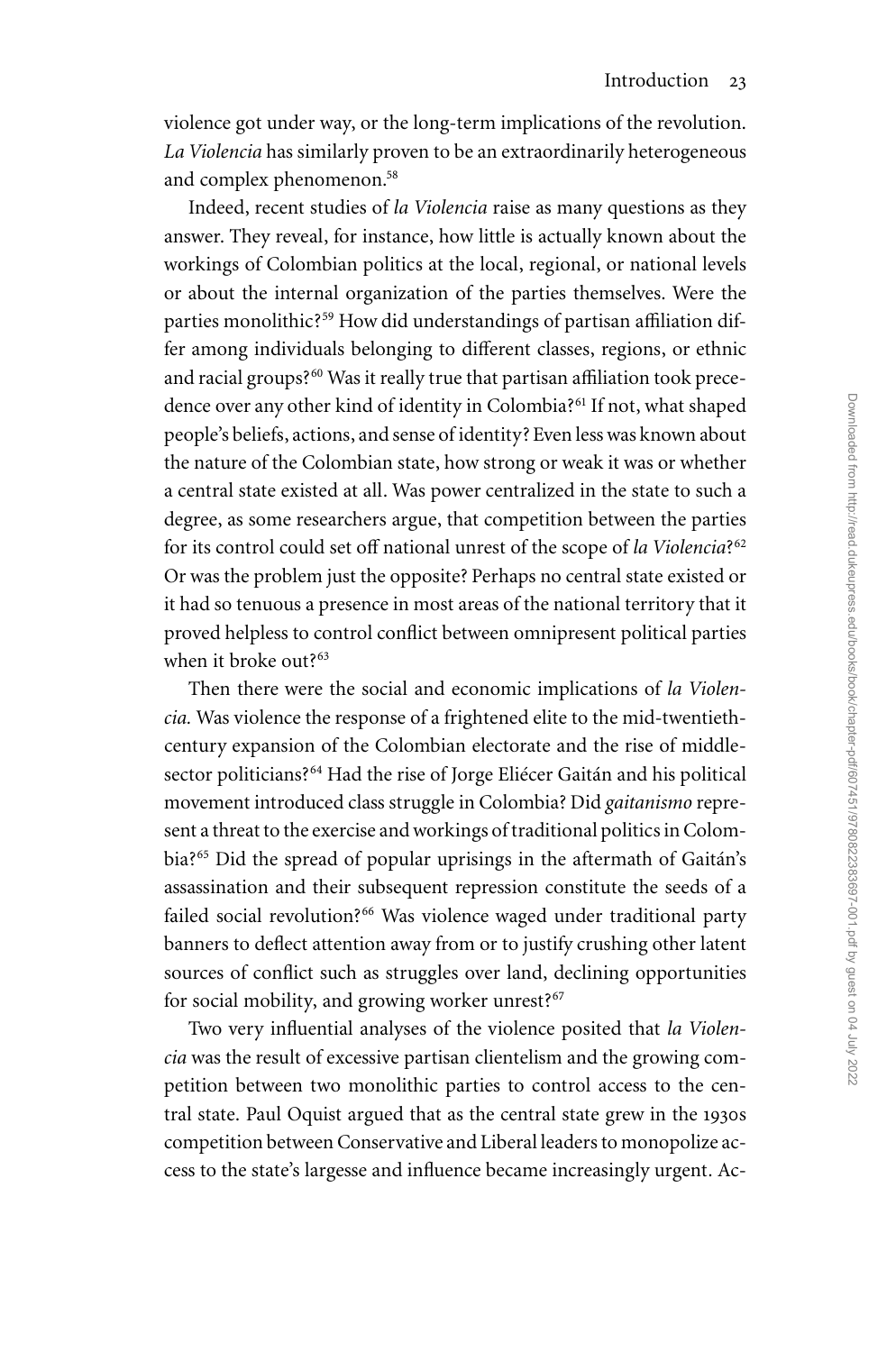cording to Oquist, the struggle to achieve ''hegemonic'' control of the Colombian state unleashed violence that led to its partial ''breakdown.''<sup>68</sup> French sociologist Daniel Pécaut, on the other hand, argued that the state's power to build a sense of national identity or act as a suprapartisan arbiter of conflict between different sectors of Colombian society had been eclipsed by the persistence of two "subcultures."<sup>69</sup> These subcultures were defined by individual identification with either the Liberal or Conservative party. Since only partisan affiliation could guarantee individual material needs and physical survival, any conflict between the parties inevitably resulted in widespread conflict. The use of force, over which the Colombian state had never achieved complete monopoly, in turn, Pécaut suggested, became more dispersed among competing corporate interests as partisan competition to control the state intensified.

Various scholars gave greater empirical precision to the hypotheses of violence put forth by Oquist and Pécaut. Herbert Braun, for instance, focused on the urban rather than the rural manifestations of violence, more specifically, on the prelude to and aftermath of Gaitán's assassination in Bogotá on April 9, 1948. In much greater detail than Pécaut, Braun laid bare the insular, aristocratic, aloof character of political exchange in pre-Gaitán Colombia. Braun argued that elite members of both parties coincided in their social views and interests, and political decision-making took place not in congress, but over shots of whiskey at Bogotá's exclusive gun or jockey clubs.<sup>70</sup> The critical question always present in the minds of Colombia's elite, and roused to hysterical urgency by Gaitán's persona, Braun argued, revolved not around ideological differences but rather around the issue of how to deal with the lower classes.<sup>71</sup> Gaitán challenged the insularity of gentlemen's politics precisely by reveling in his plebeian and mixed-race origins and by manipulating his identification with and appeal to the popular classes into a major political movement.<sup>72</sup> Braun did not believe, however, that the basis of violence was the insurrectionary or revolutionary content of Gaitán's message to the poor. On the contrary, in Braun's estimation, Gaitán had a fundamentally petit bourgeois attitude toward the masses, admonishing them to bathe and act responsibly and to overcome their socioeconomic condition through hard work and education, not class struggle.<sup>73</sup> Braun suggested that the overreaction of a dominant class terrified by its own prejudices against a lower class it had long demonized and its misconception of Gaitán's political message led it to dangerously raise the stakes of political ex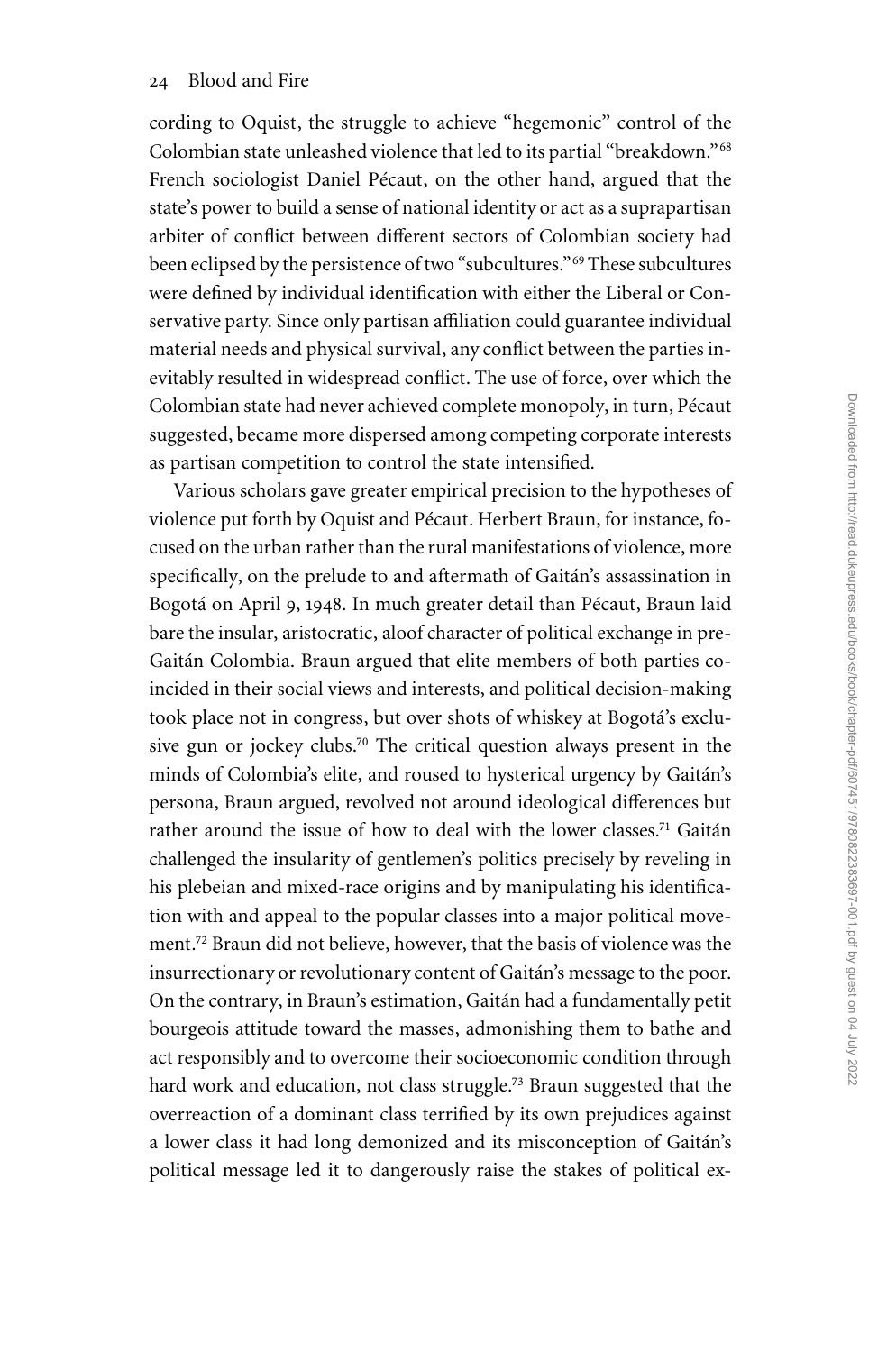change. The divisive and vituperative rhetoric employed by the elite had the unintended effect of promoting and legitimizing violence among the parties' nonelite membership rather than reasserting the political system as it had existed before Gaitán's mobilization of the popular classes.While Braun noted that Liberal and Conservative elites were equally opposed to Gaitán, he blamed Conservatives more than the Liberals for the inception of violence. Braun argued that Conservative efforts to shore up an eroding electoral position led the party to unleash violence in order to recuperate the loyalty of the popular classes, and he implied that Conservatives embraced Christian Socialist rhetoric when addressing workers only as a political ploy to undermine Gaitán's movement.While the effort to substitute Liberals in office was certainly a critical factor in fomenting violence, Braun may have been too cynical in assuming that the adoption by some Conservatives of a kind of Christian Socialist position vis-à-vis workers was nothing more than posturing.<sup>74</sup>

Braun's theses were quite compelling, but he limited his study to Bogotá, leaving unanswered the question of whether or not and in what manner Gaitán and the reaction he elicited among Bogotá's politicians affected the emergence and nature of violence outside the capital. Meanwhile, Gonzalo Sánchez, Carlos Ortíz, and scholars such as Jaime Arocha, James Henderson, and Darío Fajardo gave specificity and concrete meaning to the abstraction of battles waged in the capital by examining the day-to-day patterns of violence in several Colombian regions.<sup>75</sup> In looking at political culture from the ''bottom'' up, these scholars also reintroduced the relationship between socioeconomic conditions and violence that had faded from the discussion of la Violencia since the early allusions to such a link in the days of patron-client analysis.

Gonzalo Sánchez argued that an analysis of Gaitán and his movement was the necessary starting point for understanding la Violencia. Like Braun, Sánchez also believed that the issue of lower-class mobilization or political incorporation was at the very heart of la Violencia. In sharp contradiction to Braun, however, Sánchez insisted that Gaitán had introduced the question of class into the Colombian arena, and that Gaitán's movement constituted a first attempt at a revolutionary challenge to the established Colombian economic and political system. For Sánchez, April 9 marked a critical turning point in Colombian history. Answering the question left in suspense by Braun, Sánchez insisted that Gaitán's movement had profoundly affected Colombian society at all levels, con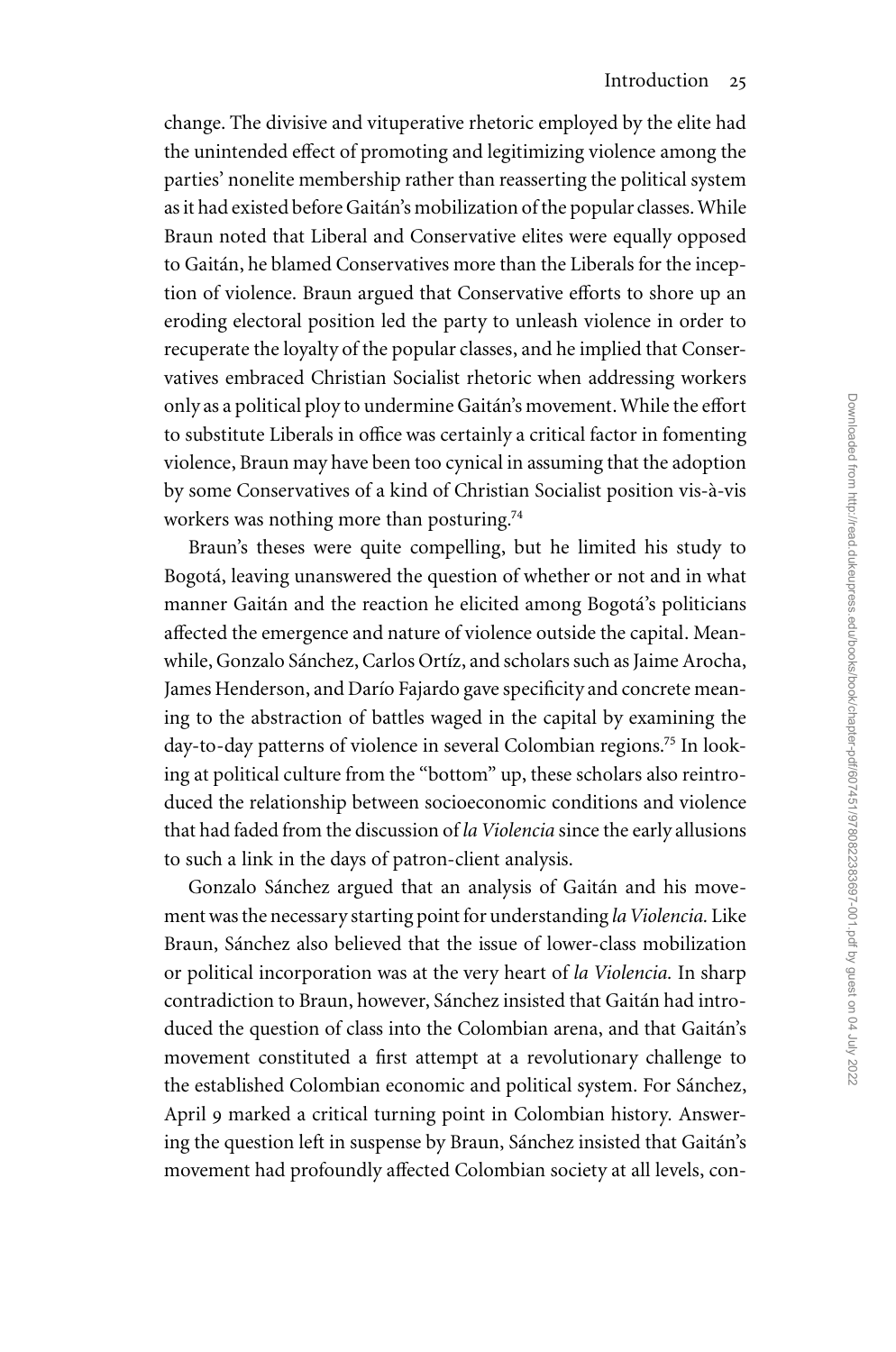stituting ''a national insurrection, which, particularly outside Bogotá, laid bare the enormous creative capacity of the masses for revolutionary action."76 Although the "revolution" failed because it lacked coordination and because Colombia's elite cohered against it, everyone now had a glimpse of what class war might be like. Sánchez argued that the aftermath of Gaitán's assassination triggered a violent reaction and retrenchment by Colombia's elite, first against Gaitán's followers and then, as Conservatives gained power, by Conservatives against Liberals, unions, agrarian leagues, and any other group that might represent a threat to the status quo.

According to Sánchez, once the threat of social revolution from below was suppressed by elite coercion, what followed, at least during the first phase of la Violencia from 1948 to 1953, was a period of violence characteristic of that experienced during Colombia's nineteenth-century civil wars. The ultimate impact of this period of la Violencia was to reinforce old party identities and the strength of gamonales—the local bosses or power brokers—within the parties.<sup>77</sup> The tenor of violence changed, however, when in 1952 armed popular groups in the cattle frontier of the Llanos split into those led by Liberals and those under Communist direction. By the end of the first phase of la Violencia, Sánchez argued, partisan violence had given way to violence that had little to do with disputes between Colombia's Liberal and Conservative parties.<sup>78</sup> Some former Liberal guerrillas, in turn, became the nucleus for Colombia's contemporary leftist guerrillas.

Gonzalo Sánchez recognized (along with other scholars) that the objectives and nature of violence could vary from region to region depending on the economic conditions and social arrangements in each. Fajardo, Arrocha, and Sánchez theorized that violence in cattle frontiers such as the Llanos, for instance, was most likely to shift away from traditional to more radical objectives. Coffee-producing towns, in contrast, evinced partisan but not revolutionary violence because, unlike cattle frontiers, coffee towns were nationally integrated through commercial, political, and social networks. Both Sánchez and Fajardo drew a further conclusion that violence coincided with the emergence of large agribusiness haciendas.<sup>79</sup>

Regional examinations of the course of violence suggested important differences in the day-to-day workings of politics outside the capital and the factors that influenced variations in the experience and trajectory of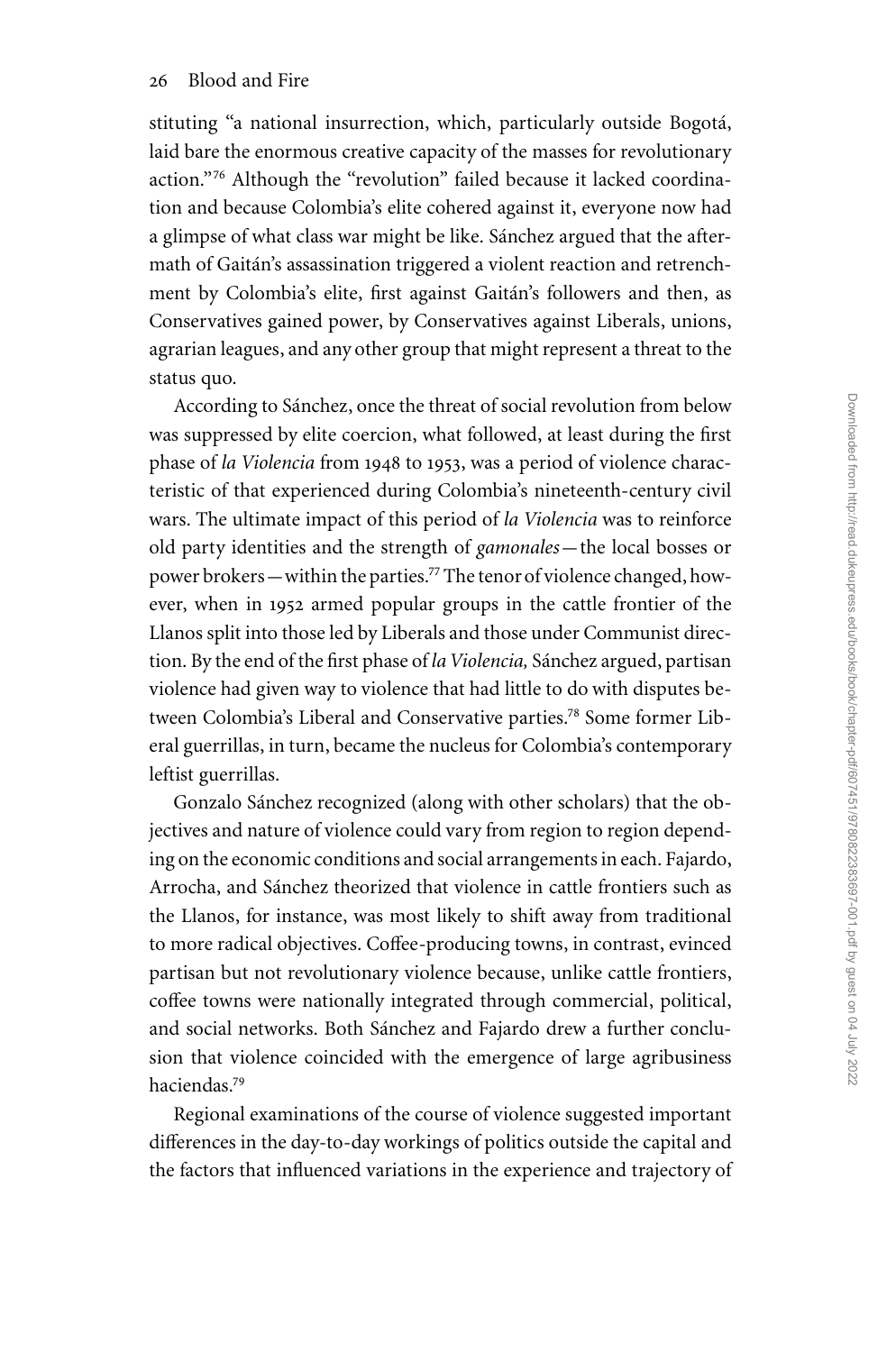la Violencia. By the 1980s, the notion of a single, blanket interpretation of violence gave way to the acknowledgment that violence had many manifestations and meanings. Local conditions appeared to be the most significant factor in determining the nature of violence and its objectives. In the most thorough regional study to date, Carlos Ortíz Sarmiento focused precisely on local issues in his examination of the development of violence in Quindío.<sup>80</sup> Like Sánchez, Pécaut, and Oquist, Ortíz acknowledged the importance of party identity in shaping the course of violence, but he also noted the influence of an individual's place of birth, kinship relations, municipal loyalty, and cross-party relationships.<sup>81</sup> While Ortíz acknowledged the weak presence of the state, he disagreed with Oquist who assumed that the absence of the state necessarily provoked a vacuum of authority. Instead, Ortíz showed how local political arrangements and beliefs were not automatically affected by national developments.<sup>82</sup> Ortíz laid bare the nexus of local political understandings and behavior that operated at the regional level, arguing that faraway disputes between vaguely recognized national leaders were unimportant unless they coincided with local struggles over revenues, boundaries, and patronage. Ortíz also focused his attention on determining exactly who held power and how they used it at the vereda and municipio levels.<sup>83</sup> Rather than assuming that patron-client relations worked from the top down, he demonstrated convincingly how these were also constantly renegotiated from the bottom up. Bogotá and the *municipio* were connected through intricate, dynamic links between gamonales and national politicians. The currency of political adhesion was patronage and votes.

Although introduced by Pécaut, Sánchez, and Braun, the concept of the professional politician who gained power and challenged the elite in the mid-twentieth century was brought down to local terms by Ortíz. Gaitán, for instance, after an initially lukewarm reception, gradually attracted Liberal support in Quindío, but in the aftermath of his assassination had faded from the region's politics.<sup>84</sup> La Violencia emerged around the intrusion of "outsiders" with ambitions to become local power brokers-policemen and mayors appointed to *municipios* by the central and regional government in 1949 whose presence disturbed webs of local power—rather than as a result of Gaitán's death.

In exploring the alliances and confrontations that emerged in the 1940s and 1950s, Ortíz also traced the complexities of individual allegiances, while rooting these within a framework of economic and politi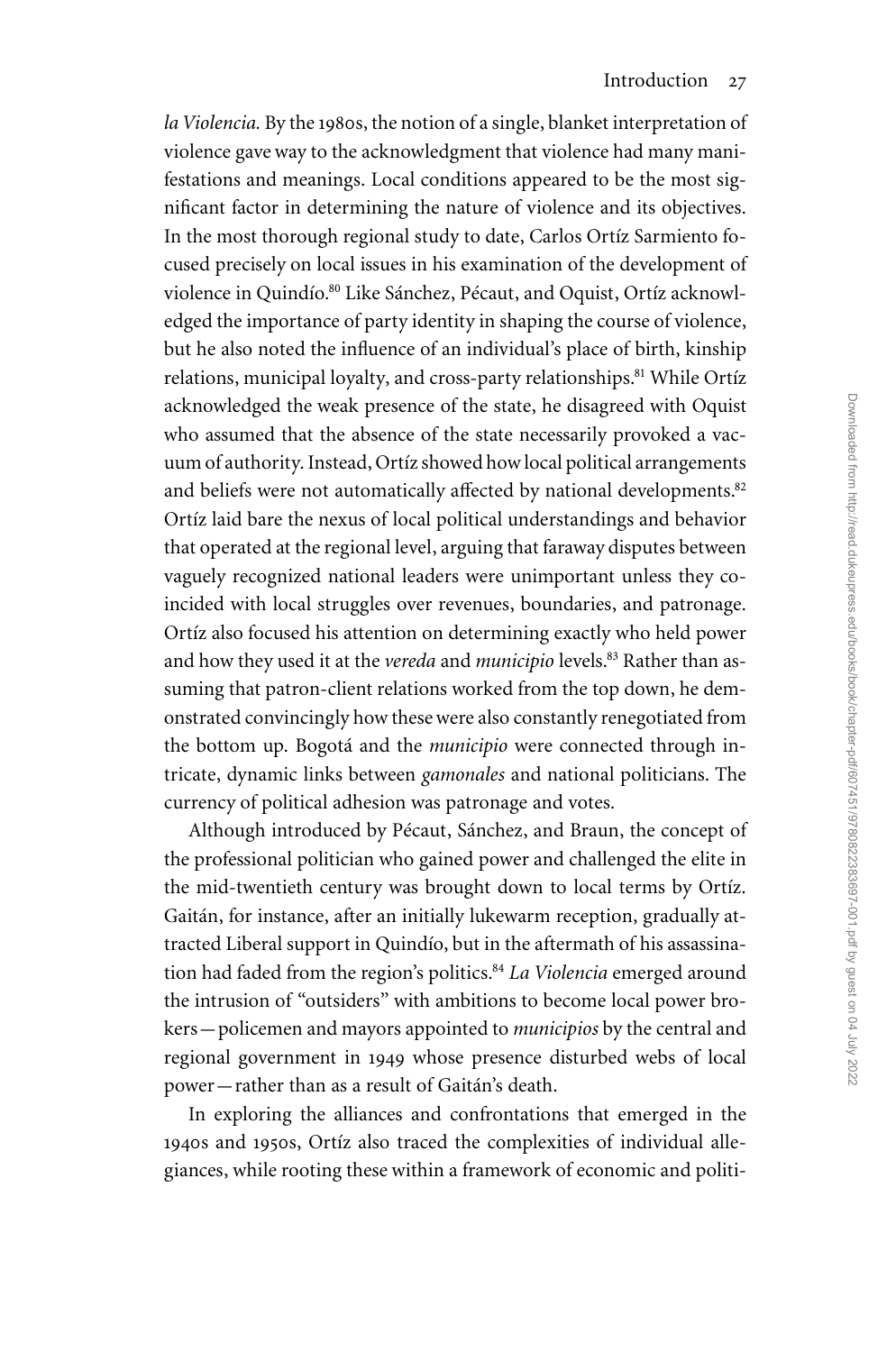cal changes in the region and the nation. Such changes spawned tensions not only between classes or individuals but also between villages, towns, regions, and the national government.<sup>85</sup> Ortíz concluded that violence was due less to an umbilical relationship between dominant national politicians and their obedient followers in the localities, and more to the presence of specific social actors operating within a particular context who might or might not choose to capitalize upon national ideologies and movements to achieve local objectives and satisfy local aspirations.<sup>86</sup>

Where then does the case of Antioquia fit within the broader framework of regional studies of violence? In what ways does the experience of Antioquia during la Violencia confirm or challenge the findings of studies of violence for Colombia as a whole?

One of the central premises of this book is that violence in Antioquia was intimately linked to struggles waged between the regional and the central states and between the regional state and its peripheral inhabitants over the right to determine political, social, economic, and cultural practices. Mid-century violence, moreover, was built on latent, unresolved conflicts in the areas where it was most intense and cannot be understood outside the context of broader structural issues and transformations affecting Colombia as a whole.While no single analytical framework can adequately capture the multiplicity of reasons why violence did or did not occur in specific localities, a close reading of individual incidents of violence in Antioquia can bring to the surface multiple, lived realities that are crucial to a reconstruction of violence and its motivations and that continue to shape the geo-specific incidence of violence in contemporary Colombia. A regional study of the heterogeneous experience of local violence thus enables us to explore how the meanings of concepts such as the state, partisan affiliation, clientelism, regional identity, and citizenship were contested and redefined in historically contingent ways by different sectors of society at different times and in different places.

La Violencia was—and violence in Colombia continues to be—about state formation and reformation. The process of state formation occurred and was fought out at multiple sites among diverse, dynamic sectors and produced varying outcomes. How local and regional participants experienced the effects of state formation and how they responded to these varied in relation to specific and subjective individual and collective positionings within the region and the nation. The emergence of violence in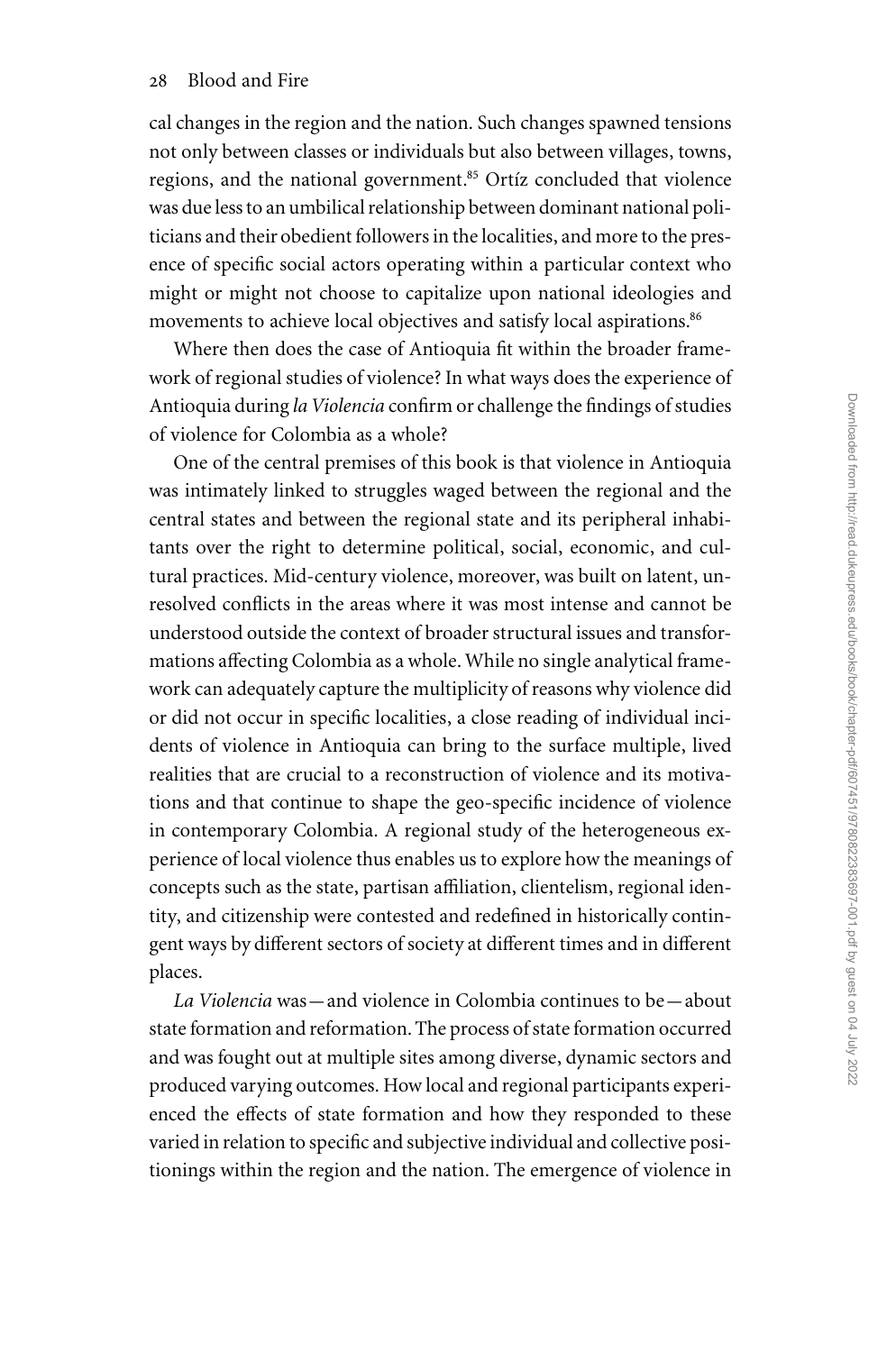Antioquia was therefore not the result of a monolithic, coherent, topdown dissemination of inherited party hatreds or the result of central strategy or mandate. Rather, the escalation of partisan conflict between Colombia's two parties provided the catalyst for latent regional and local conflicts to come to the fore in the 1940s and created unprecedented opportunities for previously marginalized sectors to pursue divergent struggles in their pursuit of power. Not all Antioqueños experienced their relationship to the state or the parties in the same way. Indeed, multiple realities coexisted in Antioquia. How individual Antioqueños negotiated the complexities and challenges of mid-century change and why these negotiations were expressed most violently in peripheral areas form an essential aspect of the individual stories that make up the larger narrative of regional violence in this book. In short, for the areas most severely affected, la Violencia did not represent the culmination or apex of a history of partisan hatreds so much as it marked a critical stage in an evolving history of regional state and identity formation. In the peripheral areas that formed the central locus of conflict, la Violencia represented a fundamental struggle—and ultimate failure—to impose a hegemonic regional project of rule predicated on notions of cultural, ethnic, and racial difference.

# A Theoretical Framework for Thinking about the State and Clientelism

In a recent anthology examining the impact of the Mexican Revolution and the formation of the Mexican state, Derek Sayer and Phillip Corrigan suggest that the state may either be conceptualized as a "thing," a tangible, fixed entity where power is believed to reside or, more dynamically, as a "claim." In the latter instance, the state represents an attempt to "give unity, coherence, structure, and intentionality to what are in practice frequently disunited, fragmented attempts at domination."<sup>87</sup> For Sayer and Corrigan that which we call ''the state'' is subject to constant change and renegotiation. To study it requires abandoning the notion that there exists an already defined, fully operational apparatus in which power is centered. Instead, Sayer and Corrigan suggest, the study of the state is the study of how ruling practices are developed and exercised over time. The central issue of inquiry thus becomes how political power is constructed and naturalized, the effects of this naturalization, and the ways in which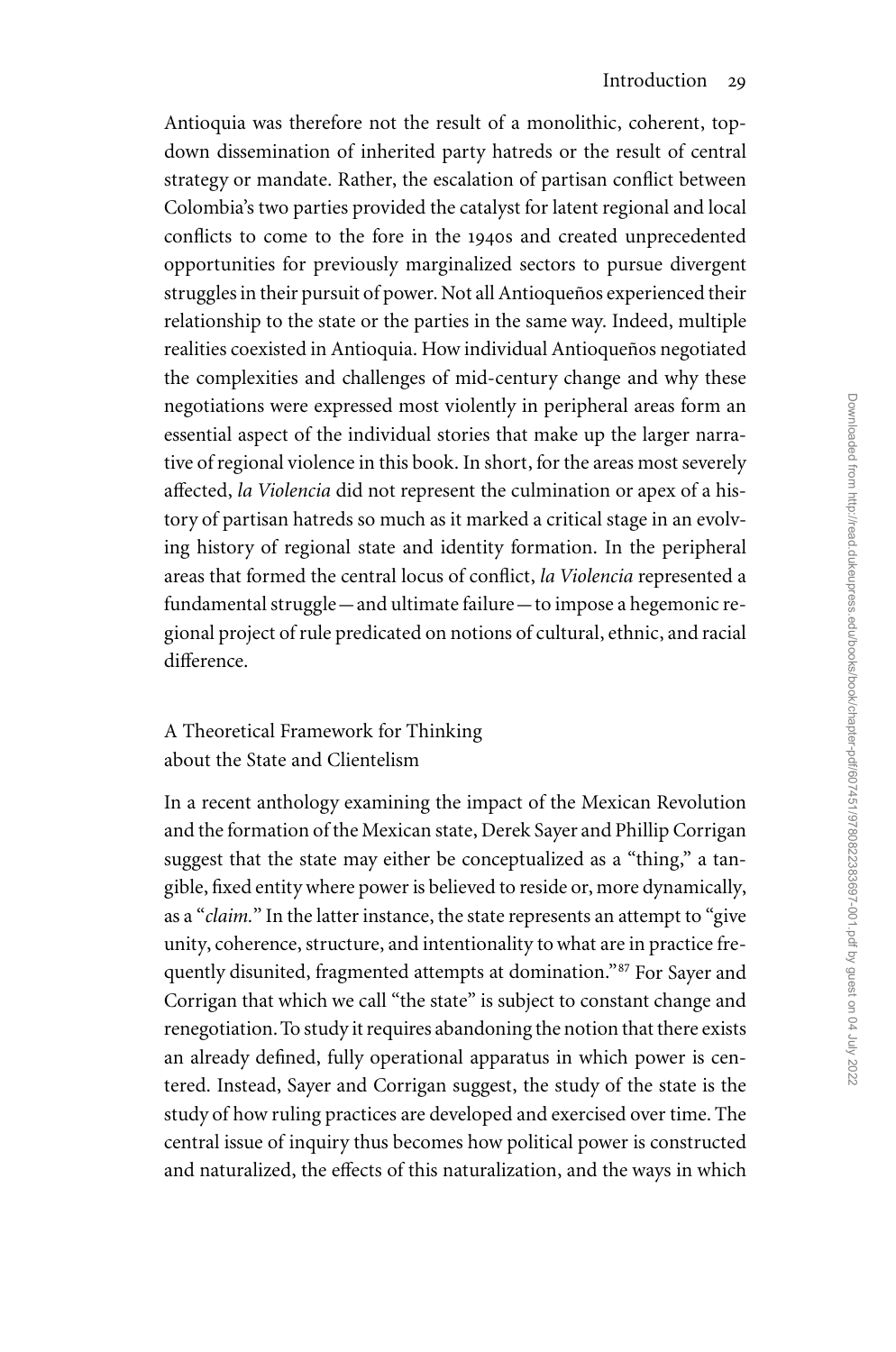those that the state supposedly dominates also shape the practice of politics. ''Performances,'' Sayer and Corrigan argue, constitute a crucial dimension of the power that represents itself as "the state" and us as members of the "body politic": "it is the exercise of power pure and simple that itself authorizes and legitimates; and it does this less by the manipulation of beliefs than by defining the boundaries of the possible.''<sup>88</sup>

Thus, the mundane rituals of obtaining a driver's license, observing the speed limit, and paying taxes are what construct power and, over time, legitimize it. Sayer identifies the institutionalization of such rituals as the coercive aspect of the organized exercise of power. But coercive practices may also enable power. People may seize upon the obligations or forms imposed by the state to do things that were not envisioned by the framers of those forms. The state, moreover, also ''incorporate[s] elements of counter-hegemonic cultures'' in the interests of advancing some other agenda or as a mechanism of achieving ''legitimacy.'' Indeed, ''the hegemony of the state is also exactly what is most fragile about the state, precisely because it does depend on people living what they much of the time know to be a lie."<sup>89</sup>

How does a theoretical formulation of the state as a dynamic and contested process help us to understand the relationship between the state and violence in Colombia? First, by treating the state as a claim that is constantly being constructed and negotiated rather than as an immutable, ahistorical thing, it is possible to consider the existence of competing claims or states and the role such competition may have played in the development of violence. A struggle between two competing state claims, or two hegemonic projects, if you will, is precisely what I argue occurred in Antioquia in mid-century. There existed, on the one hand, a regional claim whose ruling practices—constructed over the course of the late-nineteenth and early-twentieth centuries—were characterized by a suprapartisan, pragmatic, technocratic rule, and an emphasis on material development at the expense of rigid partisan ideology.<sup>90</sup> It was an elite-led, paternalistic form of rule in which popular participation was limited, but it promised some social protection, education, employment, mobility, public investment, and development at a time when the central state was not yet in a position to guarantee these. In return, the regional state demanded of its citizens conformity (or the illusion of it, the ''performance'' to which Sayer alludes) to a specific set of values such as Catholic ritual observance, marriage, work discipline, capitalism, and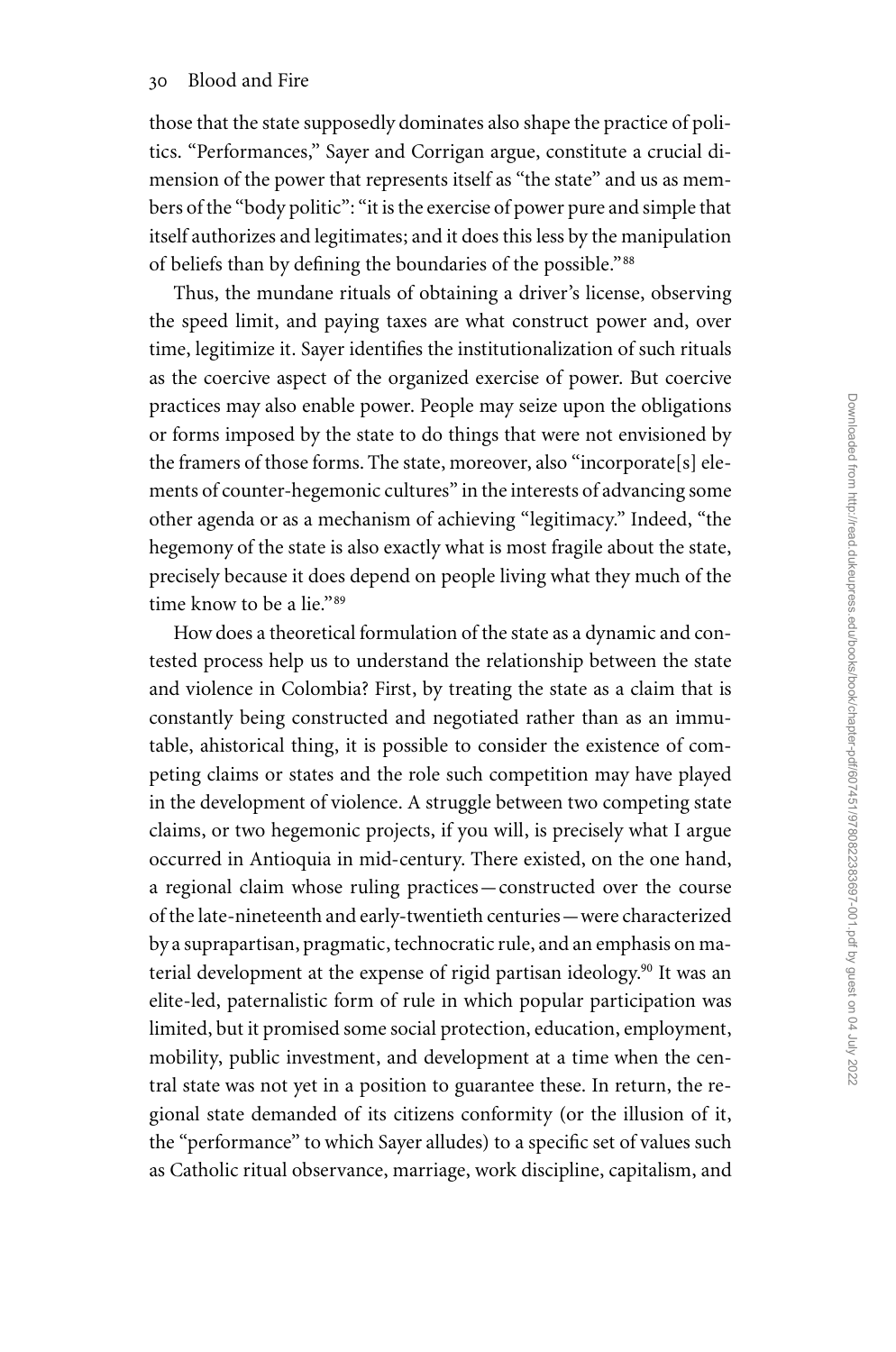political moderation. A bargain emerged in Antioquia that guaranteed a modicum of order and regularity of rule, but it operated only where the values the regional state claimed to embody found material form, that is, where access to property ownership or mobility was possible, an extensive nuclear family structure existed, and a strong sense of Catholicism operated. The linchpin of ''order'' was the prioritization of regional and economic interests over partisan differences and the containment of the expression of partisan differences within boundaries that would not challenge the regional status quo.

The strength of the regional state claim precluded the emergence or viability of a central state claim in Antioquia until the 1930s. One could even argue that the politics of *convivialismo*, based on the alliance of coffee producers and merchants that characterized the period from 1910 to 1930, represented a moment in which conflict between the central and regional state projects was minimized because these were one and the same. The period between 1910 and 1930 — one of the few periods in Colombian history when Antioqueño politicians occupied the presidency and played a visible role in national politics—may be read as a moment in which Antioqueño elites attempted (but failed) to remake Colombia in their own idealized image. Changes in Colombia's suffrage law, the rise of the Liberal party to national power, and the expansion of what until then had been a weak and largely ineffective central state, however, brought into competition and conflict the regional and national projects of rule. Indeed, one of the most important effects of this competition between distinct state claims was that partisan clientelism threatened to eclipse a suprapartisan or bipartisan regional model of the state. The regional state model of rule mediated inclusion in the state through patron-client relations embedded in economic associations (the Federation of Coffee Growers, for instance), kinship relations, shared local origin, and the appearance of satisfaction of an idealized regional regime of cultural conformity, but not necessarily, or only secondarily, through either the Liberal or Conservative parties.<sup>91</sup>

The limited significance of partisan clientelism in Antioquia before the 1930s was due mainly to the availability of economic avenues of mobility whose access was not primarily or exclusively dependent upon partisan affiliation (such as coffee production, mining, and commerce). It was due as well to the persistence of a regional vision of government as technical management rather than what elite Antioqueños disdainfully referred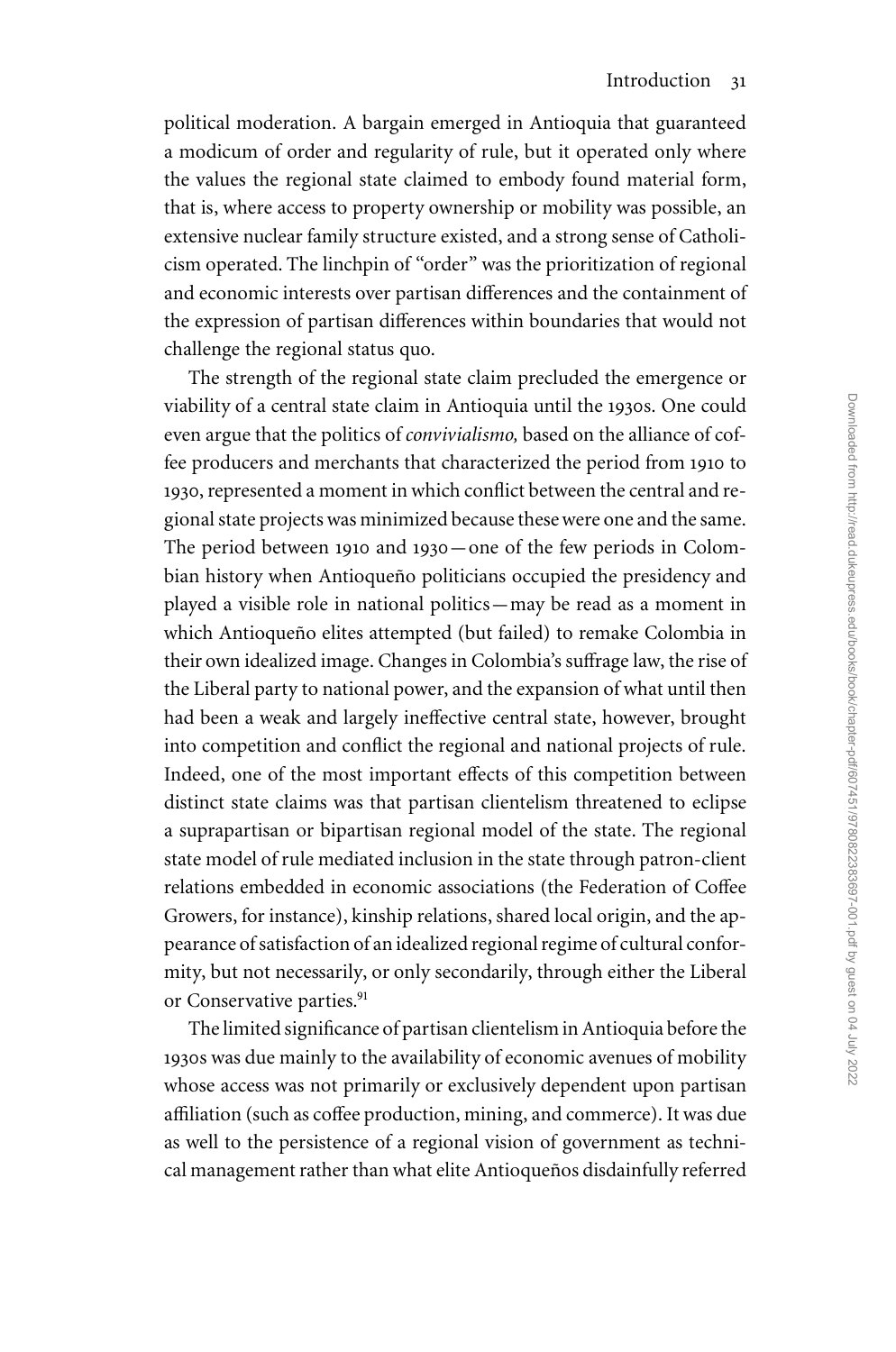to as politiquería, or politicking. This was not altruism on the elite's part per se, but rather the result of fearing class conflict more than privileging partisan loyalty. The dominance of private over public investment or, rather, the complexly intertwined nature of public and private spheres in Antioquia limited the mobilization and integration of regional clientalist networks through the central state.<sup>92</sup> Antioqueños who relied on state employment were obviously part of partisan patron-client machines (teachers, municipal employees, and public works personnel), but these were often regulated by regional rather than national dictates, and patronage positions constituted a small percentage of overall employment in the region before 1930.

A regional tradition of not overly privileging partisan affiliation in the distribution of even state-determined employment was so strong, moreover, that it could still be found operating even in the midst of la Violencia when partisan competition over patronage distribution became most acute. Antioqueño Conservatives reminded their Conservative governor in 1953 of an implicit agreement not to "take political reprisals against workers and lower-ranking employees since the individuals [Liberals] who are detrimental to the government's party are those that hold high ranking positions."<sup>93</sup> Even those most sympathetic to Conservative exclusionary rule insisted to the governor that he ''use all the means at [his] disposal to ensure that men who fulfill their social obligations not be deprived of work or thrown into the street just because they oppose our political creed, since most of these men are fathers."<sup>94</sup> At the apex of la Violencia, the maintenance of a gendered social system of familybased capitalist integration took precedence over partisan concerns in Antioquia. In areas of the economy (agriculture, ranching, and mining) where capitalists belonged to different parties but shared economic interests, moreover, hiring was neither contingent upon partisan affiliation nor upon voting for a particular party.<sup>95</sup> Indeed, the apparent indifference with which the average Antioqueño approached the question of partisan politics was significant enough to prompt acute concern among politicians anxious to replace the regional model of suprapartisan rule with that of partisan clientelism during la Violencia. They despaired publicly of ''the excessive insistence of our working people on simply economic affairs'' and lamented that ''Antioquia's human groups play so small a role in the struggle between the parties."<sup>96</sup> This tendency in Antioquia contrasted with that of other Colombian departments where employment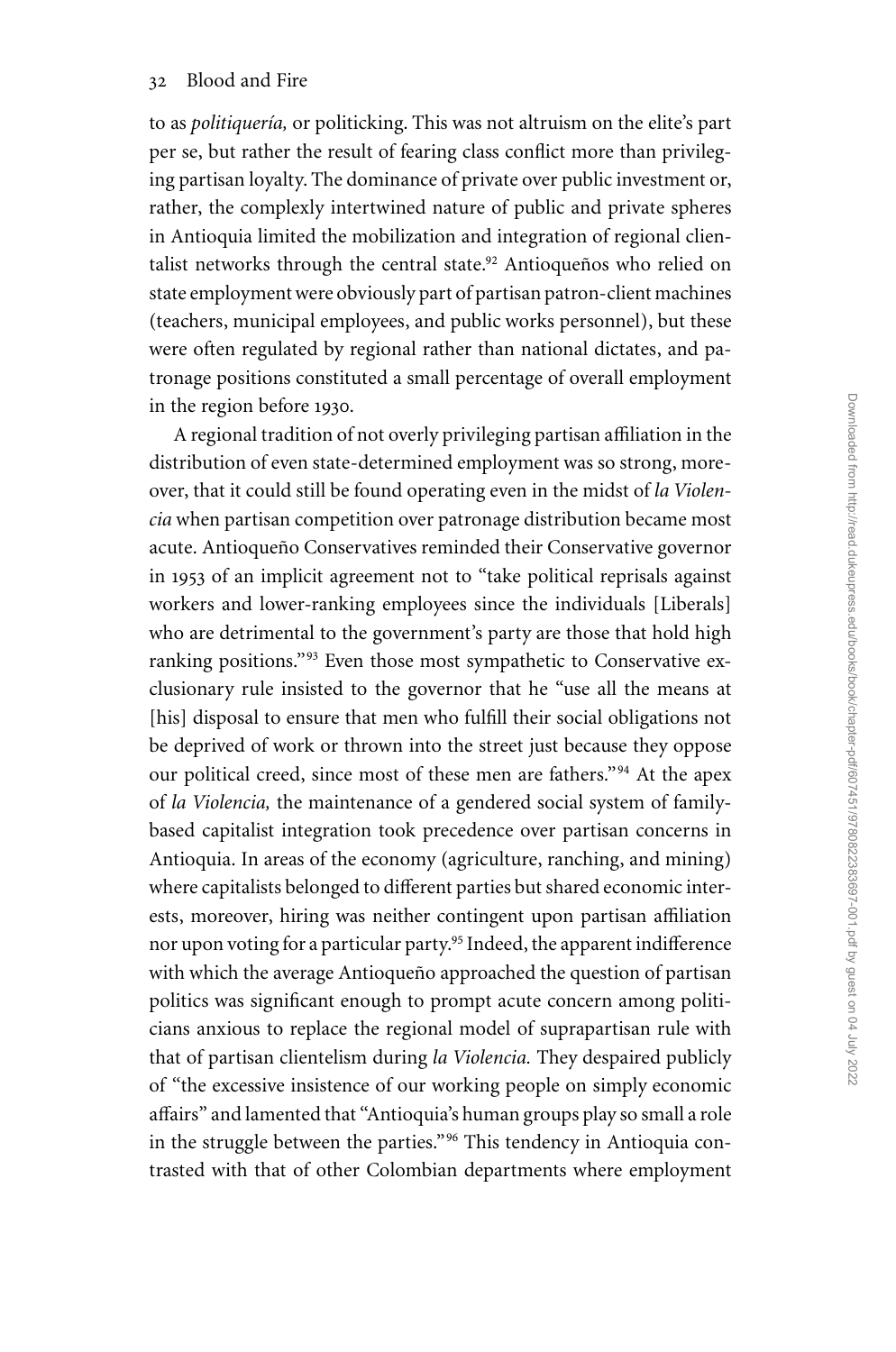and survival had been dependent upon public or state patronage hiring and was indexed to patron-client networks mediated through the parties since the nineteenth century, long before the emergence of an identifiably important central state.

The claim of the central state contrasted sharply with that of the regional state. The central state project was not predicated upon conformity to a specific set of cultural, economic, or social values in the way that the regional state model of rule was. Participation in the central state was technically open to any adult male simply by virtue of having been born on Colombian territory. Despite the more inclusive nature of the central state ruling project, however, the state's inability to consistently enforce its presence at either the regional or municipal level diminished its appeal among Antioqueños. While the central state's promise of labor and social legislation, land reform, and expanded political participation was certainly embraced by regional inhabitants, the central state's inability to make good on its promises undermined its potential base of support. Reluctance to identify with the project of the central state was particularly pronounced among Antioqueños residing in centrally located areas where the regional state exerted a strong presence and responded with reasonable agility to local demands and needs. For, while the regional state ruling project was predicated on conservative notions of ''respectability'' and ''social conformity,'' Antioquia's political leaders were in some respects economically and socially progressive. They could be tiresomely paternalistic, but they were aggressive builders of schools, factories, health facilities, and roads. Access to the benefits of paternalistic rule, moreover, was not predicated primarily on shared partisan affiliation. Discipline and a willingness to work were held in far higher esteem than partisanship, while access to individual mobility (though not inclusion in the elite) was based on the appearance of cultural conformity and merit. Antioquia's elite was not egalitarian nor did the hegemonic bargain implied by an exchange of education, employment, and limited political access in return for apparent compliance represent an equal exchange between regional inhabitants and their leaders. But, the ''bargain'' struck between central core inhabitants and Medellín's elite did represent an exchange, one that typically had a better chance of being partially fulfilled than did comparable exchanges between the central state and local citizens. Such an attitude contrasted sharply with the governing style of other Colombian regions or even the central state. In centrally settled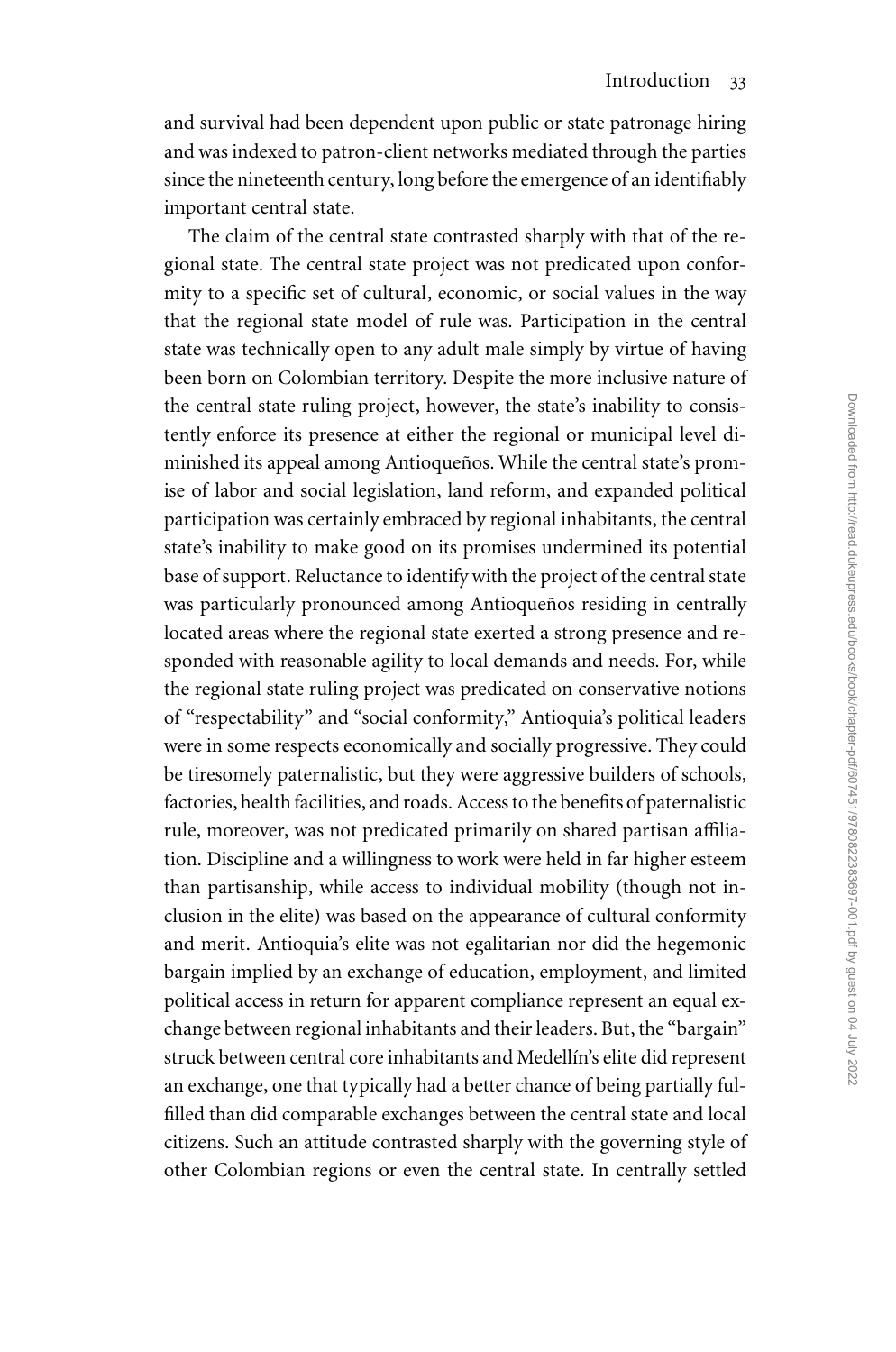areas, moreover, conformity to regional state ruling practices and values guaranteed the enabling power that Sayer notes is the flip side of coercion. Inhabitants in core municipalities could parlay their conformity to regional ruling practices into demands that the regional state take their calls for political recognition and inclusion seriously. Further, they could demand—and expect—that the regional state prevent violence from jeopardizing local economic prosperity or the status quo regardless (in most cases) of their partisan affiliation.

The national state model of rule, in contrast, was most appealing to those sectors of Antioqueño society who in the 1930s benefited from the central state's expanded control of patronage and recently achieved regulatory functions. The growth of the central state coincided with the Liberal party's rise to power. Thus, members of the Liberal lower-class and emergent middle-class politicians in Antioquia were initially integrated into the central state's ruling project through the expansion of state employment and the recognition and co-optation of organized labor.<sup>97</sup> The central state project also appealed to Antioqueños left out of the regional state model of political rule, that is, the majority of the inhabitants residing in the region's periphery, including important sectors of unionized labor employed in foreign-owned industries such as mining and oil production. These sectors, in addition to identifying with the Liberal Party or parties friendly to the left wing of the Liberal party (such as the Communist or Socialist parties) defied or failed to conform to the cultural values which underpinned the regional state ruling project. The failure to reproduce the values associated with Antioqueñidad barred peripheral inhabitants from participation in the hegemonic bargain that governed relations between central core inhabitants and the regional authorities. Peripheral areas, moreover, were ones where the regional state was either absent, weak, or present only as a repressive force.

In sum, clientelism and the competition over the state did indeed play central roles in the definition of violence in Antioquia as they did elsewhere in Colombia during la Violencia, but the reasons why they did are specific to Antioquia and must be understood at the regional level. In the areas where the regional statewas strong and enjoyed legitimacy, partisan violence never threatened the status quo and was largely avoided or was mediated in nonviolent ways. In the areas where the regional state's relationship with the local citizenry was hostile and intermittent, partisanbased clientelist networks and a central state project clashed with supra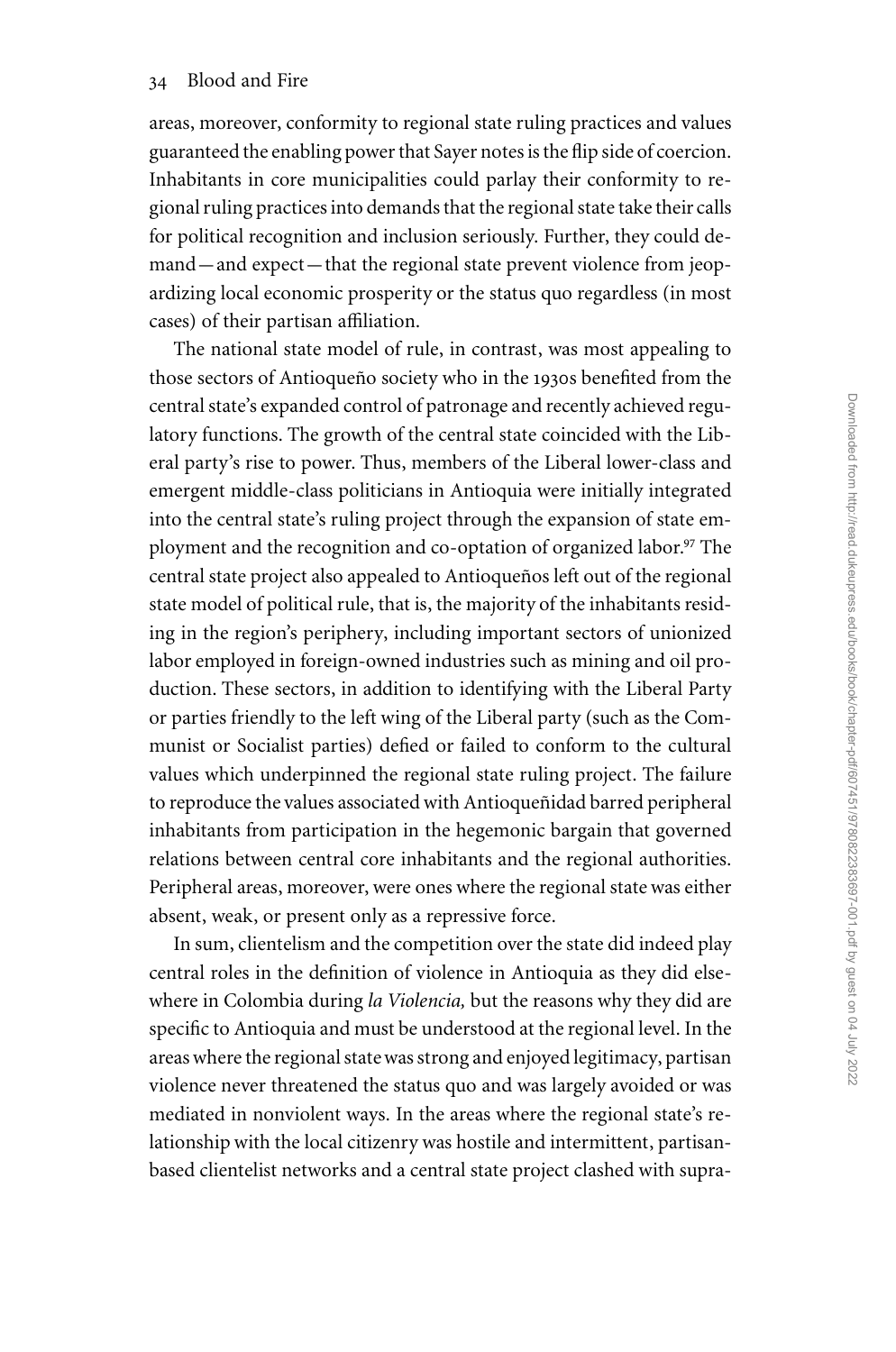partisan clientelism and a regional ruling project, provoking a violent conflagration that precluded the possibility of mediation. It was in geographically peripheral areas where the regional and central state claims and their respective clientelist networks came into severe competition and formed a significant catalyst to violence.

## Ethnicity, Culture, and Core and Periphery Violence

In her work on frontiers and peasant protest, Catherine LeGrand suggested a close connection between the areas where la Violencia was most severe in the 1950s and those experiencing land conflicts in the 1920s and 1930s. Regional studies of la Violencia confirmed that a relationship existed between land issues and violence, but the coincidence between conflicts over land and partisan violence was considered to have occurred primarily in coffee-producing areas.<sup>98</sup> A very clear correlation exists between the areas experiencing the most severe violence and those where land struggles had occurred in the 1920s and 1930s in Antioquia.<sup>99</sup> However, the incidence of land and labor restructuring did not typically occur in Antioquia's coffee towns.

One explanation for the apparent discrepancy in experience between Antioquia and other regions in Colombia may have to do with the location of frontiers and regional migration patterns. While coffee frontiers were still open and recent migration from a variety of departments characterized provinces where violence was also severe such as Valle del Cauca, Tolima, and Viejo Caldas (the contemporary departments of Caldas, Quindío, and Risaralda), in the thirties and forties, the coffee frontier in Antioquia had effectively closed by the early part of the twentieth century. The market for land in Antioquia's traditional coffee belt was relatively static, while coffee lands in places like northern Valle, Tolima, Quindío, and Caldas were still volatile. Another factor that shaped the different geographic focus of otherwise similar conflicts in Antioquia and other departments identified as coffee producers had to do with ethnic and cultural differences between the different groups colonizing areas where violence was most pronounced.<sup>100</sup>

The peripheral areas experiencing the most acute violence in Antioquia shared several features which distinguished them in important ways from the settlement and dominant production and land-tenure patterns evident in the central or core zones of Antioquia. All peripheral areas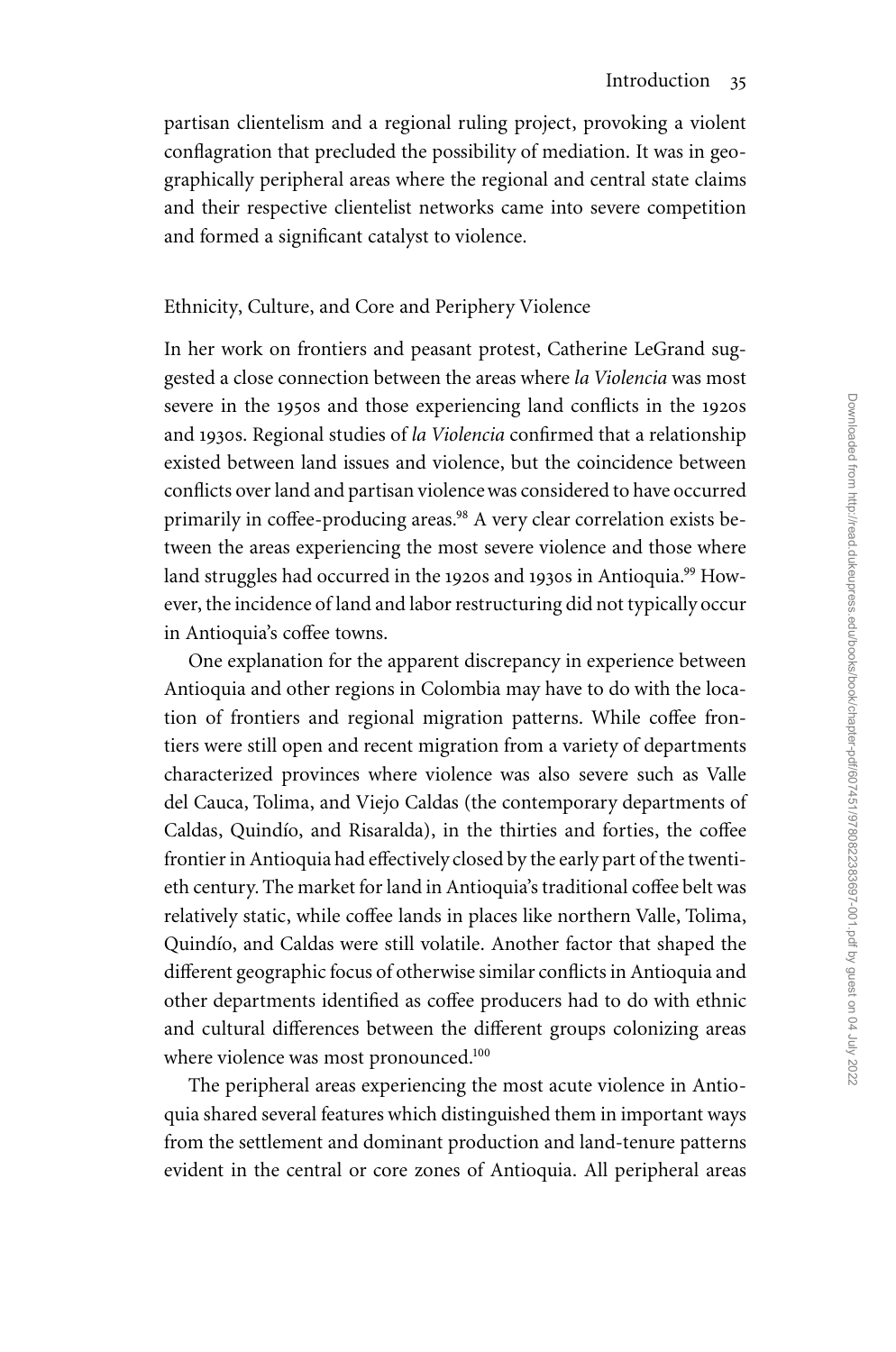bordered on departments perceived to be ethnically and culturally quite different from Antioquia or at least from an ''imagined'' Antioqueño ideal. Urrao bordered on the Chocó, the Pacific-lowland province with the greatest Colombian population of African descent. Bajo Cauca bordered on what was then the province of Bolívar (today Bolívar, Sucre, and Córdoba), an area connected to the Afro-Caribbean coast. Urabá bordered on both the Chocó and Panama and opened out to the Caribbean Sea, while the northeast and Magdalena Medio towns bordered on the Magdalena River and the provinces of Santander, Cundinamarca, and Boyacá. (The latter two departments being important areas of indigenous settlement.) Ironically, since Antioquia was known for its colonizing vigor, all of these areas (with the exception of Urrao) were colonized in large part by non-Antioqueño migrants from the Afro-Caribbean coast, Chocó, Bolívar, and Santander.

Before the 1930s, Antioquia's peripheral zones (all but Urrao's tropical, lowland areas) had held little attraction for Antioqueño settlers from the mountain valleys and highlands of centrally settled municipios. Regional myth attributed the reluctance of Antioqueños to venture into the northwestern and northeastern areas of their department to fears of the insalubrious climate and the presence of "wild" inhabitants in outlying areas.<sup>101</sup> The myth that such places were empty but for a few scattered barbarians and intrepid miners had long dominated the regional imagination. Or, as former president Carlos E. Restrepo bluntly put it when explaining why the Bajo Cauca and Urabá were unappealing sites for colonists from the central region, ''Antioqueños, like the Swedes and the British, can only work where they establish their homes [hogar] [and] home cannot flourish where malaria exists."<sup>102</sup> Even before Carlos E. Restrepo penned these lines in 1927, however, Antioqueños shifted their colonization route away from the traditional southern coffee belt and toward distant western and eastern sections of their homeland and the lower Cauca Valley.<sup>103</sup> Colonists from centrally settled municipios arrived in peripheral areas as squatters hoping to work what they assumed were nearly unlimited public lands, or as cowboys, miners, and public works personnel on the railroad and newly begun, state-financed road projects. When it became apparent that many so-called tierras baldias were actually claimed by large capitalist concerns, conflicts between squatters, colonists, mining companies, and large landowners ensued.<sup>104</sup>

Unlike the inhabitants of centrally settled towns, the majority of non-Antioqueño residents in peripheral zones were unwilling to behave in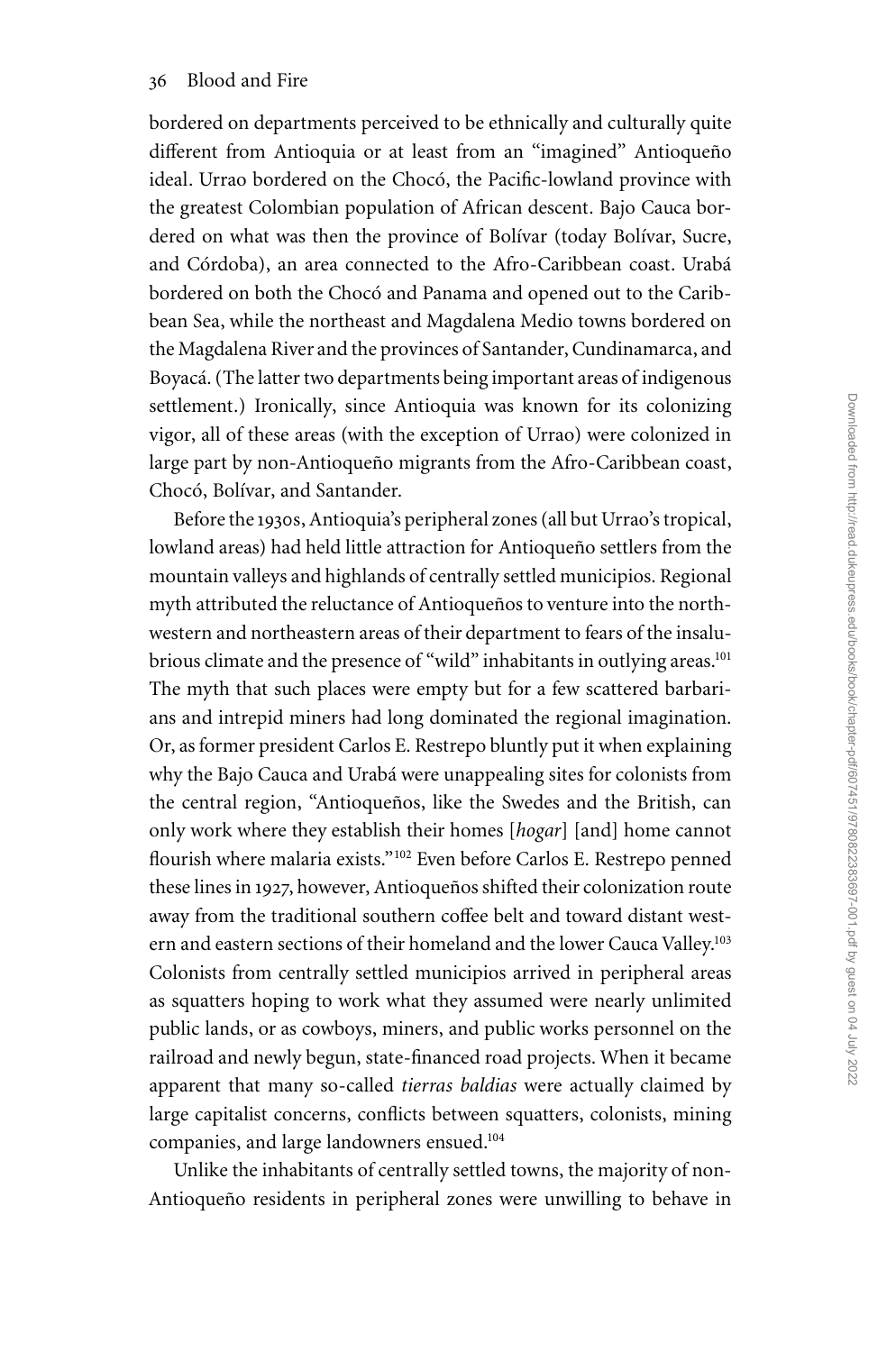ways that made reciprocity between the regional state and the people of the core municipalities possible. The regional state's historic absence or intermittent presence only as a punitive force in such areas also meant that none of the infrastructure, public investment, and institutional presence that integrated peoples in the central zone to the regional state was present. The construction of a relationship of hostility and distrust between the regional authorities and the periphery was intimately related to the historically colonial relationship forged between core and periphery. Local inhabitants of peripheral areas viewed Medellín and migrants from core municipios as arrogant interlopers who considered themselves both ''whiter'' and more civilized than non-Antioqueño migrants, while the authorities and inhabitants of Antioquia's traditionally settled areas dismissed the inhabitants of the periphery as everything they perceived themselves not to be: lazy, unruly, promiscuous, irreligious, and shifty. The periphery was linked to disorder in the minds of the regional authorities and centrally settled inhabitants and was thought to be in need of morality and control (by force if necessary). In contrast, the center was perceived as absolutist and exclusionary by peripheral inhabitants, and responsive only to demonstrations of local defiance and violent threat. But mutual distrust and antipathy between the core and periphery in Antioquia existed long before the advent of la Violencia and alone would have been insufficient to catalyze intense violence in peripheral areas. However, the construction of stereotypes of cultural difference gained new importance when peripheral areas emerged as Antioquia's most economically dynamic and valuable in the decades of la Violencia. On the one hand, the stereotype of the periphery as a site of chronic misrule became a justification for the regional state's refusal to engage in the politics of negotiation and compromise characteristic of the state's interactions with residents of central areas. On the other hand, local perceptions of the regional state as a colonial and repressive force legitimized the use of defiance by inhabitants of the periphery to counter regional attempts to impose partisan hegemonic control.

To understand the nature of violence in peripheral regions within Antioquia during la Violencia, then, one must acknowledge the inequalities of power embedded in colonialism.<sup>105</sup> Like colonies and imperial metropoles everywhere, this relationship was steeped in fantasies of extractive wealth, political domination, and cultural subordination. The latter were expressed and rooted in a regional discourse historically based upon hierarchies of cultural difference that segregated Antioquia into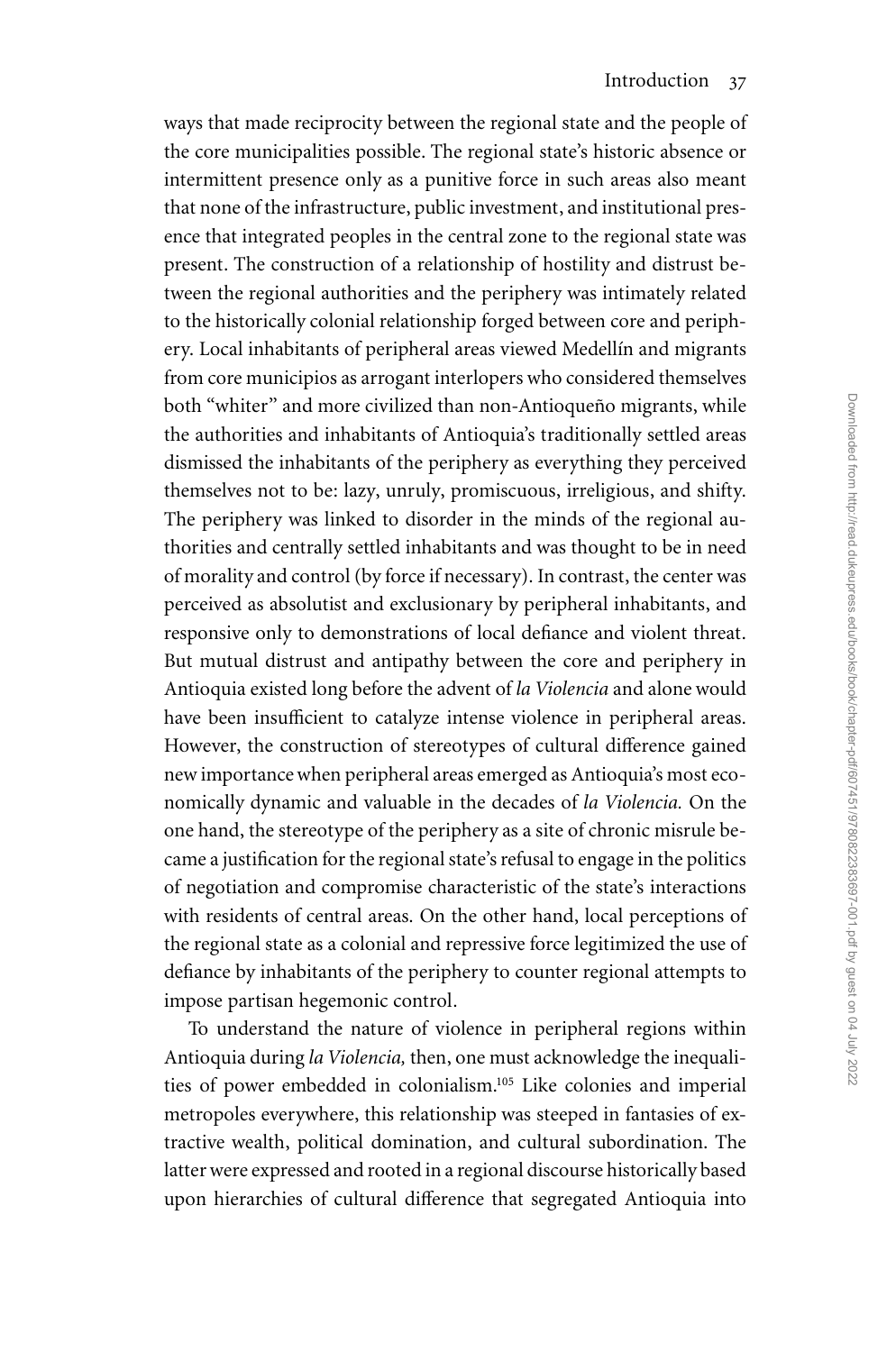centrally located areas perceived to conform to a regional value system and peripheral areas perceived to deviate from it. In this study I define ''centrally based municipios'' as those located in the southwestern coffee region—the embodiment of Antioqueño values and comportment—the north as far as Yarumal, the south to Abejorral, and the east as far as Santo Domingo. A town such as Urrao on the border between the southwestern coffee district and the western towns of Dabeiba, Frontino, and the region of Urabá, would occupy an intermediate position, a buffer zone between the values of Antioqueñidad and external threats to the integrity of regional identity and order. The Magdalena River Valley, the lower Cauca Valley, the mining regions of the northwest and the southeastern areas of Antioquia (San Luis, Cocorná), in contrast, formed part of the unstable zone I refer to as the ''periphery.''

Labels such as non-Antioqueño, "costeño," "negro," and "cosmopolita," that is, nonwhite, were used to legitimize marginalization or exclusion and were coded to a series of attributes or patterns of behavior that might or might not characterize peripheral inhabitants but which had come to constitute a frame of reference that Antioquia's core inhabitants, authorities, and elite used to describe the "other."<sup>106</sup> These behaviors typically included sexual partnerships that took the form of free union (rather than Catholic marriage), physical impermanence (seasonal migration, transience, vagabondage), collective cultivation (rather than privately owned plots), a tendency to embrace dissident political movements, and the practice of folk rather than institutionalized religion.<sup>107</sup> These were attributes believed to contradict and endanger the ideals associated with regional identity or Antioqueñidad.

In most instances, difference was conflated with deviance, criminality, and corruption: the "other" threatened the stability of Antioqueño identity, authority, and prosperity. "Cultural competence," or the satisfaction of norms of "respectability," was in turn linked to "cultural milieu," the idea that "racial and national essences could be secured or altered by the physical, psychological, climatic, and moral surroundings in which one lived.''<sup>108</sup> In spatial and ideological terms, Medellín and the centrally located towns over which it governed met the criteria of Antioqueñidad. These were areas defined in official discourse as being peopled by ''individuals of noble race, strong, healthy, valiant and hardworking, the birthplace of liberators and heroes."<sup>109</sup> Peripheral or frontier towns located in the northwest (Urabá), Bajo Cauca (Caucasia), and Magdalena Medio (Puerto Berrío, Maceo) were, in contrast, tropical lowland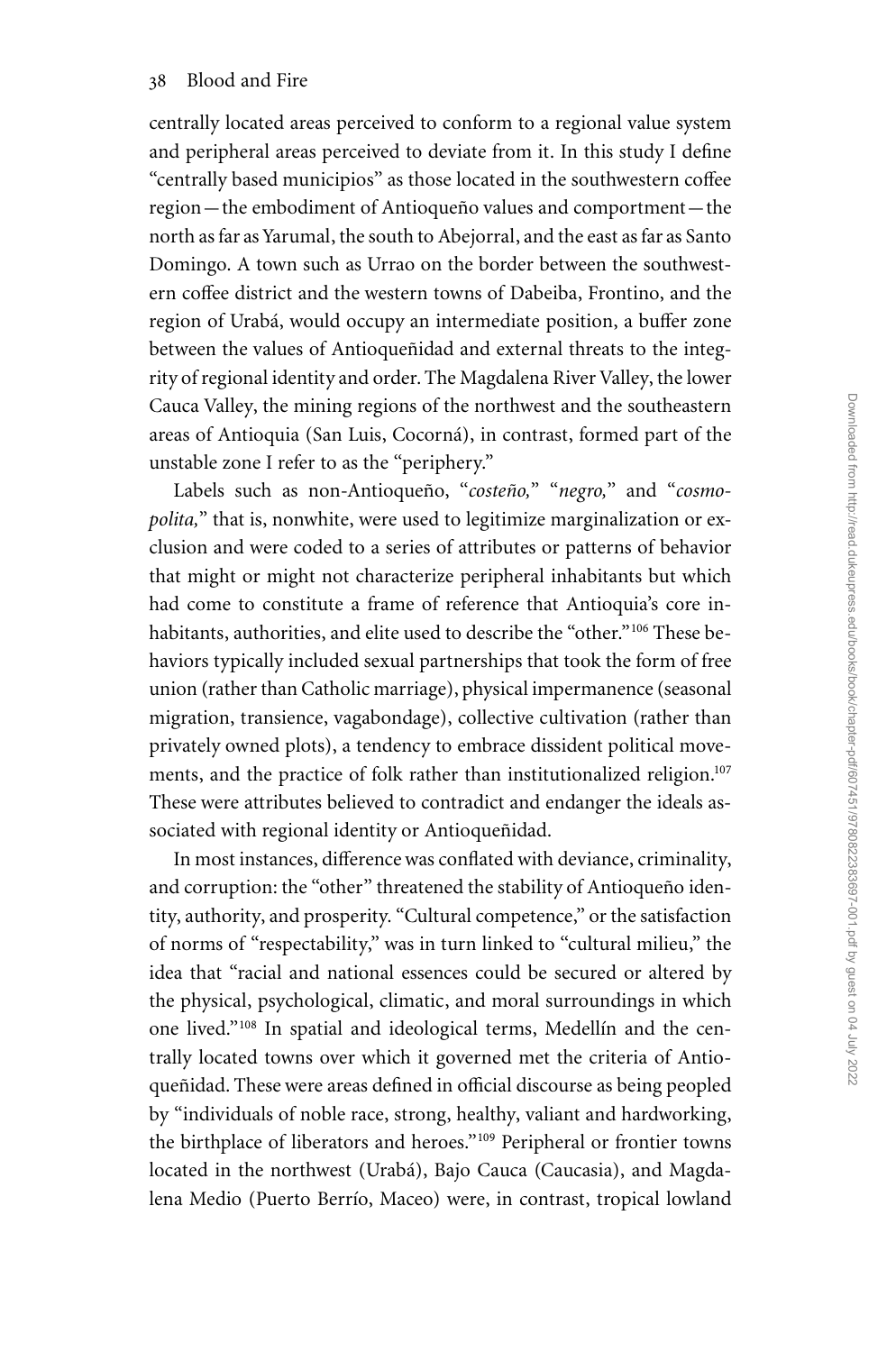areas of African, Indian, or non-Antioqueño migration and settlement (see appendix A.). The inhabitants of these areas were imagined by centrally based Antioqueños as "sickly," "full of indolence," and full of "a passionate nature and inconstancy, superstitious in spirit, [and] predisposed to fetishism and anarchy.''<sup>110</sup> More importantly, peripheral areas were not characterized by the presence of a smallholder landowning tradition, a strong local church that could broker local interests, a resident elite linked to powerful producer associations, or political representatives integrated into the bipartisan networks of Antioqueño rule.

The regional state project of hegemony, constructed and deployed by Antioquia's men of capital and political leaders, was based on the maintenance of hierarchies of difference.<sup>111</sup> The appeal of such norms extended beyond the elite. Tropes of supposed cultural difference could be deployed, as they were during la Violencia, by the central zone peoples of lower-class origin to justify homicide, usurpation of property, and rape against the "coastal peoples" (costeños) and "revolutionaries" (revolucionarios) of a similar social level. The existence of an "other" was also used to construct and reinforce the central zone inhabitant's sense of positive identity ("I am this because I am not that") and deployed as a mechanism of negotiation when bargaining for recognition or political inclusion with the regional elite. The ruling forms embedded in the regional hegemonic project thus enabled non-elites to legitimize violence in the name of protecting regional values or Antioqueñidad.

In suggesting the existence of a regional hegemonic project, and the use of stereotypes of cultural difference to further it, I am not arguing that there really existed any distinction between peripheral and central areas and their values, or that even where observable differences of production, organization, and belief were present, that these were static or inherent. Rather, I am marking the construction and manipulation of dynamic, profound, and widespread preconceptions of difference and identity and signaling their political and social repercussions. The geographer James Parsons once noted that ''contemporary Antioquia was shaped out of an initial mixing of Spaniards, Indians and Black slaves," and yet Antioqueños embraced ''an ethnological heresy by which the inhabitants refer to themselves as the Antioqueño race [la raza Antioqueña].''<sup>112</sup> Belief in themselves as members of a separate race (defined by the norms of respectability I have already mentioned) was ''firmly rooted in popular consciousness," Parsons argued, even though by the 1940s, when he conducted his study of Antioqueño colonization, regional censuses showed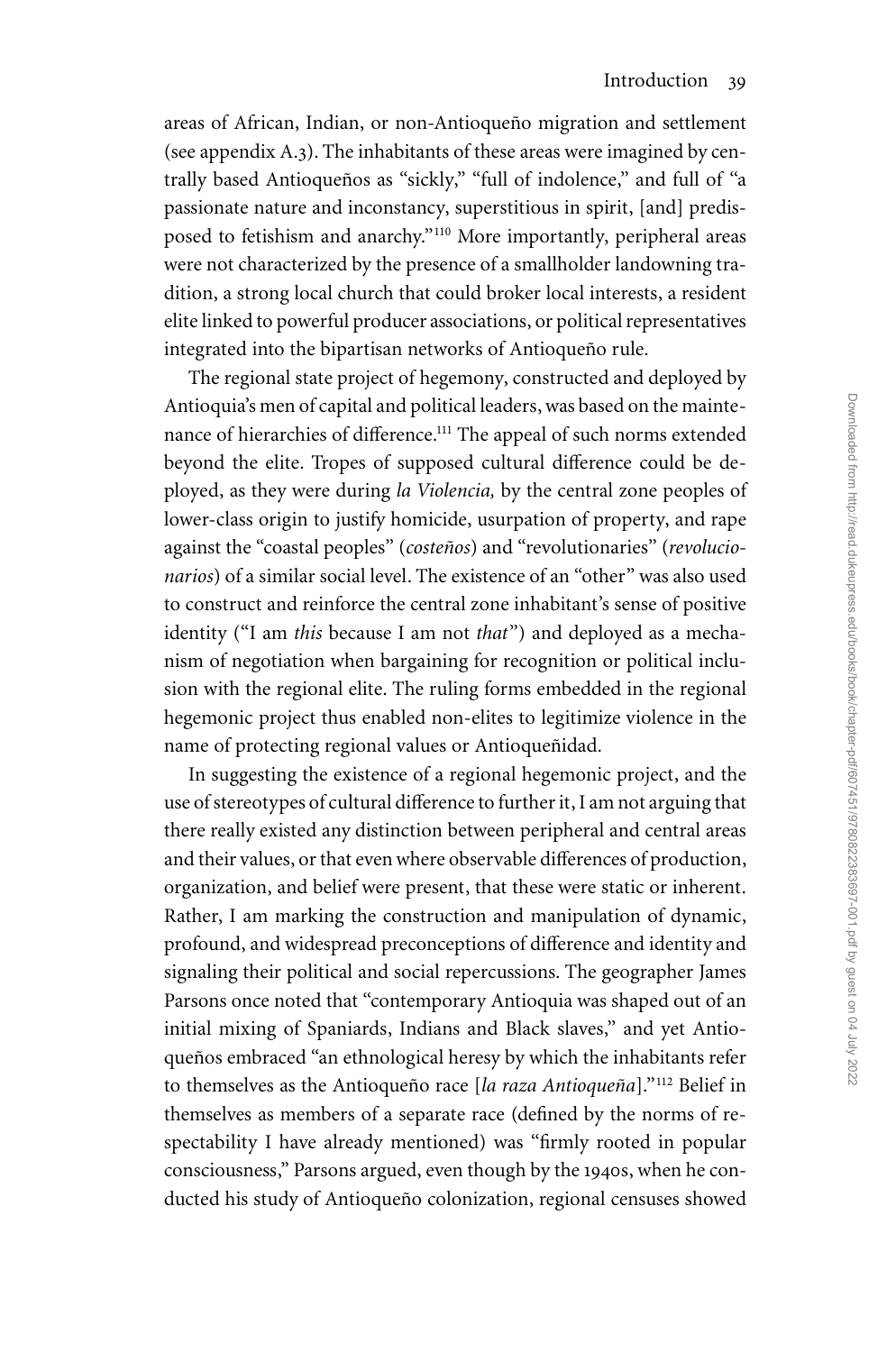that ''the preponderance of mixed blood . . . stood in flagrant contradiction of the assertion that Antioquia is a province of whites.''<sup>113</sup>

Among the core municipalities of Antioquia there emerged over time a sense of region and regional identity comparable to what Benedict Anderson has dubbed the ''imagined community'' that he argues enabled the emergence of nations and national identity.<sup>114</sup> In Antioquia, however, cultural distinctions were constructed and deployed to characterize particular areas within the region and imbue them with symbolic meaning as part of a larger process of constructing regional identity and power against both peripheral populations and the larger Colombian nation. Communities create boundaries and oppositions against which their identity may form and be marked. For Antioquia's elite and political authorities, the limits of a regional community were drawn around spaces that were long-held objects of desire. These were areas of strategic importance, characterized by natural resources and economic potential to enrich and extend Antioqueño power, but which, for various reasons, had historically proven difficult to control or resistant to Antioqueño cultural, political, and economic domination.<sup>115</sup> Peripheral areas were the sites in which the parameters of regional identity and authority were fought over and shaped and where violence became endemic and widespread.<sup>116</sup>

An adequate understanding of la Violencia in Antioquia thus requires the exploration of characteristics and conditions that transcend partisan considerations. What was the ethnicity of the people in conflict? What cultural patterns and expectations ruled their behavior? For how long had the zone been occupied, and where did the settlers come from? Where was the village located in relation to the older core of the department? What were relations between Liberals and Conservatives in the area before the emergence of la Violencia? What state institutions operated in the area, through what agents, and to what effect? What were the predominant economic activities in the area, and how were local inhabitants connected to them? What relative degree of Antioqueñidad can be ascribed to the groups in conflict? An examination of these and other elements, their interaction, and their evolution through time, occupies the body of this work.

#### The Book's Organization

In the first chapter I trace the attempts, from 1946 to 1949, by emergent Conservative middle-sector politicians to conservatize Liberal mu-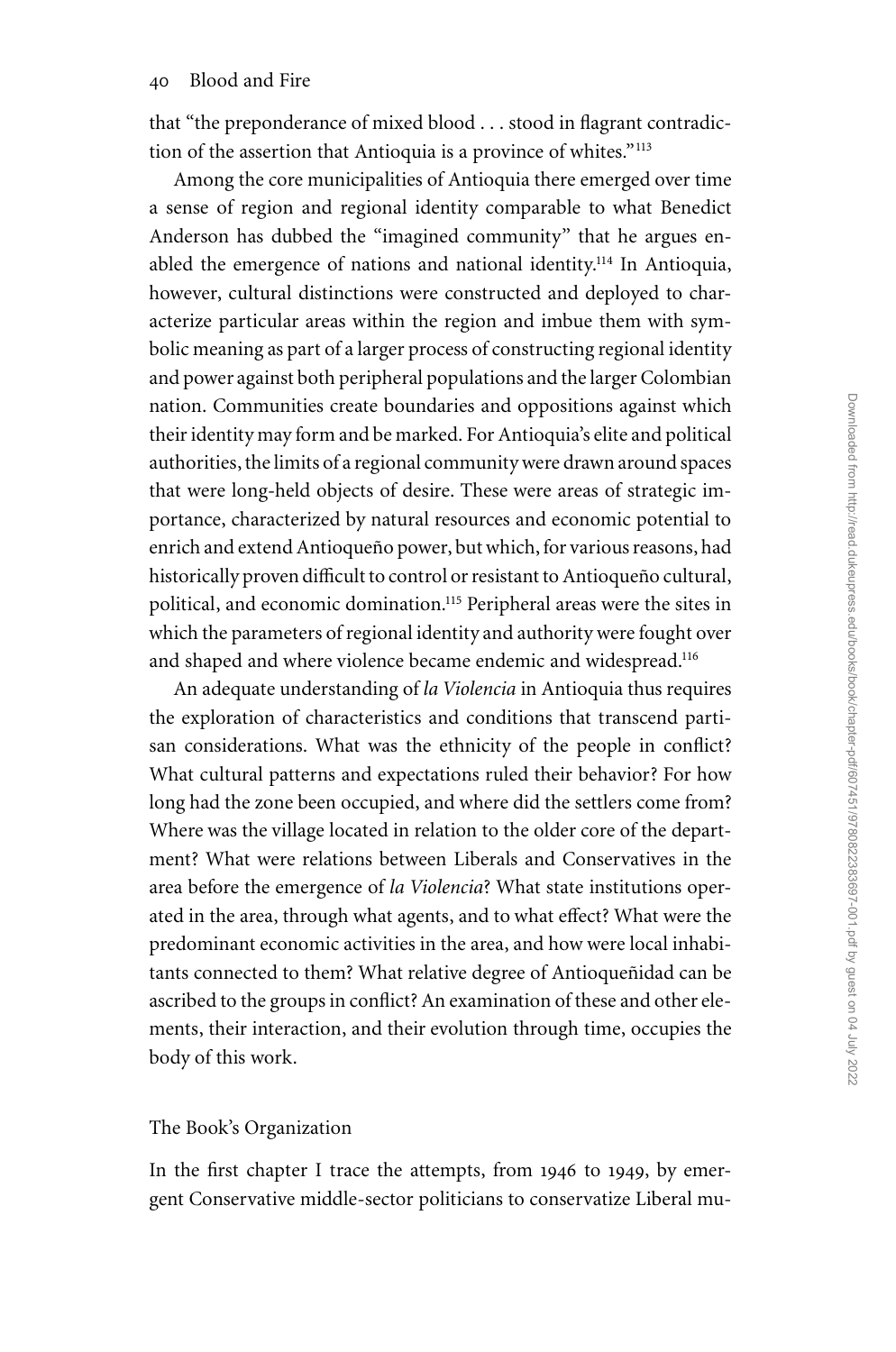nicipalities and to replace Liberal workers in state employment positions with Conservative followers.<sup>117</sup> I also examine why public works employment and competition to control patronage positions in Antioquia became so critical to the consolidation of electoral fortunes in the 1940s. When conservatization efforts met with limited success, sectors of the regional state who were followers of Conservative leader Laureano Gómez created paramilitary forces (contrachusmas) and deployed them into peripheral areas where the state had little support but where statedetermined patronage posts were most concentrated. The official use of systematic violence provoked a rupture within the regional Conservative party that surfaced in the conflict between a regional suprapartisan political tradition and the new politics of national, state-sponsored, partisan hegemony. Chapters 2, 3, and 4 are, respectively, detailed analyses of the evolution and impact of violence in three peripheral zones: Urabá and western Antioquia; Urrao and the Southwest; and eastern Antioquia (the Bajo Cauca, Magdalena River Valley, and the Northeast). These were areas where armed Liberal guerrillas emerged to resist the Conservative national government between late 1949 and 1953. I examine how the regional and national states responded to violence in each of these areas, where the state's monopoly over force was transferred to paramilitary organizations, the reasons why this happened, and the long-term implications of such a course of action. I also explore the differences between different guerrilla groups from region to region, how partisan conflict intersected with latent tensions over land, labor, and resources in some areas, and explore the factors that impeded the possible mediation of violence. I argue that violence in peripheral areas was largely the product of concerted and systematic harassment waged by selected regional authorities rather than the ''natural'' outgrowth of partisan conflicts among local residents. In other words, the regional state and its forces were the primary instigators of violence on the periphery, and their object was not just the establishment of partisan hegemony but the forcible imposition of Antioqueñidad. Local resistance to the regional state was thus waged not only along partisan lines but also involved struggles over the right to cultural self-determination and the articulation of alternative conceptions of citizenship and identity. The epilogue concludes with a reflection on the relationship between current states of ''disorder'' in Antioquia and la Violencia, in particular the consolidation of private and paramilitary forms of terror in contemporary Colombia.